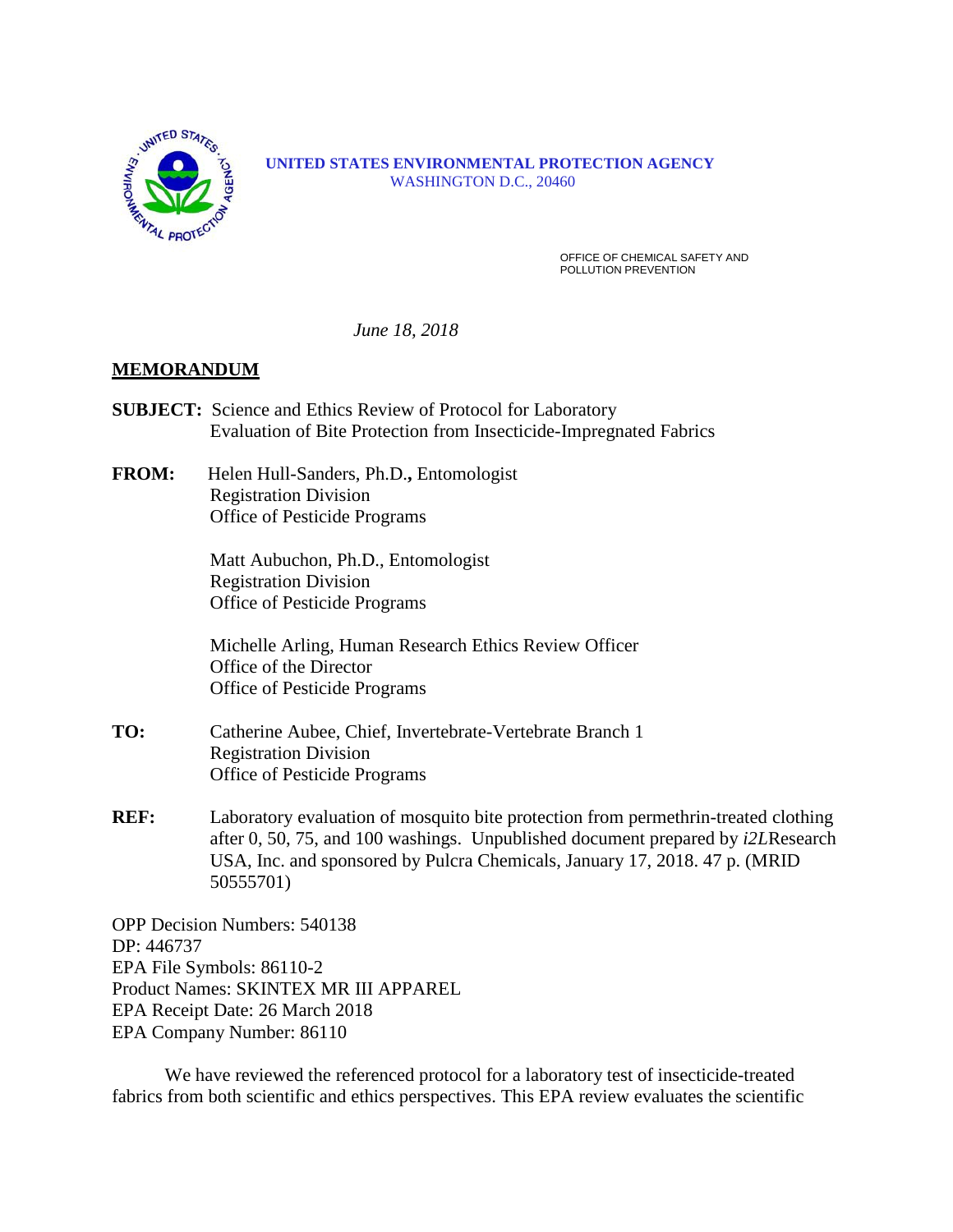aspects of the proposed research for an efficacy study to assess fabrics impregnated with 0.52% permethrin after 0, 50, 75, and 100 washings. Ethical aspects of the proposed research are assessed in terms of the standards defined by 40 CFR 26 subparts K and L. A point-by-point evaluation of how this protocol addresses the requirements of 40 CFR 26 Subparts K and L and the criteria recommended by the HSRB is appended as Attachment 1.

# **A. Completeness of Protocol Submission**

The submitted protocol was reviewed for completeness against the required elements listed in 40 CFR §26.1125. EPA's checklist is appended to this review as Attachment 2. All elements of required documentation are provided in the submitted protocol package and supplementary documentation of review by Schulman Institutional Review Board (IRB).

# **B. Summary Assessment of Ethical Aspects of the Proposed Research**

Here is a summary of observations about the ethical aspects of the proposed protocol. Attachment 1 provides supporting details and a point-by-point evaluation of this protocol.

- **1. Societal Value of Proposed Research:** This study is designed to determine the bite protection level of fabrics treated via a padding process with permethrin (0.52%). The research will be conducted in a laboratory setting. Fabrics may include those representative of consumer clothing and military physical training gear. The fabrics may be woven and/or knits. Each type of treated fabric will be tested unwashed, 50 times washed, 75 times washed, and 100 times washed for protection against bites by mosquitoes. The research has societal value because U.S. military personnel and civilians, both domestically and abroad, are at risk of contracting mosquito-borne diseases. The rationale for this testing is to collect data to show whether fabrics treated via the chemical padding process for transferring permethrin to the fabric uniformly will provide protection against mosquitoes for up to 100 washings. The data resulting from this proposed study are intended to support registration of specific treated fabrics.
- **2. Subject Selection:** Subjects will be recruited from the Baltimore, Maryland area. Advertisements will be posted on digital and social media platforms, including Facebook, Yahoo/Bing, Google, and Craigslist. The advertisements will provide an overview of the study, as well as how to get more information about the study and participation.

Interested candidates will be directed to a secure website, where they will complete a preliminary screening questionnaire. Those who are qualified based on their responses will be contacted by a member of the study team, who will provide basic information about the study and verify that the subject is between 18 and 55 years old. If the person expresses an interest in participating in the study, they will have a second conversation with a member of the study team. This call will include a more detailed description of the study and a screening of the interested person against a subset of the eligibility criteria. A person who is qualified and interested in enrolling in the study will be invited to the test location, *i2L*Research's lab, for an in-person training and consent session.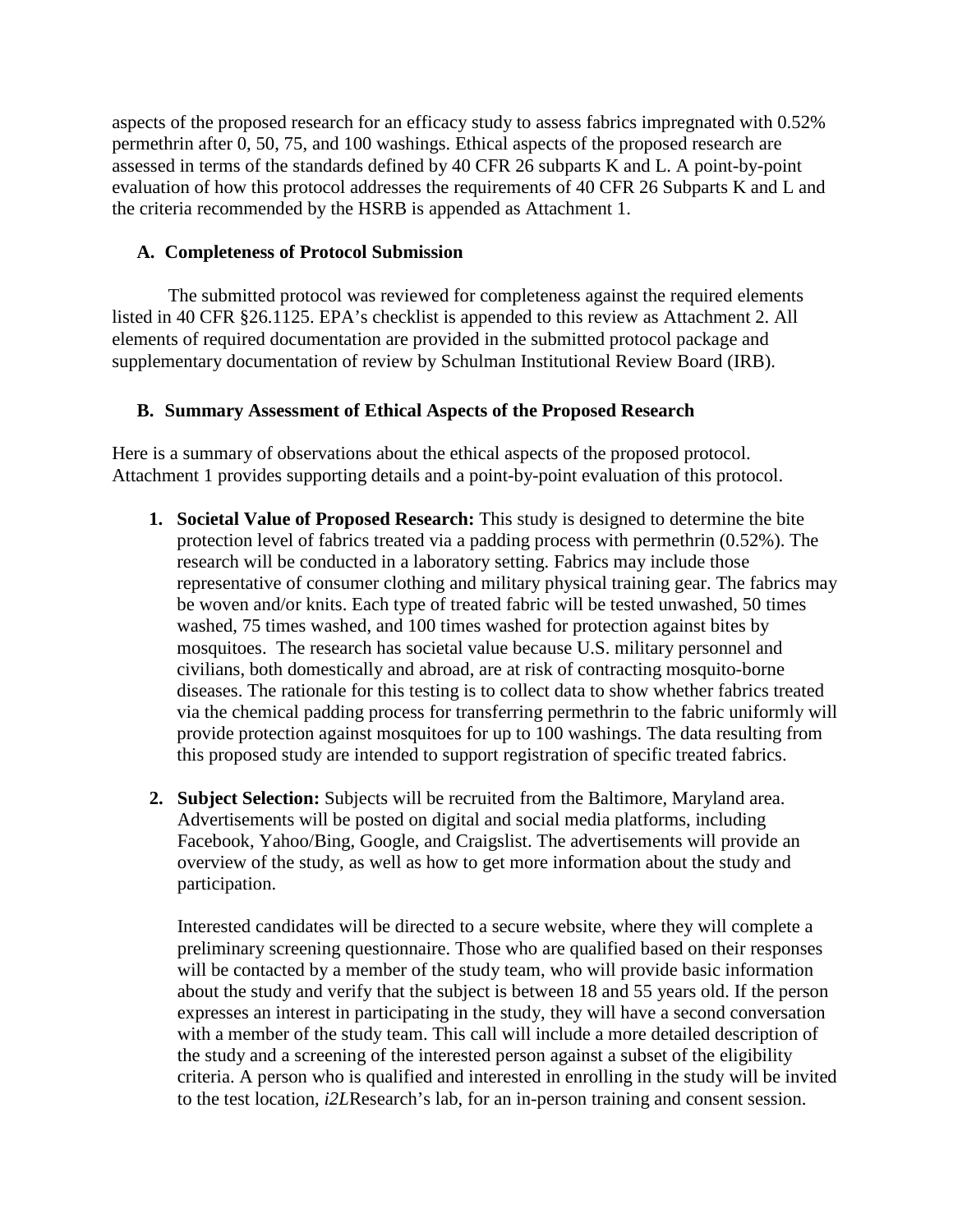According to the protocol, the eligibility criteria are as follows:

- Subjects must be between 18-55 years old and willing to provide a governmentissued photo identification to verify age
- Subjects must be able to read and speak English fluently
- Subjects must not be an immediate employee of Pulcra Chemicals or of i2L, or be immediately related to employees or owners of either company
- Subjects must have a reliable form of transportation to get to and from the test location
- Subjects must feel they are healthy enough to participate in the study, including not having health conditions that would affect the study or be worsened by the wearing of insecticide-treated fabrics
- Subjects must be willing to be exposed to and bitten by mosquitoes
- Subjects must not be phobic of mosquito bites
- Subjects must not have allergies or sensitivities to mosquito bites, insect repellents, or insecticide-treated fabrics
- Subjects must be users of treated fabrics, insect repellent products, and/or other products used to repel biting mosquitoes
- Subjects must not be hypersensitive or allergic to latex or skin care products
- Subjects must be free from open cuts, scrapes, skin disease, and skin problems such as eczema, psoriasis, or atopic dermatitis
- Subjects must be willing to wear short sleeves on their scheduled test day(s)
- Subjects must be willing to refrain from alcohol, nicotine, and fragrance products for 24 hours before the test
- Subjects must agree to inform the study staff if they have violated any study-related restrictions in the previous 24 hours
- Subjects must be able to sit in a chair for at least 15-minute mosquito exposure intervals
- Subjects must be attractive to mosquitoes (evaluated at the initiation of each test day)
- Subjects must be willing to follow study procedures and sign informed consent document
- Female subjects must not be pregnant or breastfeeding, and must be willing to take a pregnancy test at the initiation of each test day in which they participate

If the candidate meets the criteria during the phone screening, they will be invited to the study location for an in-person training session. The study team member conducting the training will provide a detailed description of the research. In addition, candidates will be provided with a step-by-step demonstration of a 15-minute testing interval, as well as of how the fabric will be applied to their arm. Candidates will review the informed consent document and have the opportunity to ask questions throughout the training session. In addition, they will be informed that they may speak in private with the study director if necessary. Those who are interested and qualified will respond to questions asked by the person conducting the training session to gauge their comprehension of the materials presented and discussed. If a candidate does not answer correctly, the study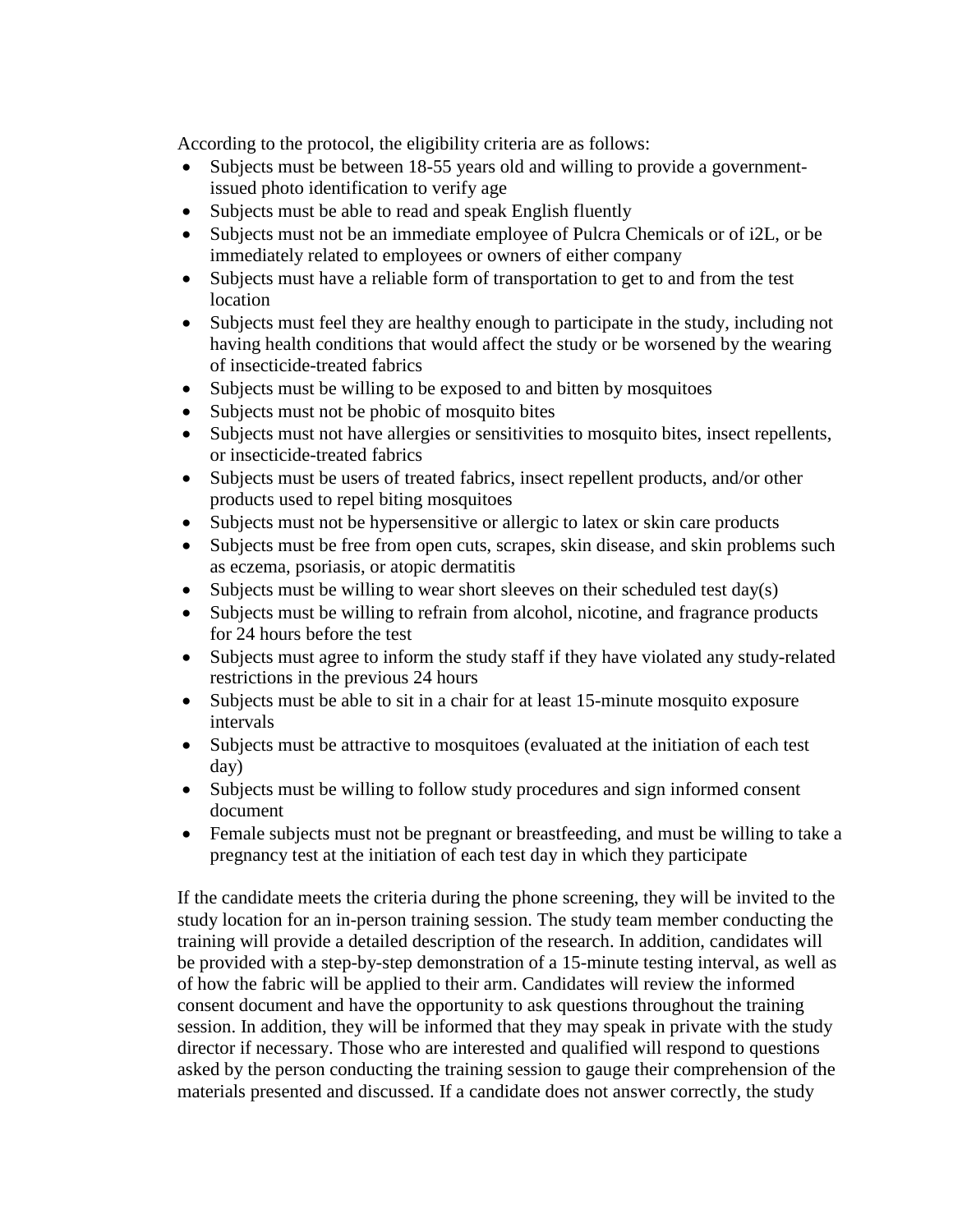team member will review the topic on which the candidate provided an incorrect response to ensure that the candidate understands the material. Those who are qualified and interested in continuing will be invited to complete the consent form and enroll in the study.

The recruitment materials and consent form will only be available in English. One of the screening criterion is that candidates must be able to speak and read English. Current repellent product labels are in English and the language that someone speaks does not directly affect attractiveness to mosquitoes. This research does not offer benefits to the subjects, so limiting recruitment to English speakers will not result in equity-of-access issues.

The final study report will include demographic information about the subjects, including gender, age, and ethnic background.

The protocol calls for compiling a list of potential subjects that is at least two times the number required for the specific type of treated fabric being tested (e.g., a test of a FRACU-like fabric requiring 10 subjects plus 8 alternates would need a list of potential subjects that includes at least 36 individuals). For each test day, 5 test subjects and 4 alternates will be selected from the list, with approximately half of each gender. If necessary, an alternate will be selected randomly to replace a test subject who withdraws. Alternates will be the same gender as the subject withdrawing. EPA developed an analysis to support the sample size of 10 subjects for flame-resistant army combat uniforms (FRACU; true bite-through rate in control of 75% and true bite protection of 80%) and the sample size of 15 subjects for army combat uniforms (ACU; true bite-through rate in control of [1](#page-3-0)0%, true bite protection of at least 80%).<sup>1</sup>

The bite protection against each mosquito species (*Aedes aegypti* and *Anopheles albimanus*) will be determined individually, i.e., only one species per test cage. A subject will be recruited to test all washing levels of a single type of treated fabric (e.g., permethrin-treated knit fabric washed 0, 50, 75, and 100 times times), as well as the untreated control, against both species of mosquitoes. As a result, a subject completing testing of a treated fabric against both mosquito species may participate in up to two test days to evaluate the efficacy a single type of treated fabric against both species of mosquitoes.

**3. Risks to Subjects:** The protocol discusses five potential hazards associated with this research: 1) adverse reaction to test substances, 2) exposure to mosquitoes, 3) physical discomfort of multiple mosquito bites, 4) unanticipated loss of confidential information, and 5) psychological risks related to pregnancy testing. Risks are minimized in the protocol by excluding candidates known to be sensitive to insect repellents or insecticide-treated fabrics and subjects with open cuts, scrapes, skin disease and skin problems; excluding candidates known to be hypersensitive to or phobic of mosquito

<span id="page-3-0"></span> <sup>1</sup> Ciarlo, T., E. W. Bohnenblust and M. Lydon. Science and Ethics Review of Protocol for Laboratory Evaluation of Mosquito Bite Protection from Permethrin-treated Clothing for the United States Army after 0, 20 and/or 50 Washings. US EPA. September 29, 2016.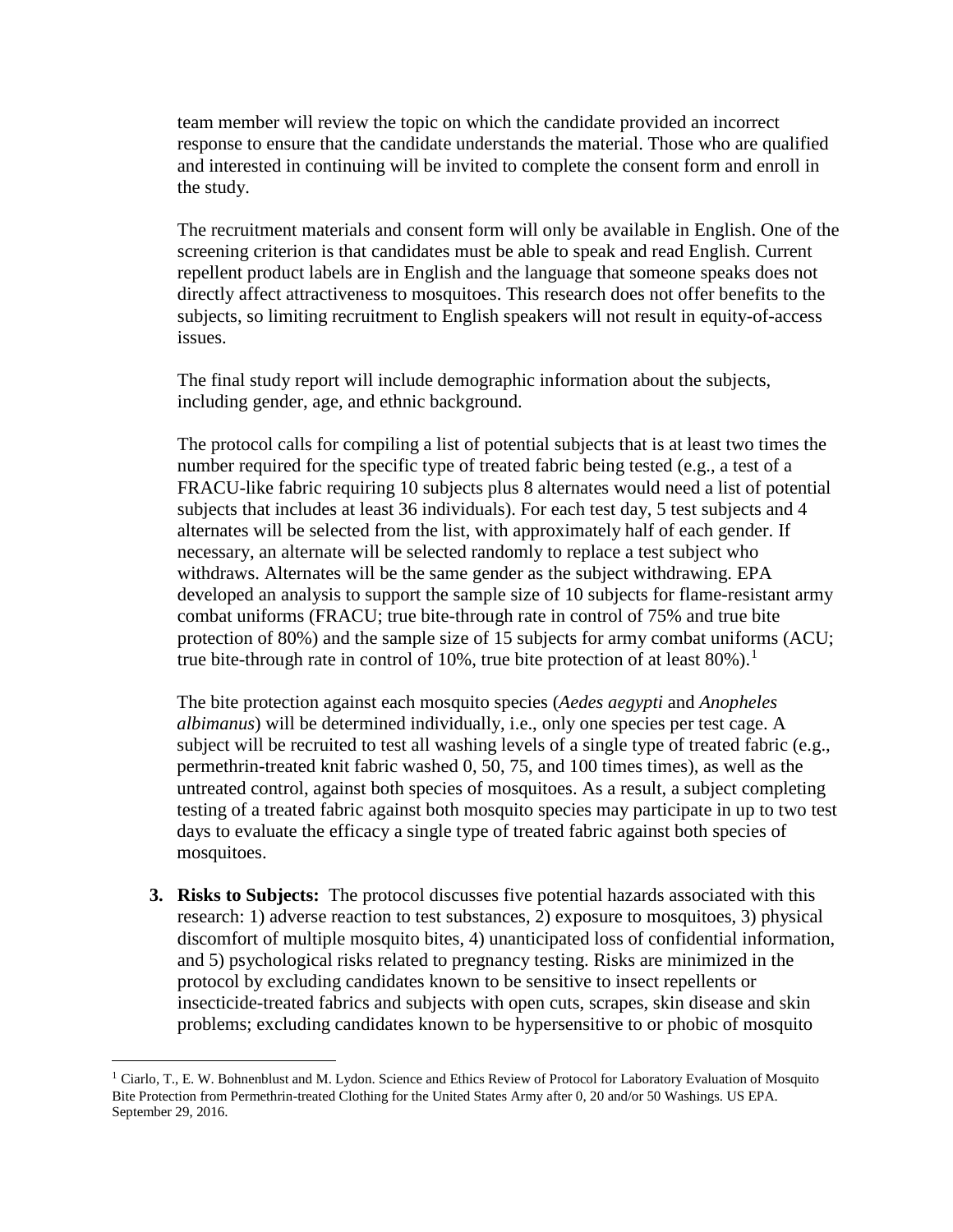bites; using disease-free colony-raised mosquitoes that have never received a blood meal; taking steps to maintain the confidentiality of subjects' identities; and incorporating procedures to keep the results of pregnancy testing private. Practical steps to minimize risks to subjects have been described in the protocol, and the remaining risks have a low probability of occurrence.

To eliminate the risk of contracting any mosquito-borne diseases, the study will be conducted only with laboratory-reared mosquitoes, which are not known to harbor any pathogens. Subsets of each colony used in this research will be screened for pathogens, although the likelihood of the mosquitoes being infected is non-existent. The mosquito supplier will provide documentation that the mosquitoes are disease free and have not received a blood meal. In addition, mosquitoes will only be used in one test period with a single subject; after the test period, the mosquitoes are removed from test cages, immobilized, and killed to determine the total number of mosquitoes used in the test cage and the number of blood-fed mosquitoes.

- **4. Benefits:** This research offers no benefits to subjects. The target levels of mean bite protection are ≥90% for the unwashed, 50 times washed, 75 times washed, and 100 times washed treated fabrics. Depending on the results of the research, it may provide benefits to society by potentially leading to data that could be used by EPA to register fabrics treated with permethrin that provide mosquito bite protection equal to or greater than the target levels of mean bite protection; this would facilitate protection of military service members and civilians from nuisance bites and bites that result in transmission of mosquito-borne diseases.
- **5. Risk/Benefit Balance:** The protocol describes measures to further reduce risk to subjects while maintaining the robustness of the scientific design. Due to the risk mitigation measures put in place, the residual risk to subjects is low and reasonable in light of the potential benefits of the data to society.
- **6. Independent Ethics Review:** Schulman IRB conditionally approved the protocol, informed consent form, and recruitment materials. Documentation regarding Schulman IRB's approval of the protocol has been provided to the HSRB members with the background materials for this protocol. Schulman IRB is merging another IRB to form Advarra IRB. Depending on the schedule for review and approval of the final protocol, either Schulman or Advarra will issue the approval and conduct oversight. Schulman IRBs is independent of the investigators and sponsors. Satisfactory documentation of the IRB procedures and membership for Schulman IRB is on file with the Agency. Advarra will continue to follow the written practices and procedures of Schulman IRB in its oversight of research originally submitted to and reviewed by Schulman IRB, including this research. Advarra IRB will provide the necessary documentation related to membership to EPA if it assumes oversight for this research.
- **7. Informed Consent:** With EPA's comments incorporated, the protocol will contain a complete and satisfactory description of the process by which potential subjects will be recruited, informed, and trained in preparation for the test day, as well as the process for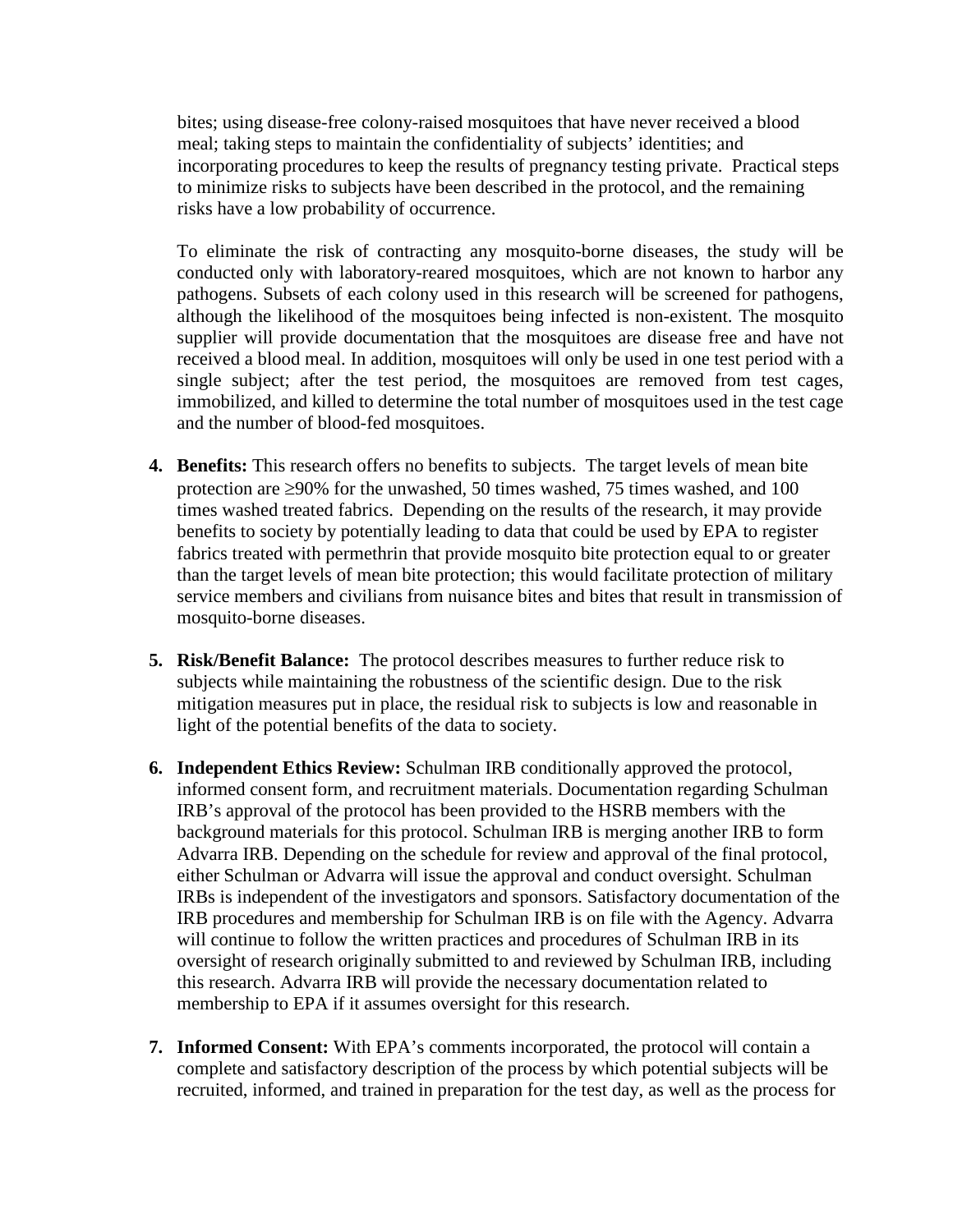seeking subjects' consent to participate. A copy of the IRB-approved consent document is included in the background materials.

**8. Respect for Subjects**: The subjects' identities will be protected as follows: each subject will be assigned a code number, and only subjects' code numbers will appear on data sheets. The subjects' names will not appear anywhere on the data sheet, or in the reports. The study records will be maintained at the testing facility in locked cabinets and electronic files kept on a password-protected computer server. Provision is made for discrete handling of the pregnancy testing that is required of female subjects on each day of testing. Candidates and subjects will be informed that they are free to decline to participate or to withdraw at any time for any reason. Subjects will be compensated \$30 for attending a training session/consent meeting. On a test day, subjects will be compensated \$104 for any length of participation up to 8 hours, and \$19.50 per hour for any participation beyond 8 hours. Alternates who are present at the test center at the start of a test day will be compensated \$50; they will spend no more than 2 hours at the test center unless chosen to participate as a test subject. Breaks for subjects between exposures have been incorporated into the study design.

# **C. Compliance with Applicable Ethical Standards**

This is a protocol for third-party research involving intentional exposure of human subjects to a pesticide, with the intention of submitting the resulting data to EPA under the pesticide laws. Thus the primary ethical standards applicable to this proposal are 40 CFR 26, Subparts K and L. In addition, the requirements of FIFRA  $\S 12(a)(2)(P)$  for fully informed, fully voluntary consent of subjects apply. A point-by-point evaluation of how this protocol addresses the requirements of 40 CFR 26 Subparts K and L and the criteria recommended by the HSRB is appended as Attachment 1.

### **EPA's Ethics Comments**

The study sponsor and research team were notified that before the research is conducted, the protocol and supporting documents should be revised to address EPA's comments and recommendations resulting from the review by the HSRB. They have already agreed to address EPA's comments. After the HSRB completes its review of the protocol and relays its recommendations to the EPA, the protocol will be revised to address EPA and HSRB recommendations, and the revised protocol and supporting documents will be resubmitted for review and approval by the overseeing IRB prior to initiating the research.

The EPA's ethics comments are provided below and organized by section headings used in the protocol.

# **Study Objective, Standards, and Rationale (1.1)**

1. Regarding the fabric treatment process, EPA's understanding is that the fabrics tested will be treated via the "padding process". Delete discussion of other fabric treatment methods if they will not be used during this study.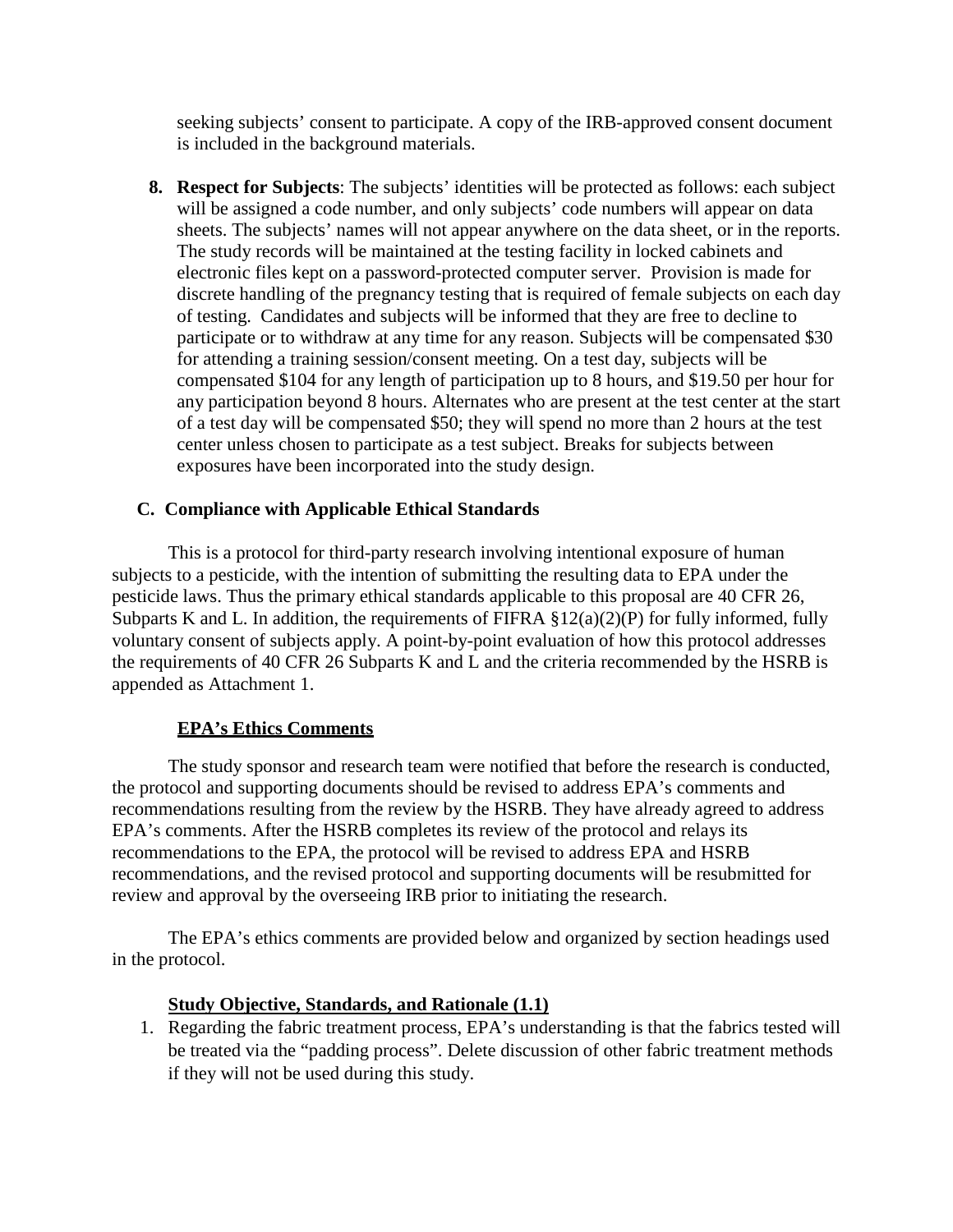# **IRB Review and Ethical Study Conduct (1.3)**

- 2. Schulman IRB has become part of Advarra IRB. Ensure all references to the IRB with oversight for the research are accurate.
- 3. Revise section 1.3.1 as follows: "Written approval from the overseeing IRB (Schulman or Advarra) will be obtained prior to study initiation. Following approval by the overseeing IRB, the study protocol, approved informed consent document (ICD) and supporting information will be submitted to the EPA and Human Studies Review Board (HSRB) for review. Recruitment of subjects into the study will not be initiated until the EPA and HSRB reviews have been completed, recommendations have been addressed, and IRB approval of the revised final protocol has been granted."
- 4. Revise section 1.3.2 as follows: "All protocol changes (amendments and deviations) must be reported to the overseeing IRB as specified by the overseeing IRB's written policies and procedures. All amendments must be reviewed and approved by the overseeing IRB prior to implementation in the study, except for amendments deemed necessary to eliminate apparent immediate hazards to human subjects. Proposed changes (amendments) deemed necessary to eliminate apparent immediate hazards to the human subjects may be implemented without prior IRB approval; these must be reported to the overseeing IRB as outlined in its policies and procedures. All other amendments must be reviewed and approved by overseeing IRB prior to implementation in the study."
- 5. Add a section following 1.3.2 that contains the following language: "The final study report will contain a summary of all protocol changes and the associated documentation as specified in 40 CFR 26.1303. Unplanned protocol changes (deviations) which occur during conduct of the study cannot, by definition, be reviewed by the IRB prior to implementation. All deviations must be reported to the overseeing IRB as soon as possible following the change. A dated acknowledgment from overseeing IRB of receipt of the deviations must be received and included in the final study report as specified in 40 CFR 26.1303."
- 6. Revise section 1.3.3. to reference compliance with the EPA's regulation on the protection of human subjects in research (40 CFR 26). For example: "This study will be conducted in accordance with EPA's final regulation published in 40 CFR Part 26 that establishes requirements for the protection of subjects in human research. The protocol, informed consent document, and other required documentation for this study will be approved by an independent institutional review board (Schulman IRB or Advarra IRB) and submitted to the EPA as required by 40 CFR 26.1125. The report of the completed research is subject to 40 CFR 26.1303 requirements to document its ethical conduct."
- 7. Revise section 1.3.4 to reference the IRB(s) that reviewed and approved the protocol.

# **Human Test Subjects (Section 2)**

8. Throughout this section and the entire protocol, use consistent terminology to refer to the treated fabrics and mosquitoes. EPA suggests using "treated fabric" whenever discussing the permethrin-treated fabric and mosquitoes (or the specific species) when referencing the mosquitoes used in the testing. Clarify what is meant when terms such as variables,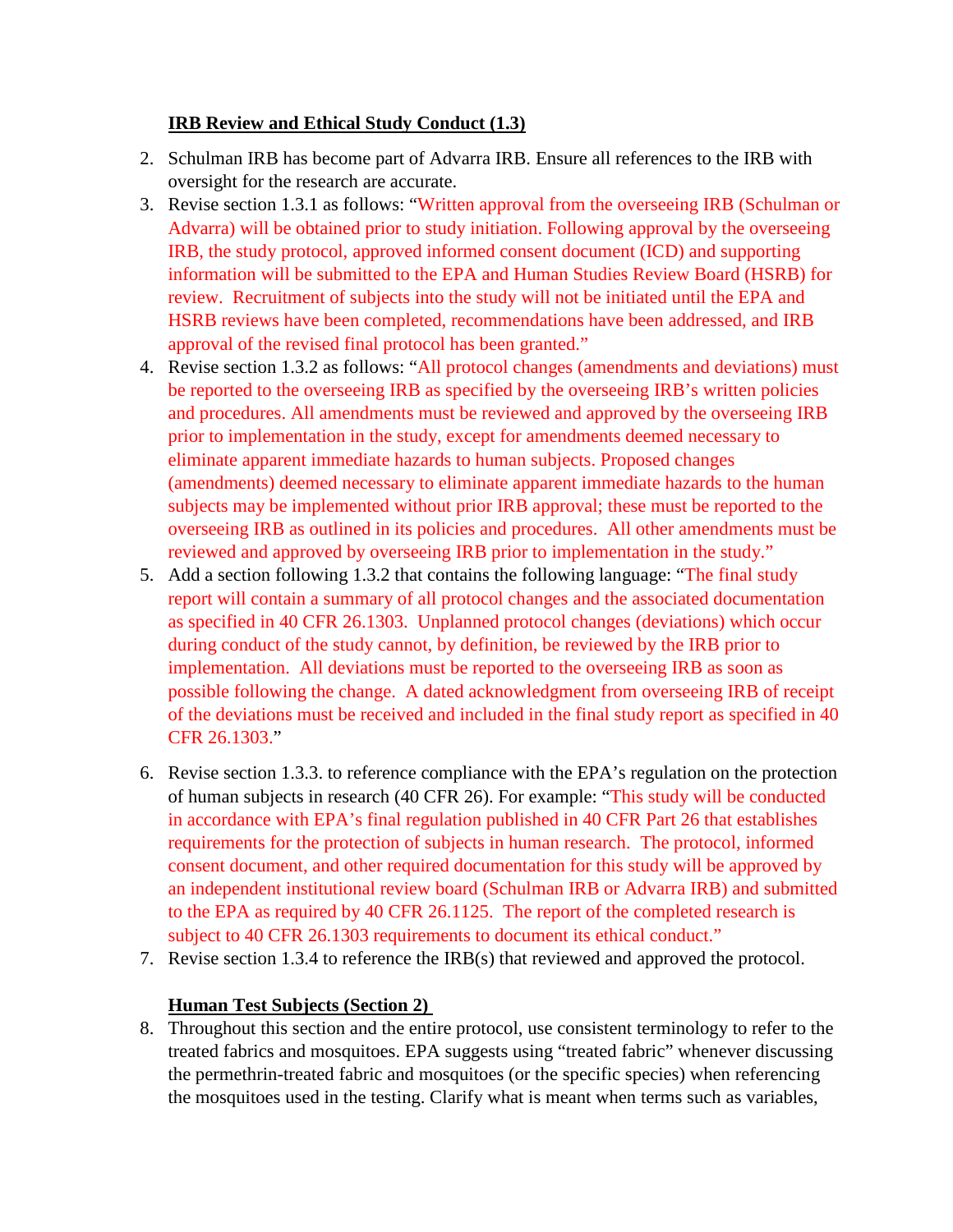test systems, fabric variables, test substance, etc. are used. Simplify the protocol to the extent possible by clearly describing what is being discussed (fabric and/or mosquitoes).

- 9. Regarding a statistically-supported sample size, EPA has conducted an analysis to support the statistical validity of a sample size of 10 when the fabric being treated has a true bitethrough rate in the control of at least 75% and a true bite protection of 80% (similar to FRACU fabrics). Similarly, EPA's analysis supports a sample size of 15 for testing fabrics when the true bite-through rate in the control is 10-20% and the true bite protection is 80% (ACU type fabrics). Revise the protocol to note that when testing fabrics that do not align with FRACU or ACU levels of protection, Pulcra will develop and consult with EPA on a statistically-supported sample size prior to initiating testing.
- 10. In 2.2.5, the protocol states "Prior to testing, the test substance will be submitted and approved by IRB for review and approval." EPA does not expect that the IRB will be review the actual test substance for each trial. Please revise to indicate that prior to testing each type of treated fabric (e.g., cotton knit), the IRB will be informed about the specific fabric being tested and that the protocol will be amended to include a reference to the specific type of fabric being tested.
- 11. Following 2.2.6, the subsection numbering is incorrect correct for accuracy. In section 2.2.5 that follows 2.2.6, ensure that references to other sections within the protocol are accurate.
- 12. During the training meeting, include a description of the pregnancy testing and verification process  $(\text{\#9})$  – see, e.g., section 2.6.16.
- 13. In 2.2.8, revise to note that subjects will only be exposed to one test substance (permethrin-treated fabric). In addition, clarify why subjects may be exposed to 3-4 wash cycles; the protocol calls for testing the treated fabric unwashed, after 50 washes, after 75 washes, and after 100 washes. This would be 4 wash cycles. Subjects will be exposed to 4-8 permethrin-treated fabrics, depending on whether they participate in testing with one or two species of mosquitoes.
- 14. In sections 2.3.3 and 2.3.4, clarify whether the recruitment pool will represent members of the general public or members of the military. Specify that the number of individuals recruited will be at least two times greater than the total number (subjects and alternates) required for the study.
- 15. In 2.3.8, explain how you derive the number needed to test a treated fabric against both species of mosquitoes (20-30); be sure the total count needed includes the alternates that will show up for each test day.
- 16. In section 2.4, ensure the references to other sections are accurate.
- 17. Move the description of the pregnancy testing procedure out of the eligibility criteria in section 2.6.16.
- 18. In section 2.7 and the consent materials, indicate that i2L research will provide the subjects with unscented products to while they are on site for the testing.

# **Application and Treatment Order (Section 5)**

19. In section 5.8.2, indicate whether the fabric will be washed beyond 50 cycles and how the washing will be performed.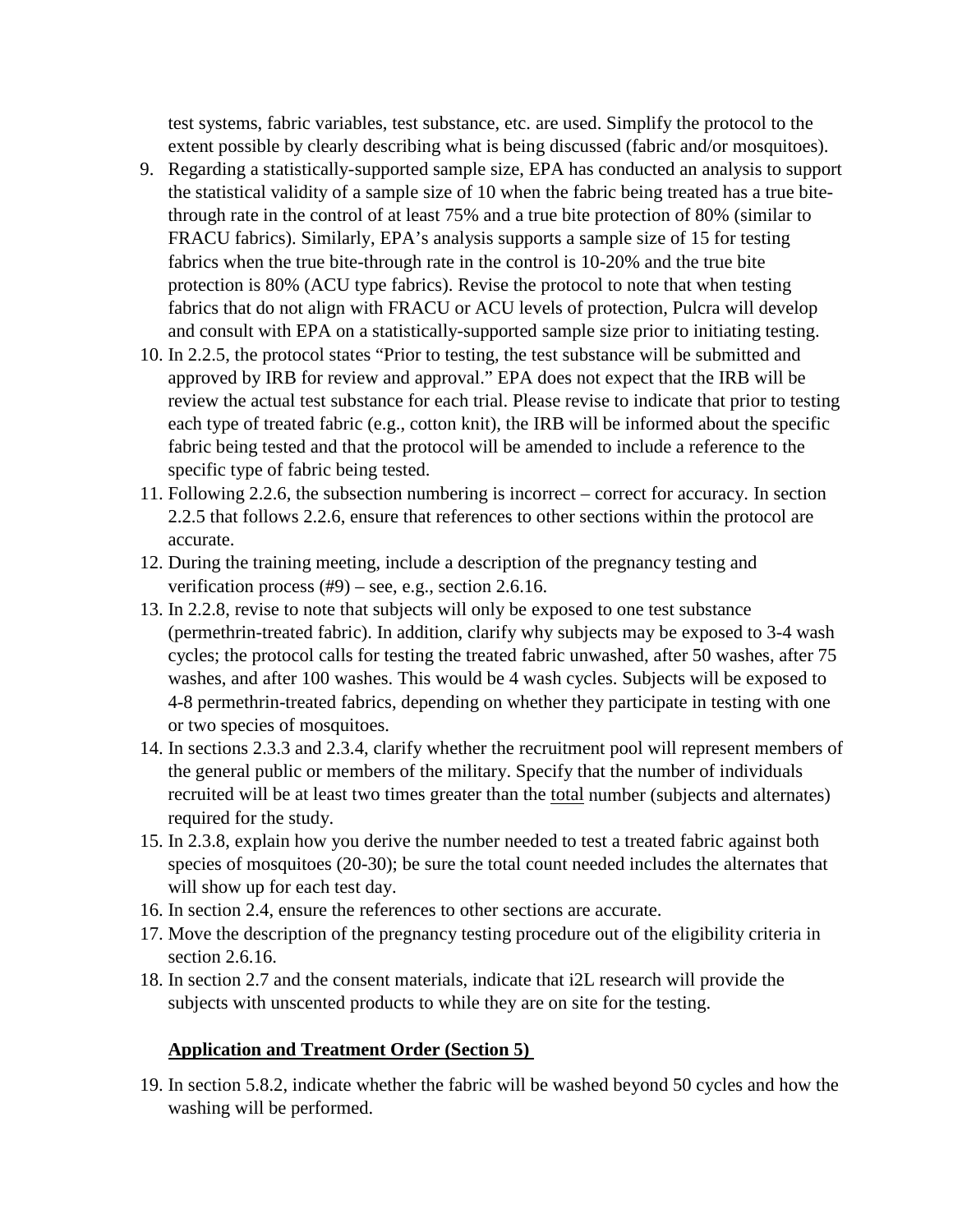# **Data and Statistical Analysis (Section 7)**

20. To rely on EPA's previous analyses of sample sizes for treated fabric efficacy testing, the fabrics must be substantially similar to either FRACU or ACU in terms of true bitethrough rate in the control and true bite protection. Revise the protocol to indicate that these parameters will be reported for each type of fabric tested. Also revise to include a provision that if a fabric does not meet the bite-through standards established for FRACU or ACU, Pulcra will conduct a power analysis to determine an appropriate sample size for the fabric, considering true bite-through rate in the control and true bite protection, based on EPA's model. Further, Pulcra should consult with EPA on the analysis and proposed sample size prior to initiating any testing.

# **Study Conduct and Oversight (Section 9)**

- 21. Clarify how the data from a subject who withdraws after testing has begun will be handled. Specifically, if a subject does not complete testing with all wash levels of a treated fabric, will his or her data be used?
- 22. In sections 9.3.6 and 9.3.7, replace "plus any overtime worked" with "plus \$19.50/hour, rounded up to the next hour, for any time beyond the first 8 hours."

# **Amendments and Deviations to the Protocol (Section 10)**

23. Include a reference to the IRB oversight section (1.3) and specify that all amendments and deviations will be made in accordance with Schulman IRB's written policies and procedures. In addition, include this language or refer back to section 1.3: "The final study report will contain a summary of all protocol amendments and deviations, and the associated documentation indicating submission to and approval by the overseeing IRB as specified in 40 CFR 26.1303."

# **D. Summary Assessment of Scientific Aspects of the Proposed Research**

The objective of this protocol is to determine the bite protection provided by fabric treated with 0.52% w/w permethrin after 0X (unwashed), 50X, 75X and 100X washes.

This protocol is for a non-guideline study; therefore, it is not designed to fulfill the requirements of a specific OCSPP (formerly OPPTS) Guideline. Studies under this protocol will be conducted in accordance with EPA, FIFRA (Federal Insecticide, Fungicide and Rodenticide Act), and Good Laboratory Practice Standards (GLP), 40 CFR, Part 160 (October 1989). (p. 5 of 47).

This protocol, submitted for the re-registration of EPA Reg. No. 86110-2, SKINTEX MR III APPAREL, is based on a protocol testing efficacy of fabrics against mosquitoes for the U.S. military that was reviewed and accepted by the EPA and Human Studies Review Board (HSRB) in April 2014. EPA and HSRB reviewed and accepted the subsequent study in October 2015. In this version, the number of subjects is increased from 8 to 10 for FRACU and similar fabrics (15 for ACU and similar fabrics); testing is not restricted to military fabrics (FRACU, ACU, BCU); 0.52% permethrin-treated fabrics are used; and treated knit, woven and "non-woven" fabrics will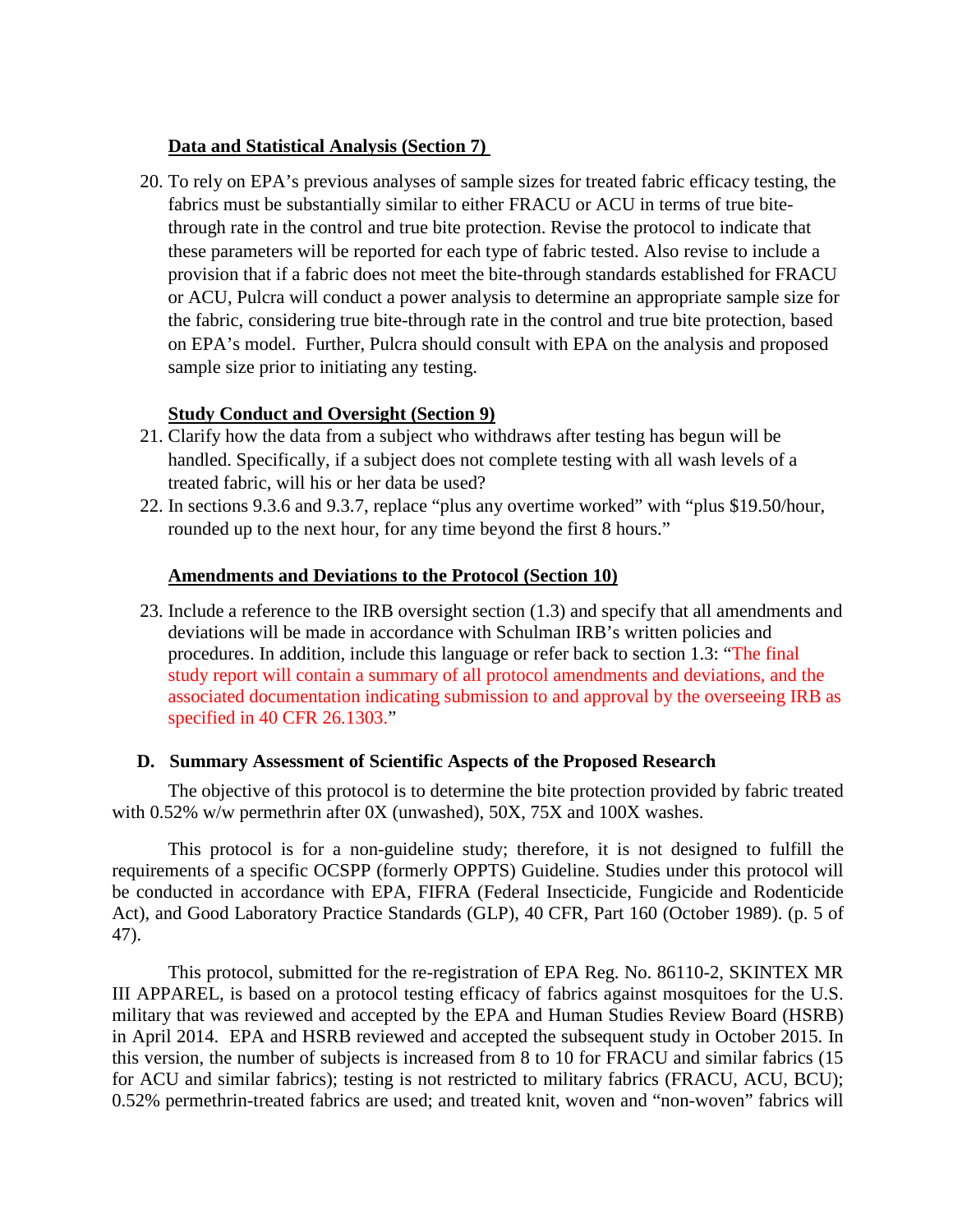be included to test fabrics representative of consumer clothing.

The tests to be conducted under the following protocol focus on factory-level produced insecticide/repellent-treated fabrics. The basic experimental unit in this study is a sleeve test. Each test exposure involves a human subject exposing a fabric-sleeved arm into a cage (18" X 14" X 14") containing  $200 \pm 25$  individual female mosquitoes of one species for 15 minutes. Each subject may be exposed to up to two test substances (fabric types), at four wash cycles each and up to two mosquito species on each day of participation (p. 13 of 47). Both arms may be exposed at 15 minute intervals with breaks up to 10 minutes between exposures. Two mosquito species will be tested, *Anopheles quadrimaculatus* and *Aedes aegypti*. The data obtained from each 15-minute exposure with each experimental subject will be counts of the number of blood-fed female mosquitoes and the total number of female mosquitoes in each test cage. The observed bite-through proportion (or 'rate') for the control treatment (untreated fabric sleeve) is the proportion of bloodfed mosquitoes to the total number of mosquitoes in each test cage. Rates of bite-through for the insecticide-treated fabrics will be corrected using Abbott's formula for 'background' bite-through rates in the control treatment. To increase testing precision, each subject will serve as their own control subject for each fabric type and mosquito species. Therefore, the experiment consists of 5 exposures per fabric type (e.g., Fire Resistant Army Combat Uniform (FRACU); see example using FRACU below) for each mosquito species in the following order:

- 1 test with an untreated FRACU fabric-sleeve, which serves as the control.
- 1 test with treated washed (100X) FRACU fabric.
- 1 test with treated washed (75X) FRACU fabric.
- 1 test with treated washed (50X) FRACU fabric.
- 1 test with treated unwashed (0X) FRACU fabric.

Table 1 below provides an example of how a fabric *type* (similar to FRACU) should be tested. Subjects will test each fabric type per number of launderings once per mosquito species for a total of 5 treatments per species per subject using 10 subjects per fabric washing level, resulting in 10 total replicates per fabric treatment level per mosquito species for this experiment. The rationale for the number of human test subjects is provided in the statistical design section (section D.2) of this review. Total replicates per fabric type would be higher for a ACU type fabric.

| <b>Fabric and Treatment</b><br>Condition <sup>1</sup> | Number of<br>Fabric<br><b>Specimens</b> | <b>Number</b><br>of<br>Subjects <sup>2</sup> | <b>Number</b><br>of<br>Species <sup>3</sup> | <b>Total</b><br><b>Replicates per</b><br><b>Fabric Type</b> |
|-------------------------------------------------------|-----------------------------------------|----------------------------------------------|---------------------------------------------|-------------------------------------------------------------|
| Untreated Unwashed Control <sup>4</sup>               |                                         |                                              |                                             |                                                             |
| Treated Washed 100X                                   |                                         | 10                                           |                                             | 20                                                          |
| Treated Washed 75X                                    |                                         |                                              |                                             |                                                             |
| <b>Treated Washed 50X</b>                             |                                         |                                              |                                             | 20                                                          |
| Treated Unwashed 0X                                   |                                         |                                              |                                             |                                                             |

#### **Table 1: Experimental Design**

3 The test species are *Aedes aegypti* or *Anopheles quadrimaculatus.*

<sup>1</sup> Fabric treatment conditions are either untreated and unwashed (Control) or treated and unwashed (0X), treated and washed 50 times (50X), treated and washed 75 times (75X), or treated and washed 100 times (100X).

<sup>&</sup>lt;sup>2</sup> The minimum number of human subjects is based on the bite through rate of the fabric (see FRACU and ACU differences)

<sup>4</sup> Each subject serves as their own control for the bite protection calculation.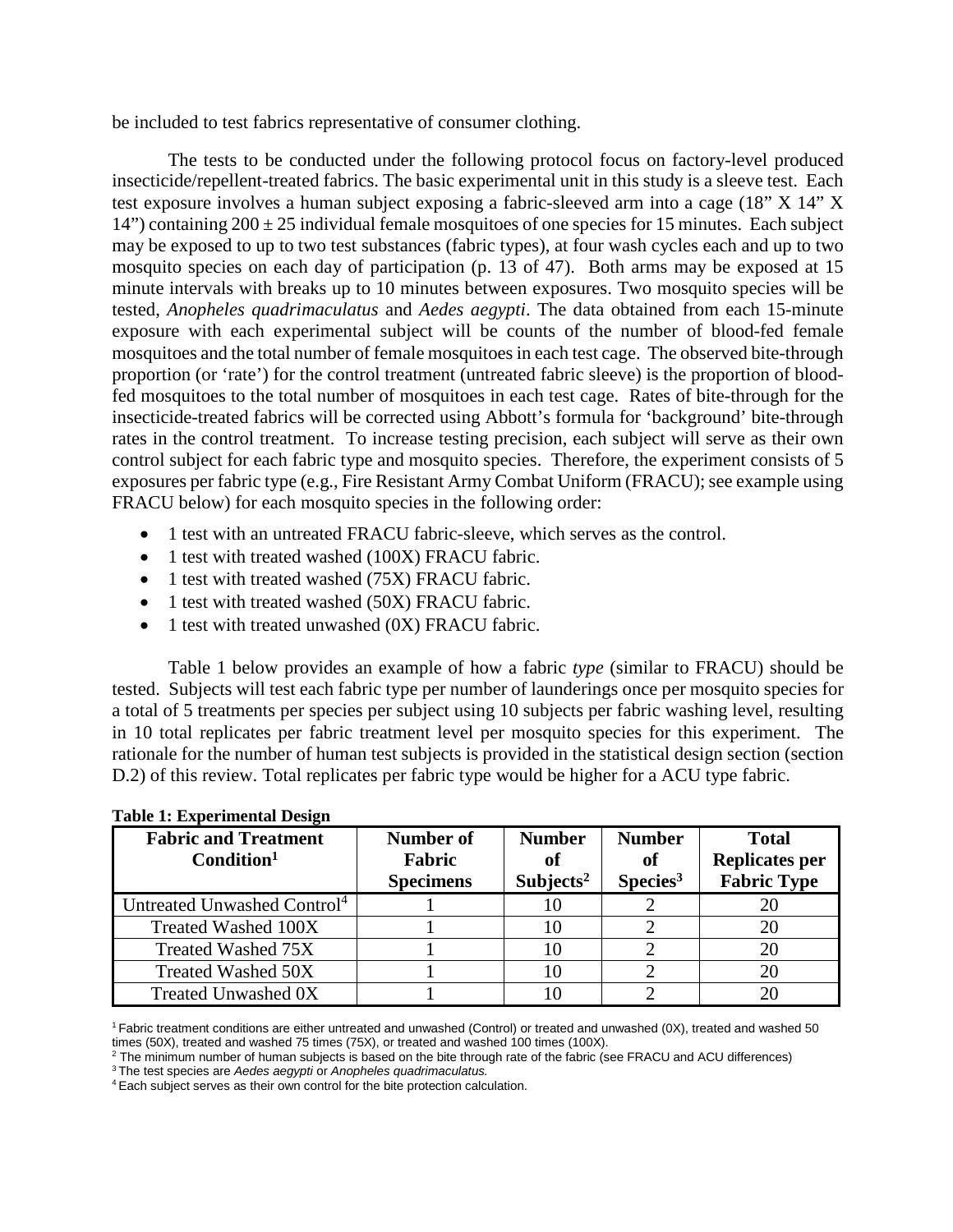Because repeated wash cycles will progressively remove some of the impregnated permethrin, the 100X washed fabric samples will be tested first followed by the 75X washed samples, the 50X washed samples, and finally the 0X (unwashed) samples. This order will reduce the possibility of any "carryover" contamination effects. Although EPA does not expect that such carryover effects to occur, this testing regime safeguards the subjects from permethrin accumulation. Subjects will wash their forearms with soap between each exposure period to further reduce the potential for carryover of permethrin residues on skin from one exposure period to the next.

The widely accepted method of evaluating efficacy of insecticide-treated clothing includes laboratory aging of treated clothing by laundering through standardized wash cycles per the American Association of Textile Chemists and Colorists (AATCC) laundering protocol (§ 5.8). Testing will be conducted with treated and untreated clothing prior to laundering 0X (unwashed) and at the 50X, 75X, and 100X wash cycles for the treated clothing.

The endpoint for determining efficacy in this proposed experiment (percent bite protection based on the proportion of blood-fed to total mosquitoes in a cage) differs from skin-applied repellent evaluations where the "Landing with Intent to Bite" measure is used and efficacy is measured as Complete Protection Time. In brief, the repellent effect created by skin-applied repellents is instantaneous and non-toxic to mosquitoes, whereas mosquitoes exposed to treated clothing must remain in contact with the treated cloth for a longer period to elicit an effect. The resulting repellent effect is a toxic effect that results in 'excito-repellency' or incapacitation due to exposure to the fast-acting insecticide. The target level of bite protection across fabric types and number of washes is  $\ge 90\%$  § 1.1.2 (p. 4 of 47).

As in previous proposed protocols, this protocol also proposes to evaluate the repellent effect (percent bite protection) of treated clothing using only two mosquito species, unlike skinapplied repellent studies conducted under field conditions where three species are evaluated. The proposed study will assess percent bite protection of treated fabrics from two mosquito species, *Anopheles quadrimaculatus* (malaria vector) and *Aedes aegypti* (vector of dengue, yellow fever, chikungunya, and Zika). A mosquito species from the genus *Culex* (vector of West Nile virus or St. Louis encephalitis) will not be tested. Considering the anthropophilic nature of the proposed *Anopheles* and *Aedes* mosquito species and their response in laboratory assays, prior studies with human exposures have shown little difference between these species when evaluating product bite protection results. Therefore, the addition of *Culex* spp. would not be expected to contribute sufficiently distinct data to offset the burden to subjects from participation in this type of study. *Culex* mosquitoes were also not proposed for testing in any of the three previous protocols reviewed and accepted by EPA and the HSRB in April 2014, October 2016 and January 2018.

The objective of the data analysis is to estimate the mean level of bite protection and associated 95% confidence intervals for different 'treatments' [i.e., different combinations of fabric types (knits, weaves, FRACU, etc.) and fiber types (cotton, silk, rayon, wool, blends, etc.), number of washes, and mosquito species].

#### **1. Study design:**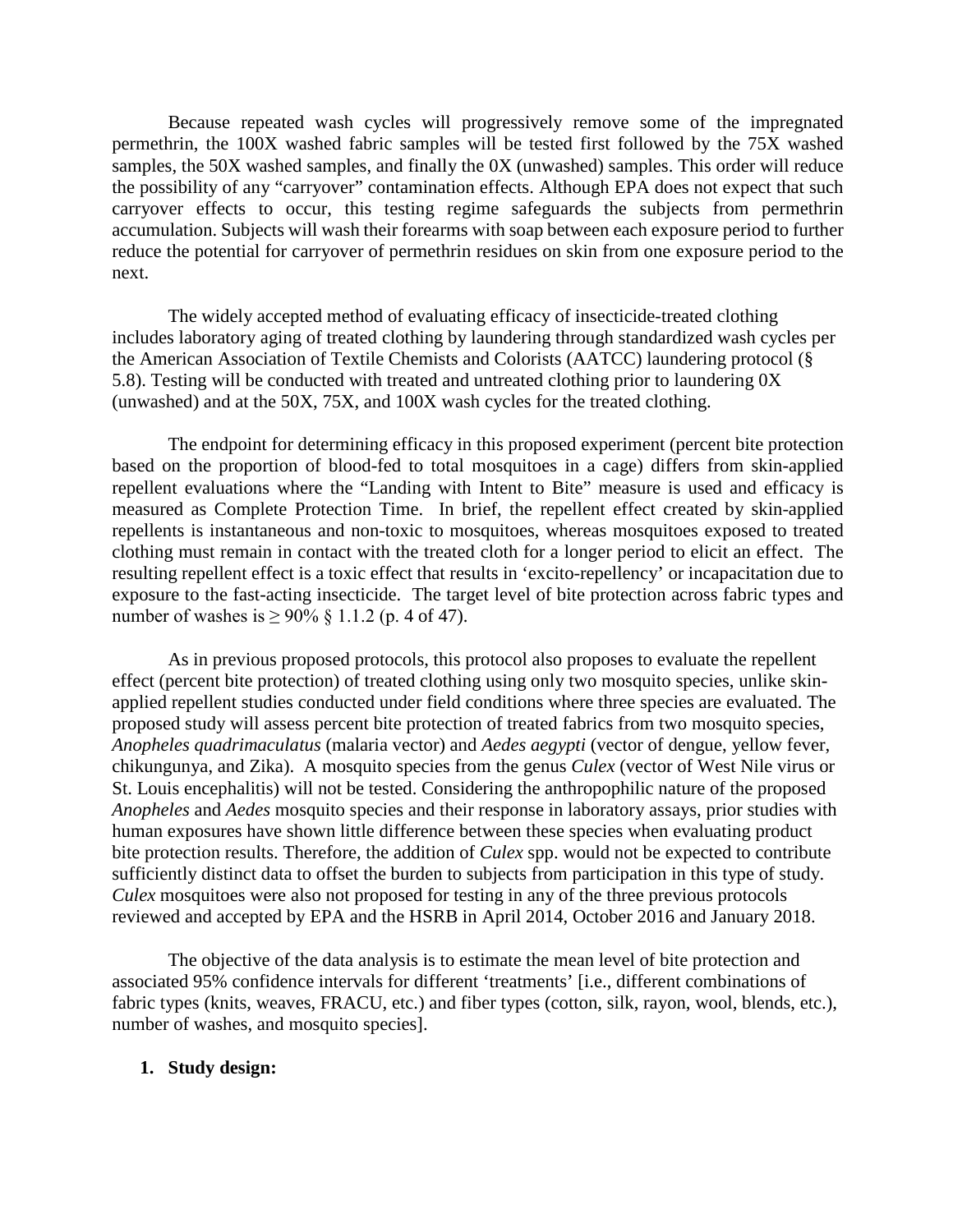Replicate subjects will be used in this study to evaluate bite protection for fabrics treated with permethrin. The number of replicate subjects will be determined in advance by the fabric's previously determined "bite protection." A fabric's "bite protection" is a measure of the relative level to which a treated fabric prevents bites compared to the untreated control fabric. As described in § 2.2.5 (p. 9 of 47) of the protocol, given a true bitethrough rate in the control of 10% - 20% for ACU and similar fabrics and a true percent bite protection of 80%, the study requires a sample size of 15 subjects in order to obtain 80% power to determine that the half width of the 95% CI of an estimated percent bite protection is less than 6%. Given a true bite-through rate in the control of 75% for FRACU and similar fabrics, and a true percent bite protection of 80%, the study requires a sample size of 10 subjects in order to obtain 80% power to determine that the half width of the 95% CI of an estimated percent bite protection is less than 3%. Each subject serves as their own control. The purpose of the control is to compensate for the subject's individual attraction level, the general host-seeking response of the test mosquito population, and to correct for bite-through rate of the untreated fabric. The treatment and control values for a subject are then used in Abbott's formula to calculate the observed bite protection level of the fabric for that subject.

Treated fabric will be evaluated at the following wash intervals: 0X (unwashed), 50X, 75X, and 100X washes. Separate fabric specimens for each wash interval are tested, similar to that described in U.S. military GL/PD specifications (Document GL/PD 07- 13A, 10 June 2009). Two species of mosquitoes, *Aedes aegypti* and *Anopheles quadrimaculatus,* will be tested separately. Five test subjects (2 males, 2 females, 5th subject of either sex) will be selected for each test day. Four additional subjects (2 males and 2 females) will be chosen on each test day to serve as alternates and replace any individuals that are withdrawn. Each subject will test only one mosquito species on a given day. Should a subject withdraw from the study for any reason or be removed from participation by the Study Director, his or her data will not be used in the study, and an alternate will be selected to replace the withdrawn subject.

For each fabric treatment (untreated and treated), the subjects will expose their right and left arms to mosquitoes for 15 minutes with a break of at least 10 minutes between each test period. A detailed summary of the experimental design is described in § 5 (pp. 29-31 of 47).

Laboratory-reared 5-9 day old adult female mosquitoes obtained from colonies maintained at Benzon Research (Carlisle, PA) will be used for the bite protection assay (pp. 31 of 47, § 6.1.2).

Female mosquitoes will be preselected from stock cages by placing an ungloved hand near the screened cage to attract host-seeking females and collecting the mosquitoes with a motorized vacuum pump to aspirate them into a 1.7 L plastic container. The container will then be transferred to the test cage for subsequent testing by subjects (p. 32 of 47, § 6.1.). After the test period, the mosquitoes will be removed from the test cage by a laboratory staff person, frozen, and counted to determine the total number of mosquitoes present in the test cage and the number of blood-fed mosquitoes.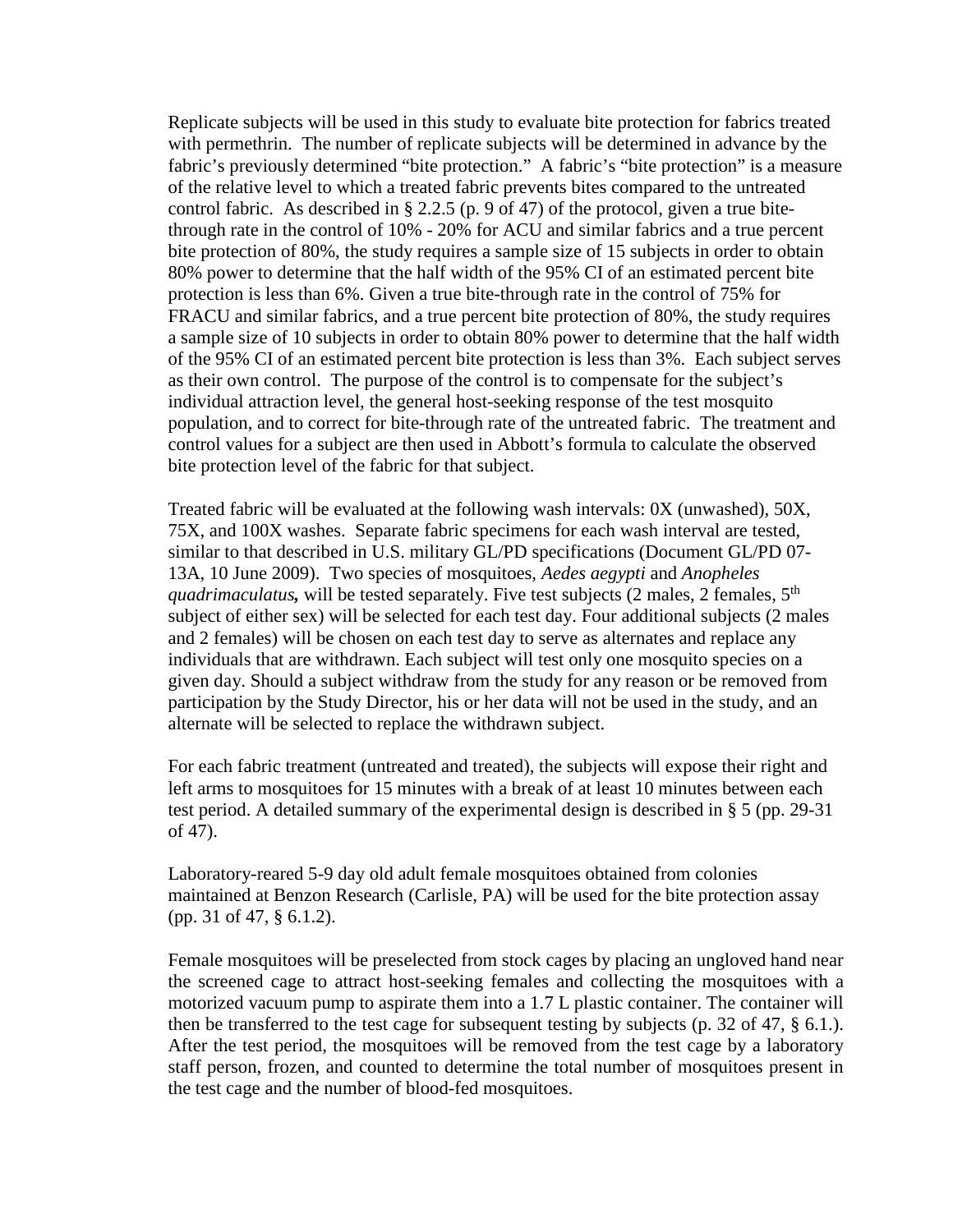### **2**. **Statistical design:**

The primary objective of the data analysis is to estimate the overall (or 'mean') level of bite protection and associated 95% confidence interval for different 'treatments' (i.e., different combinations of fabric type, number of washes, and mosquito species). Subjectspecific bite protection values will be calculated for each treatment using Abbott's formula as described in Section 7.3 (p. 39 of 47). These values will be averaged across all subjects to obtain mean observed bite protection values to confirm any model-based bite protection estimates.

For a previous protocol reviewed by EPA and HSRB (see Appendix 1, October 2016), EPA conducted a power analysis for FRACU fabric treated with permethrin based on a similar study assessing bite protection of etofenprox- and permethrin-treated uniforms previously reviewed by HSRB in October 2015. In the original protocol, the bite-through rate of the control group (non-treated FRACU fabric) was assumed to be set as 20% and 50%. In the EPA's power analysis, bite-through rate in the control treatment was assumed to be 75% based on results of the study reviewed in October 2015 (Table 2). Similar to the FRACU, many knit fabrics have an open construction with interstitial spaces in the fabric that are easily penetrated by the mouthparts of a biting mosquito; therefore, bitethrough rates in the control group for knit fabrics are expected to be similar to bitethrough rates in the control group for the FRACU. Thus, bite-through rate in the control group is not expected to change the results of the Agency's previous power analysis for the fabric types proposed to be tested in this protocol.

In accordance with findings from the previous protocol, the current protocol indicates 10 individuals will serve as test subjects for fabrics similar to FRACU and 15 individuals for fabrics similar to ACU. EPA expects the study design with 10 subjects to have sufficient power to achieve the half width of the 95% confidence interval of the estimated percent bite protection of less than 6% if the bite-through rate for the control fabric is 75% and the true percent bite protection of the fabric is at least 80% (Table 2). The Agency's previous simulations indicate that to reach 80% power of achieving the half width of the 95% confidence interval of the estimated percent bite protection of less than 3%, the study requires a sample size of 10 subjects, given that a true bite-through rate in the control is 75% and the true percent bite protection is 80% (Table 2). Similarly, the Agency's simulations demonstrated that to reach 95% true bite protection with 80% power, the half width of the 95% confidence interval of the estimated percent bite protection is less than 2% when using a sample size of 10 (Table 2). Because the Agency requires a mean bite protection to be 90%, which falls between 80 and 95% true bite protection, the Agency is confident the statistical analysis will provide adequate power provided that the assumptions are correct.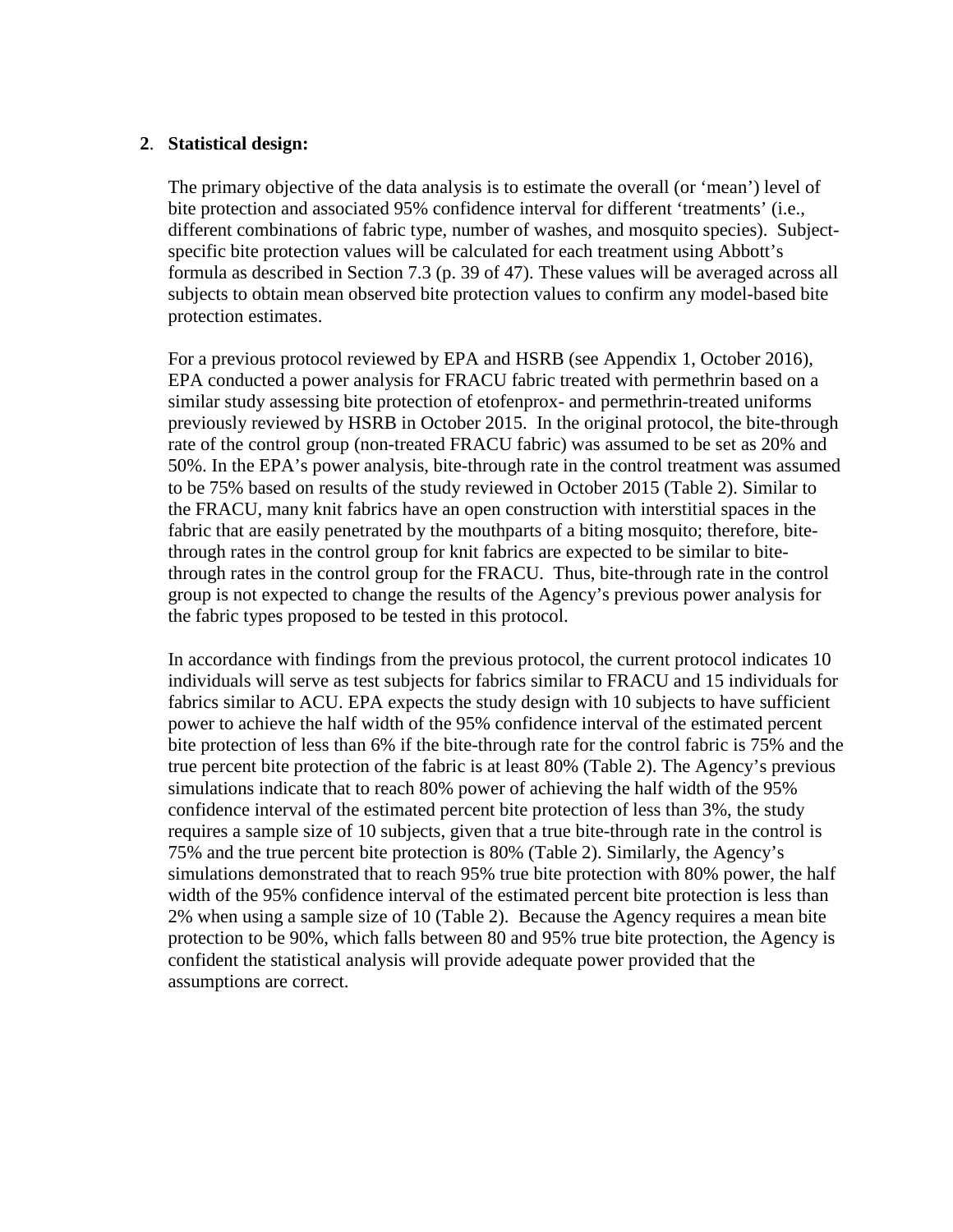| 0<br><b>True</b>                              |                                             |                   |                         |                       |                                                | subject as fixed effect                        |                                                |                   |                       |                                                       | <b>GLIMMIX:</b> subject as random effect                               |                              |
|-----------------------------------------------|---------------------------------------------|-------------------|-------------------------|-----------------------|------------------------------------------------|------------------------------------------------|------------------------------------------------|-------------------|-----------------------|-------------------------------------------------------|------------------------------------------------------------------------|------------------------------|
| bite-<br>through<br><b>Rate in</b><br>control | <b>True</b><br>Percent<br><b>Protection</b> | Nr<br><b>Subs</b> | $\textbf{N}^{\ast\ast}$ | Half<br>Width<br>Mean | Half<br>Width<br>80 <sup>th</sup><br>$%$ -tile | Half<br>Width<br>90 <sup>th</sup><br>$%$ -tile | Half<br>Width<br>95 <sup>th</sup><br>$%$ -tile | $\textbf{N}^{**}$ | Half<br>Width<br>Mean | <b>Half</b><br>Width<br>80 <sup>th</sup><br>$%$ -tile | <b>Half</b><br>Width<br>90 <sup>th</sup> %-95 <sup>th</sup> %-<br>tile | <b>Half</b><br>Width<br>tile |
|                                               |                                             | 5                 | 998                     | 3.6                   | 3.9                                            | 4.1                                            | 4.3                                            | 955               | 5.0                   | 5.3                                                   | 5.5                                                                    | 5.7                          |
|                                               |                                             | 6                 | 995                     | 3.3                   | 3.5                                            | 3.7                                            | 3.9                                            | 945               | 4.2                   | 4.5                                                   | 4.6                                                                    | 4.8                          |
|                                               |                                             | 7                 | 990                     | 3.1                   | 3.3                                            | 3.4                                            | 3.6                                            | 912               | 3.7                   | 3.9                                                   | 4.1                                                                    | 4.2                          |
|                                               |                                             | 8                 | 985                     | 2.8                   | 3.0                                            | 3.1                                            | 3.3                                            | 898               | 3.3                   | 3.5                                                   | 3.6                                                                    | 3.7                          |
|                                               | 80                                          | 9                 | 982                     | 2.7                   | 2.9                                            | 3.0                                            | 3.1                                            | 894               | 3.1                   | 3.3                                                   | 3.4                                                                    | 3.4                          |
|                                               |                                             | 10                | 967                     | 2.6                   | 2.7                                            | 2.8                                            | 2.9                                            | 885               | 2.9                   | 3.0                                                   | 3.1                                                                    | 3.2                          |
|                                               |                                             | 15                | 915                     | 2.1                   | 2.2                                            | 2.3                                            | 2.3                                            | 817               | 2.2                   | 2.3                                                   | 2.4                                                                    | 2.4                          |
| 75                                            |                                             | 20                | 831                     | 1.8                   | 1.9                                            | 1.9                                            | 2.0                                            | 717               | 1.9                   | 2.0                                                   | 2.0                                                                    | 2.0                          |
|                                               |                                             | 5                 | 1000                    | 2.0                   | 2.3                                            | 2.4                                            | 2.6                                            | 982               | 2.8                   | 3.2                                                   | 3.4                                                                    | 3.7                          |
|                                               |                                             | 6                 | 1000                    | 1.8                   | 2.0                                            | 2.2                                            | 2.3                                            | 984               | 2.4                   | 2.7                                                   | 2.9                                                                    | 3.0                          |
|                                               |                                             | 7                 | 1000                    | 1.7                   | 1.9                                            | 2.1                                            | 2.2                                            | 980               | 2.1                   | 2.4                                                   | 2.5                                                                    | 2.7                          |
|                                               | 95                                          | 8                 | 1000                    | 1.6                   | 1.8                                            | 1.9                                            | 2.0                                            | 965               | 1.9                   | 2.1                                                   | 2.2                                                                    | 2.4                          |
|                                               |                                             | 9                 | 1000                    | 1.5                   | 1.7                                            | 1.8                                            | 1.9                                            | 978               | 1.8                   | 1.9                                                   | 2.1                                                                    | 2.2                          |
|                                               |                                             | 10                | 1000                    | 1.4                   | 1.6                                            | 1.7                                            | 1.7                                            | 982               | 1.6                   | 1.8                                                   | 1.9                                                                    | 2.0                          |
|                                               |                                             | 15                | 999                     | 1.2                   | 1.3                                            | 1.3                                            | 1.4                                            | 951               | 1.3                   | 1.4                                                   | 1.4                                                                    | 1.5                          |
|                                               |                                             | 20                | 987                     | 1.0                   | 1.1                                            | 1.1                                            | 1.2                                            | 946               | 1.1                   | 1.1                                                   | 1.2                                                                    | 1.2                          |

**Table 2: Impact of the Number of Replications on the Number of Subjects when Control Bite-Through is 75%.**

\*\*Number of datasets analyzed by the model. Model used log link function. Variation between logit values between subjects  $SD = 1$ 

The primary objective of the data analysis is to estimate the overall (or 'mean') level of bite protection and associated 95% confidence interval for different 'treatments' (i.e., different combinations of fabric type, number of washes, and mosquito species). Subjectspecific bite protection values will be calculated for each treatment using Abbott's formula as described in §7.3.2. These values will be averaged over all subjects to obtain mean observed bite protection values that can be used to confirm any model-based bite protection estimates.

% Bite Protection =  $(\underline{B}_{NC}/\underline{F}_{C})$  –  $(\underline{B}_{T}/\underline{F}_{C})$ 

 $(B_{NC}/F_C)$ 

Where:

 $B_{NC}$  = bites recorded on the arm covered by the negative control fabric

 $F<sub>C</sub>$  = female insects in the cage that are capable of biting at the start of the

15-minute exposure period

 $B_T$  = bites recorded on the arm that was covered by the treated fabric

### **3. How and to what will human subjects be exposed?**

Subjects will be exposed to test material (permethrin-impregnated fabric) and one of two species of caged mosquitoes in the laboratory. Each subject will have permethrin-treated sleeves placed on both forearms. A subject may test multiple fabrics/test materials in combination against a single mosquito species per test day. Subjects will expose sleeved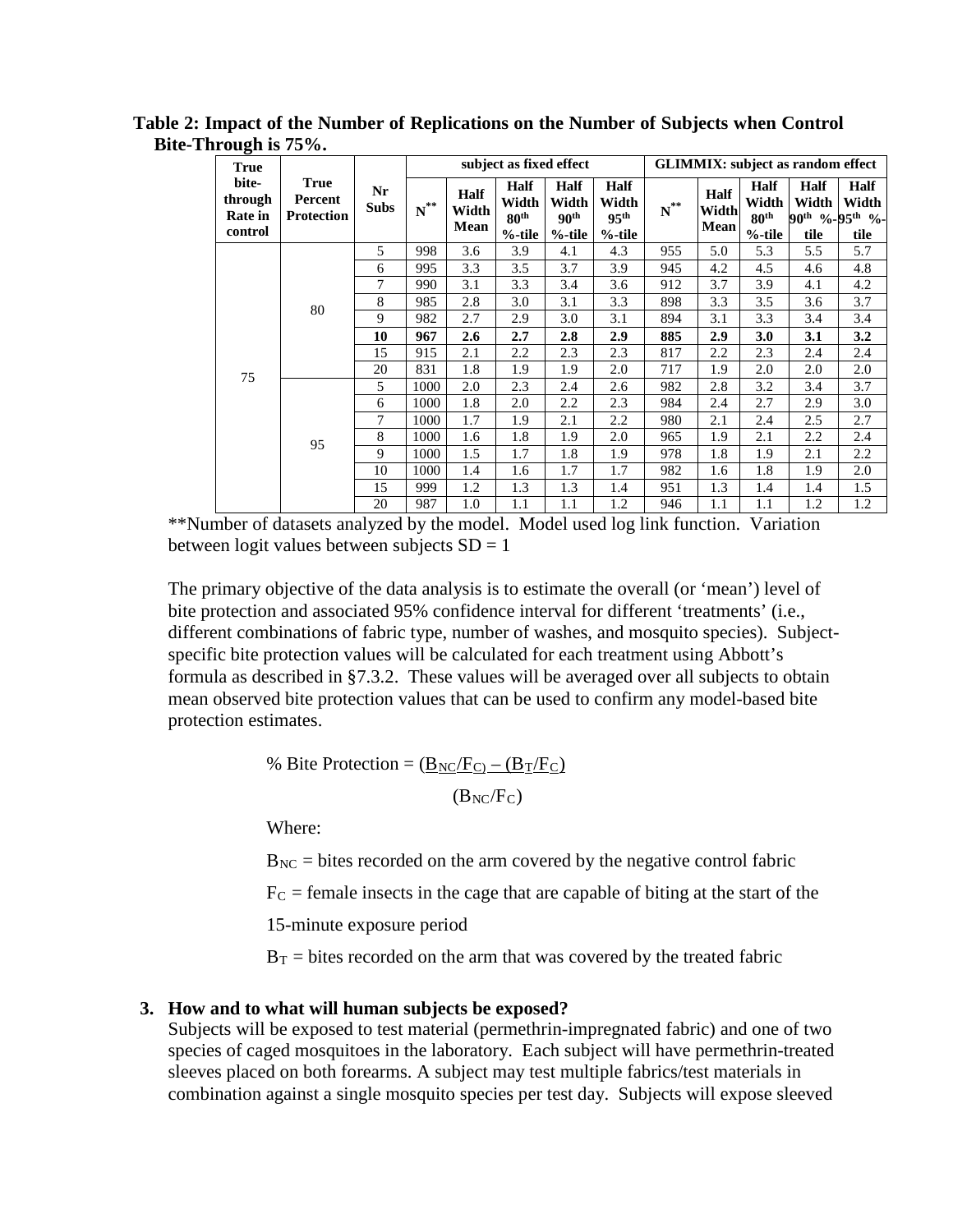arms to caged mosquitoes for 15 minutes [The step-wise procedure is described in detail in §6.4, pp. 33-34 of 47]. This exposure period allows mosquitoes to land, probe, and blood-feed. Test subjects are expected to receive the greatest number of bites during the first set of tests with the untreated, unwashed control sleeves. Subsequent tests will involve treated sleeves and test subjects are expected to receive far fewer bites on arms covered with treated fabric.

# **4. Endpoints and Measures:**

Efficacy will be measured as percent bite protection. The proposed study will estimate the mean level of bite protection and associated 95% confidence interval for different 'treatments' (i.e., different combinations of fabric type, number of washes, and mosquito species). Subject-specific bite protection values will be calculated for each treatment using Abbott's formula as described in §7.3 based on exposure to mosquitoes during a 15 minute bioassay with a 10-minute break between exposures for up to 8 hours per day. These values will be averaged over all subjects to obtain mean observed bite protection values that can be used to confirm any model-based bite protection estimates.

# **E. Compliance with Applicable Scientific Standards**

This protocol adequately addresses the following elements according to applicable scientific standards:

- Acute toxicity research to characterize toxicological profile of the formulation and calculate margin of exposure (MOE)
- Experimental design and statistical power
- Pre-training of subjects

# **EPA Science Comments**

The following elements in the protocol require revision before the research goes forward:

- Revise the description of the types of fabrics to be tested. The protocol should describe some examples of the types of fabrics that could fall under each category (e.g., "knit fabrics, using fibers such as …."). The description of the fabric should include the parameters for classifying which fabric/fiber combinations are FRACU-like or ACU-like. (p. 7 of 47, §2.2.1)
- Describe the drying cycle, both after the permethrin fabric impregnating padding process (p. 4 of 47, §1.1.1.1) and between washings (p. 30 of 47 § 5.8).
- Please include a description of the permethrin retention analysis. How will it be determined that treated fabrics washed 100X still retain permethrin?
- The maximum number of treatment combinations (i.e., fabric type x mosquito species) per subject per day should be described. (see Table 1)
- The number of subjects and alternates should be described for testing of ACU-like fabrics.
- Section 5.4 states that two substances may be tested at the same time one on each subject's forearm during one test day. Describe the sequence of tests be for each arm.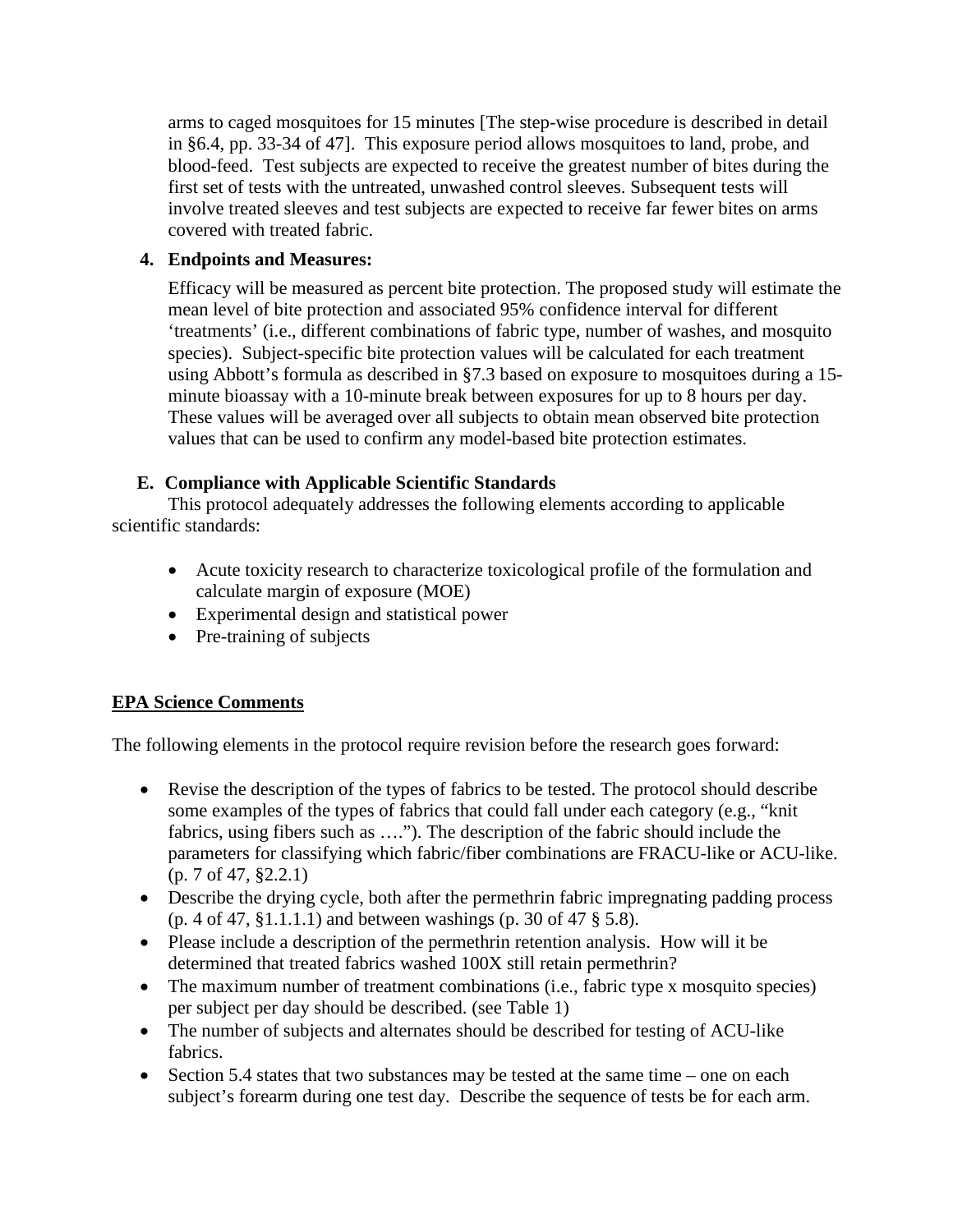- Describe the handling of the fabrics (more details on the washing and drying cycle, surfactant used, etc. p. 30 of 47 § 5.8)
- Describe in detail what, if any, help technicians will provide the test subjects with double gloving, inserting subject's arms into cages, and removing arms from cages (p. 33 of 47 § 6.4)
- Not required, but consider including the option to test fabrics at 25X washes.

cc: Rick Keigwin

Attachment 1: EPA Protocol Review

Attachment 2: EPA Completeness Checklists

Attachment 3: Sample Size Estimation for Design of Mosquito Laboratory Studies, dated 9/26/2016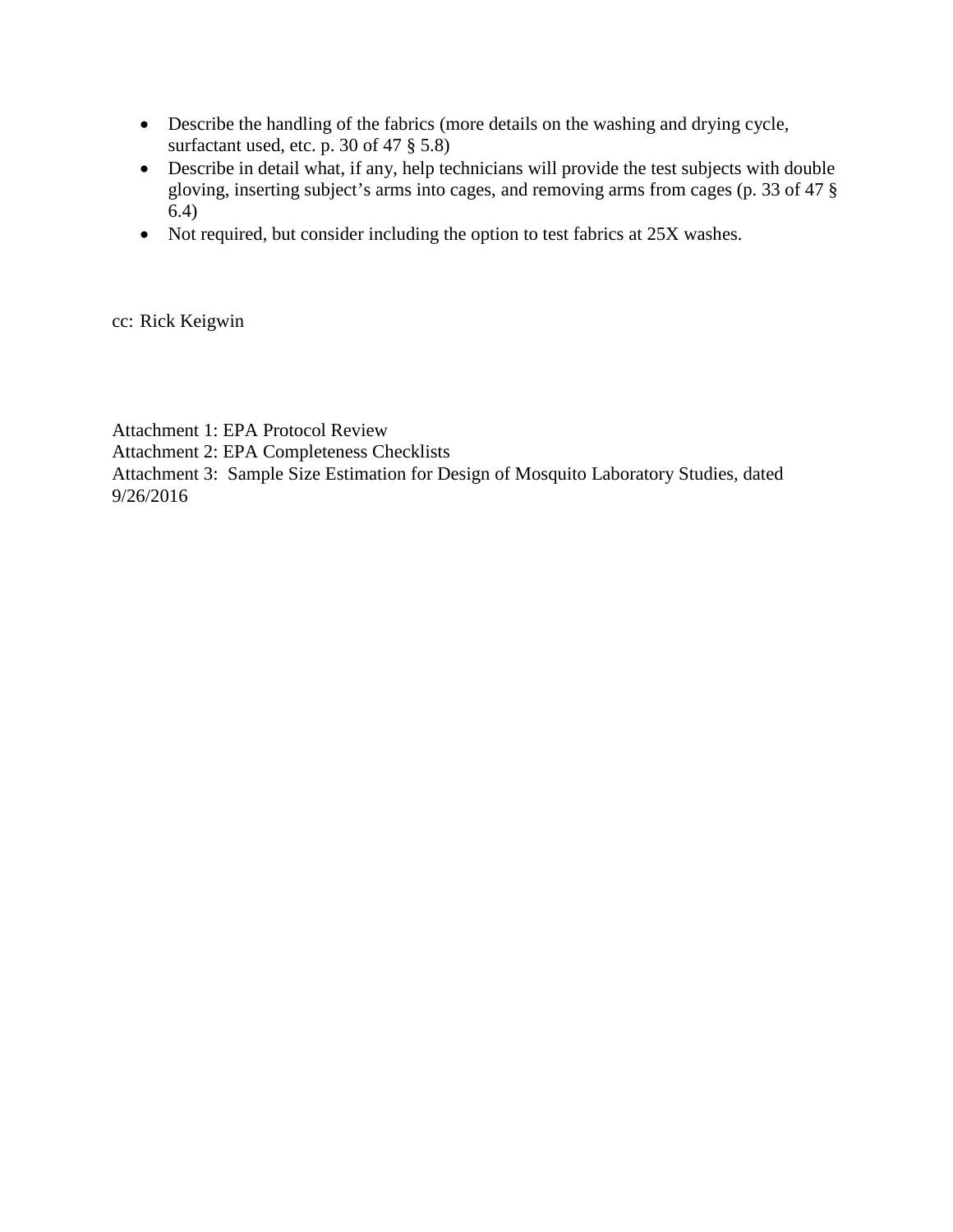### **Attachment 1 - EPA Protocol Review**

**Title:**Laboratory evaluation of mosquito bite protection from permethrin-treated clothing after 0, 50, 75, and 100 washings

**Date:** January 27, 2018

### **Principal Investigator and any sub-investigators:** Timothy Foard

#### **Participating Laboratory:**

*i2LResearch USA, Inc. 1430 Joh Avenue Suite L-M Baltimore, MD 21227*

#### **Sponsor:**

*Pulcra Chemicals 474 Bryant Boulevard Rock Hill, SC 29732*

### **IRB:**

Schulman IRB

### **1. Societal Value of Proposed Research**

### **(a) What is the stated purpose of the proposed research?**

In this protocol, military uniform and/or consumer fabrics will be treated with permethrin. Treated fabric will be compared to untreated fabric to determine to determine the bite protection provided by treated fabric. Specifically, this protocol will determine against two species of mosquitoes (*Aedes aegypti* and *Anopheles quadrimaculatus*) the bite protection provided by U.S. Military Fire Resistant Army Combat Uniforms (FRACUs) and other fabrics impregnated with 0.52% permethrin after 0X, 50X, 75X, and 100X washes (p. 4 of 47, § 1).

### **(b) What research question does it address? Why is this question important? Would the research fill an important gap in understanding?**

The purpose of this protocol is to develop a study to be used to evaluate the bite protection provided by fabrics that are treated with permethrin that repel or prevent mosquito bites.

The rationale for testing is to collect data to show that military uniforms or consumer fabrics impregnated with 0.52% permethrin will provide  $\geq 90\%$  mean bite protection against mosquitoes for up to 100 washings. There are currently no adequate data demonstrating efficacy of permethrin-impregnated fabrics.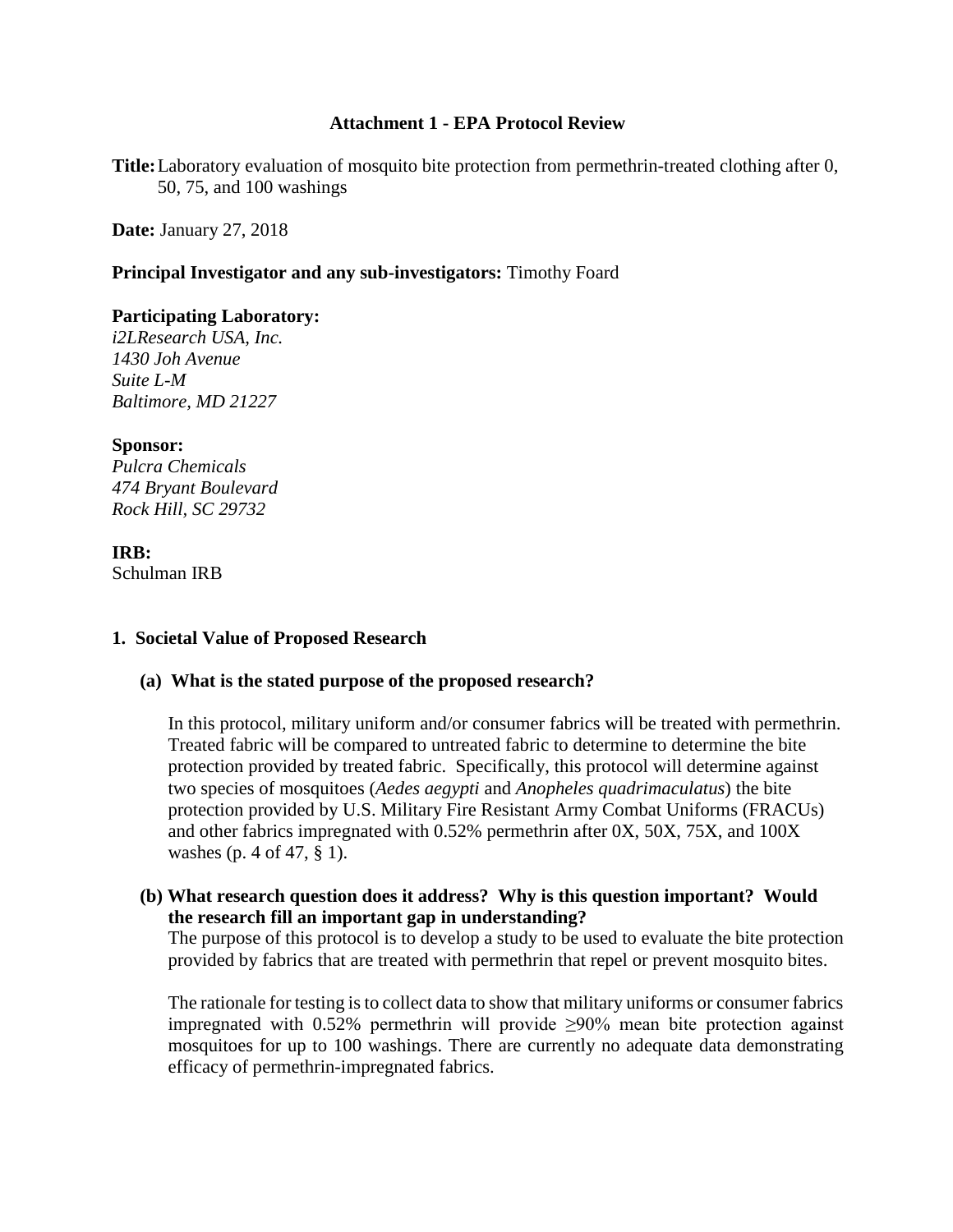A standardized protocol will enable the EPA to receive consistent and scientifically reliable data for new clothing treatments. The bite protection data will provide information about: 1) the relative level to which bites are received through the fabric with insecticide treatment; 2) the bite protection efficacy of permethrin on military and consumer fabric(s) with an open construction.

### **(c) How would the study be used by EPA?**

EPA will review the study to satisfy efficacy data requirements for registration and acceptable label claims for efficacy for the test material.

# **(d) Could the research question be answered with existing data? If so, how? If not, why not?**

EPA requires product-specific efficacy data to support product registration. Data for permethrin-impregnated fabrics are not adequate or are not available.

# **(e) Could the question be answered without newly exposing human subjects? If so, how? If not, why not?**

Human subjects are required because they represent the target system for the test material, and sufficiently reliable non-human models for repellency testing have not been developed. Because the nature of these repellents is not fully understood, use of a nonhuman model is unlikely to deliver representative data.

### **2. Study Design**

### **(a) What is the scientific objective of the study? If there is an explicit hypothesis, what is it?**

The objective of this proposed study is *"To determine the bite protection level of 0.52% w/w permethrin treated fabric products and to assess their bite protection performance after 0X, 50X, 75X, and 100X washes."*

### **(b) Can the study as proposed achieve that objective or test this hypothesis?**

The objective cited may be achieved by the study as proposed if the protocol is revised to address the recommendations in EPA's review.

#### **2.1 Statistical Design**

#### **(a) What is the rationale for the choice of sample size?**

The protocol indicates 10-15 individuals will serve as subjects for each fabric/treatment combination tested.

EPA has conducted a power analysis for a similar study previously reviewed by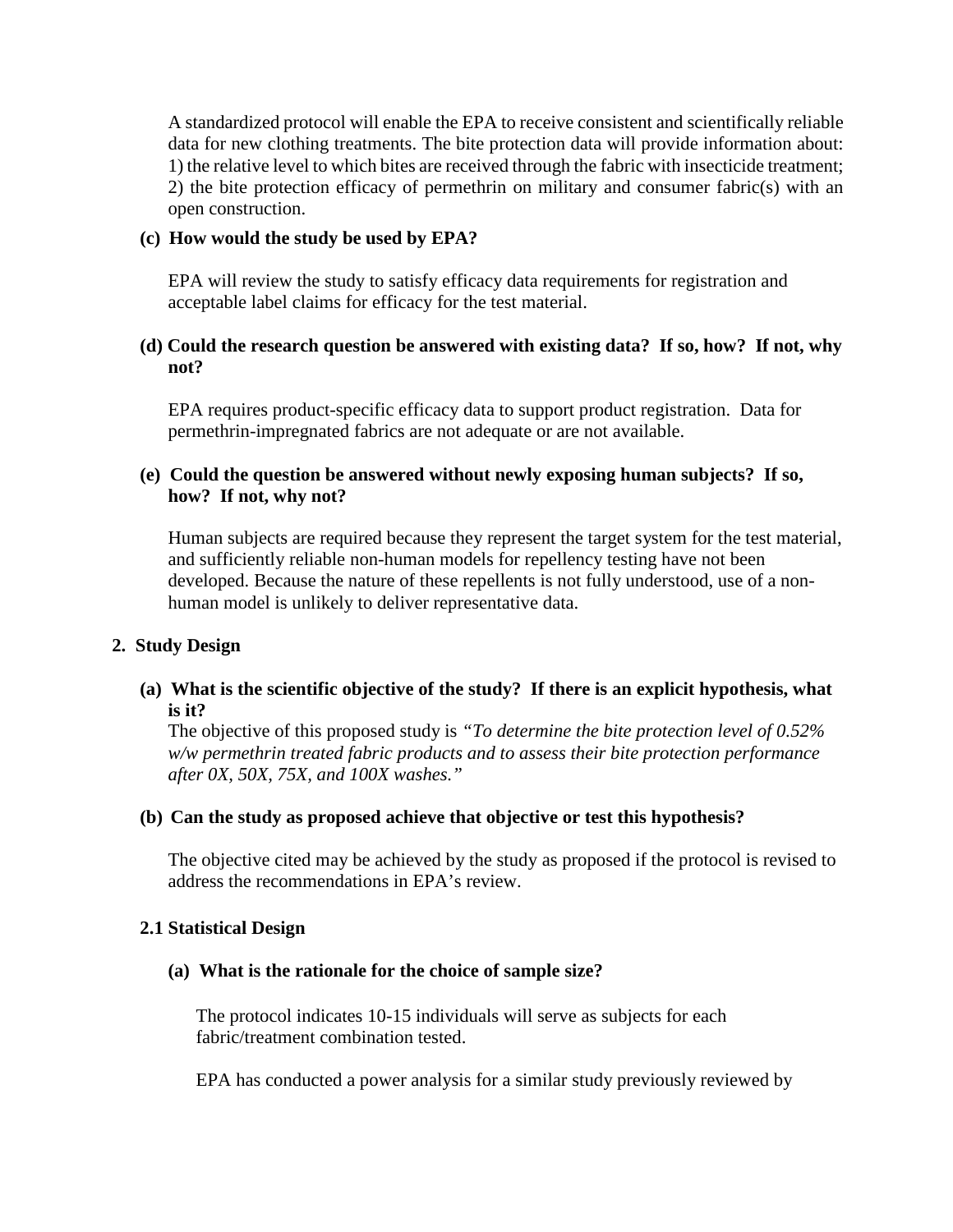HSRB.[2](#page-18-0) In a previous HSRB study submission, the bite-through rate of the control group (non-treated FRACU fabric) was assumed to be set as 75%. The bite-through rate for consumer fabrics is expected to be similar to the bite-through rate for FRACU.

EPA requires the study design to have sufficient power to achieve the half width of the 95% confidence interval of the estimated percent bite protection of less than 6% if the bite-through rate of the control fabric is 80%. To reach 80% power of achieving the width of the 95% confidence interval of the estimated percent bite protection of less than 3%, our simulations indicate that the study requires a sample size of 10 subjects, given that a true bite-through rate in the control is 75% and the true percent bite protection is 80% (§ 7.2.3). Similarly, the Agency's simulations demonstrated that to reach 95% true bite protection with 80% power, the half width of the 95% confidence interval of the estimated percent bite protection is less than 2% when using a sample size of 10 (see Table 2 above). Because the Agency requires a mean bite protection to be 90% which falls between 80 and 95% true bite protection, the Agency is confident the statistical analysis will provide adequate power provided that the assumptions are correct.

# **(b) What negative and positive controls are proposed? Are proposed controls appropriate for the study design and statistical analysis plan?**

Each subject will serve as their own treatment and negative control for each test fabric as described on p. 32 of 47 in §6.2. The controls are appropriate to calculate the overall bite protection because percent bite protection will be calculated by counting blood-fed female mosquitoes in the treatments and comparing them to the untreated control. One arm will serve as a control treatment replicate for each combination of fabric, treatment, and mosquito. Positive controls were not proposed.

# **(c) How is the study blinded?**

 $\overline{a}$ 

The study is not blinded. Testing will be conducted in decreasing order of wash cycles. Untreated fabric sleeves will be tested first, followed by treated fabric sleeves washed 100X, 75X, 50X and 0X (unwashed).

# **(d) What is the plan for allocating individuals to treatment or control groups?**

To obtain a statistically robust data set, this study requires a minimum of 10 subjects for each fabric/treatment combination tested for FRACU-like fabrics and a minimum of 15 subjects for each combination for ACU-like fabrics. Five test subjects and four

<span id="page-18-0"></span><sup>2</sup> Ciarlo, T, Bohnenblust, E, Lydon, M. Science and Ethics Review of Protocol for Laboratory Evaluation of Mosquito Bite Protection from Permethrin-treated Clothing for the United States Army after 0, 20, and/or 50 Washings. September 29, 2016[. https://www.epa.gov/sites/production/files/2016-](https://www.epa.gov/sites/production/files/2016-11/documents/epa_science_and_ethics_review_of_i2lresearch_launchbay_protocol_for_permethrin_treated_fabric_sept_29_2016.pdf) [11/documents/epa\\_science\\_and\\_ethics\\_review\\_of\\_i2lresearch\\_launchbay\\_protocol\\_for\\_permethrin\\_treated\\_fabric\\_](https://www.epa.gov/sites/production/files/2016-11/documents/epa_science_and_ethics_review_of_i2lresearch_launchbay_protocol_for_permethrin_treated_fabric_sept_29_2016.pdf) [sept\\_29\\_2016.pdf](https://www.epa.gov/sites/production/files/2016-11/documents/epa_science_and_ethics_review_of_i2lresearch_launchbay_protocol_for_permethrin_treated_fabric_sept_29_2016.pdf)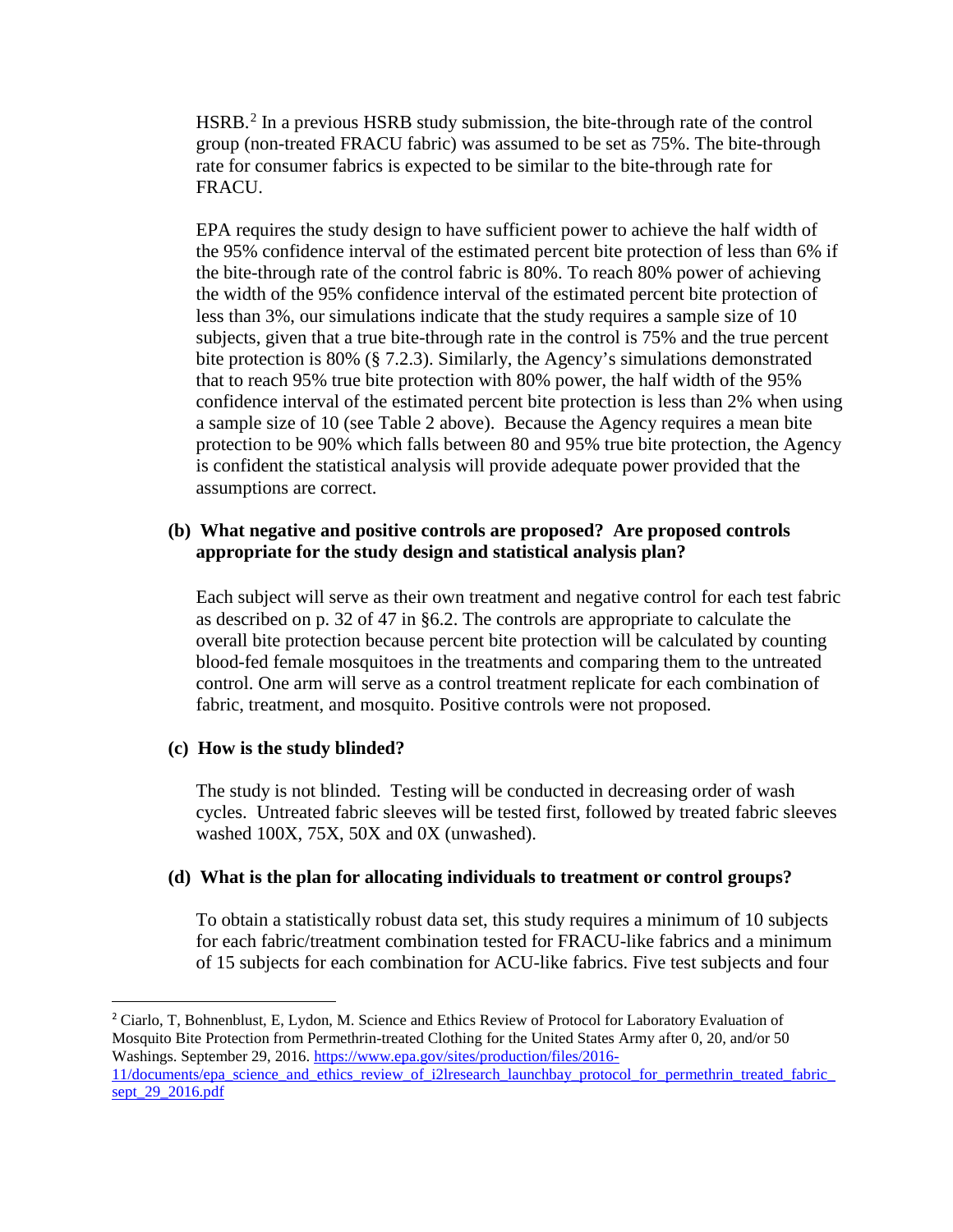alternates will be selected per day. Individual test subjects will serve as their own control.

# **(e) Can the data be statistically analyzed?**

Yes, the data are appropriate for statistical analysis. See (f) below.

# **(f) What is the plan for statistical analysis of the data?**

Based on past recommendations from the HSRB, a generalized linear mixed model (GLiM) procedure with the subject level treated as a random effect will be used for data analysis. There are several industry-standard statistical software packages than can be used to perform the analyses. These include SAS, JMP, or EXCEL (p. 39 of 47, §7.3.4).

# **(g) Are proposed statistical methods appropriate to answer the research question?**

The analysis will provide the overall bite protection values and 95% confidence intervals for each treatment group and the controls. As proposed, the analysis addresses mean bite protection values and associated uncertainties. The statistical analysis is appropriate to determine bite protection provided by the different fabric treatments.

# **(h) Does the proposed design have adequate statistical power to definitively answer the research question?**

The current protocol submitted by *i2L* Research USA, Inc. indicates that 10 individuals will serve as test subjects for each type of FRACU-like treated fabric tested. EPA's power analysis demonstrated that a sample size of 10 provides enough power to the statistical analysis for fabrics similar to FRACU and a sample size of 15 for fabrics similar to ACU. See section (a) above for detailed rationale.

### **2.2 How and to what will human subjects be exposed?**

Subjects will be exposed to test material and mosquitoes in the laboratory. The trapezoidal test material will be cut out of treated fabric and formed into "sleeves" by using clips to secure the two leading edges (connecting the parallel edges) (p. 29 of 47, §5.1). The active ingredient in the test material, permethrin, has a low acute and chronic risk profile (see section 4 below). Subjects with known allergic reactions (§2.6.9) are excluded from participation in the test.

Subjects will be exposed to laboratory reared populations of mosquitoes free of mosquito-borne pathogens (p. 25 of 47, §2.10.2.5). Subjects with known allergic reactions to mosquito bites will be excluded from research participation (p. 19 of 47,  $§2.6.7$ ).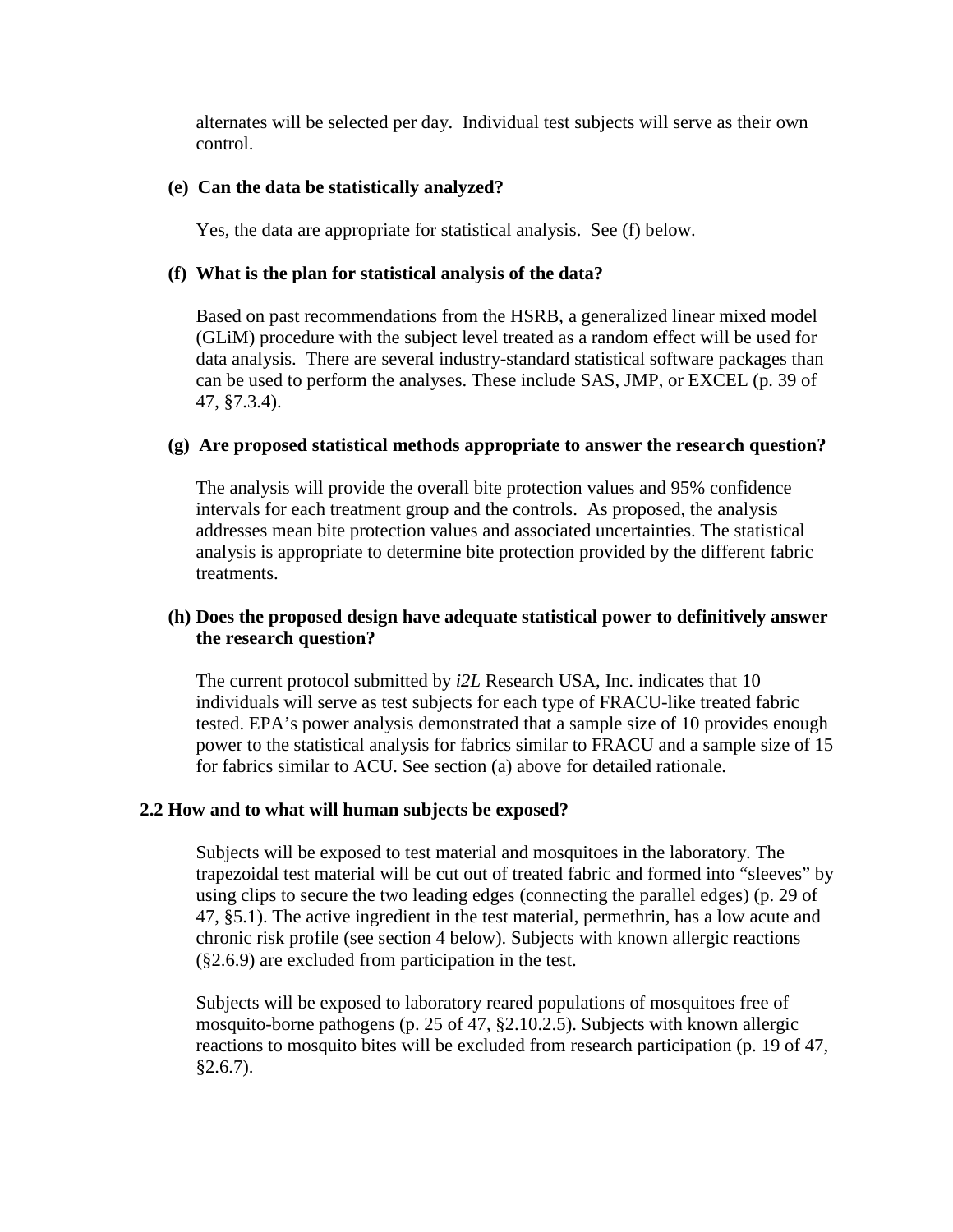### **(a) What is the rationale for the choice of test material and formulation?**

Efficacy data to satisfy product performance requirements and to support label claims for this product are required by EPA for registration. EPA requires submission of product performance data for all products claiming efficacy against public health pests.

# **(b) What is the rationale for the choice of dose/exposure levels and the staging of dose administration?**

The rationale for testing is to collect data to show that different fabrics impregnated with 0.52% permethrin will provide  $\geq$  90% mean bite protection against mosquitoes for up to 100 washings. There are no adequate data supporting currently registered fabric impregnated with 0.52% permethrin showing  $\geq$  90% efficacy through 100 washes using human subjects.

# **(c) What duration of exposure is proposed?**

The exposure period is five 15-minute periods with 10-minute breaks between exposures for up to 8 hours.

# **2.3 Endpoints and Measures**

# **(a) What endpoints will be measured? Are they appropriate to the question(s) being asked?**

Endpoints/Measures for efficacy evaluation:

- Number of blood-fed and total number of female mosquitoes in each test. Tests will be replicated across two species of mosquitoes. The proportion of blood-fed mosquitoes/total mosquitoes will be calculated and expressed as a percentage value. This calculation will be performed for untreated control sleeves and treated sleeves (0X, 50X, 75X, and 100X washes).
- For each test subject, the treatment % bite values will be corrected to account for the bite-through values in the untreated control using Abbott's Formula.
- The overall % bite protection will be calculated and expressed as a mean value for each treatment: 0X, 50X, 75X, and 100X washes for each fabric.

The endpoints are appropriate to the questions being asked and address uncertainty associated with the samples size, between subject variation, treatment % bite values and the overall bite protection value.

The data form for each 15-minute sleeve exposure is presented in Appendix I on pages 44-46 of 47.

# **(b) What steps are proposed to ensure measurements are accurate and reliable?**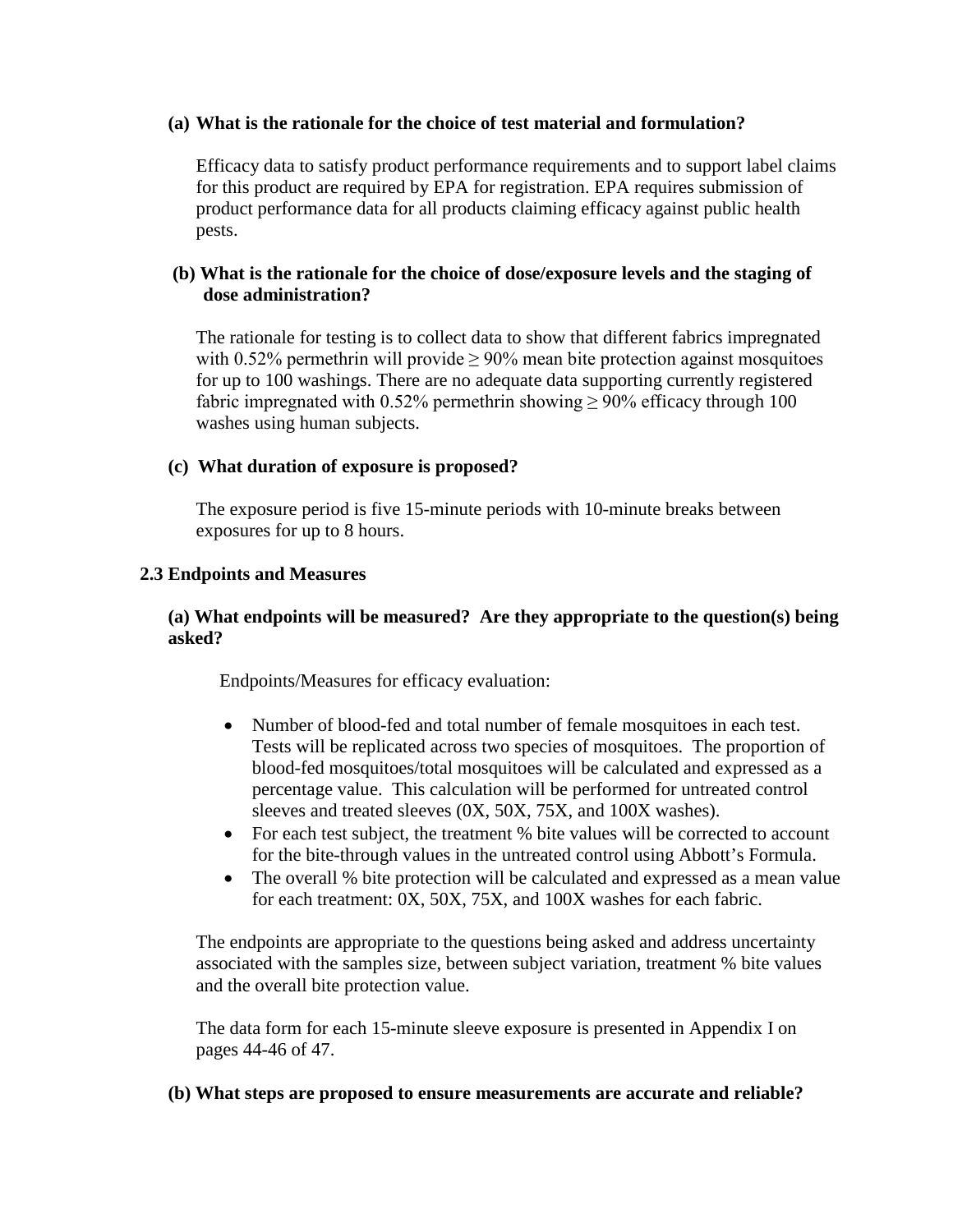- Standard Operating Procedures (SOPs) will be in place that must meet Good Laboratory Practices requirements.
- Laboratory technicians will prepare cages of mosquitoes.
- Alternate subjects will be enrolled to ensure adequate sample size.
- Counts of blood-fed mosquitoes and the total number of mosquitoes in the cage will be determined by a research technician.

### **(c) What QA methods are proposed?**

As explained in §1.2 on p. 3 of 47, a representative of i2LResearch Inc.'s independent Quality Assurance Unit (QAU) will inspect the study: Good Laboratory Practice (GLP) Standards 40 CFR 160 will be followed (§1.2.1). "The QA representative [Jennifer Hostetler] will conduct critical phase inspections at intervals adequate to ensure study integrity, and maintain written and signed records of each inspection. Records shall identify the study and include the date of the inspection, the phase inspected, the individual conducting the inspection, positive and negative findings, actions recommended and taken to resolve negative findings, the scheduled date for reinspection (if any), and the date(s) the findings are reported. All inspection findings will be reported to management and the Study Director."

### **(d) How will uncertainty be addressed? Will point estimates be accompanied by measures of uncertainty?**

Uncertainty is addressed in the experimental design and selection of the number of subjects as described in §7. The objective of the data analysis is to estimate the mean level of bite protection and associated 95% confidence intervals for different 'treatments' [i.e. different combinations of fabric types (e.g., FRACU), number of washes, and mosquito species]. The numbers of blood-fed and total female mosquitoes in cages with treated and control fabric for each subject will be analyzed as binomial distributed data in a generalized linear model (GLiM) using a log link, generalized estimating equations or a mixed effect GLiM. This is largely dependent on the 'subject term', which may be treated as a fixed or random effect to adjust for within-subject differences (p. 37 of 47, § 7.2.3).

### **3. Subject Selection**

### **3.1 Representativeness of Sample**

#### **(a) What is the population of concern?**

The populations of concern are U.S. military personnel and civilians who would wear fabrics treated with permethrin.

### **(b) From what populations will subjects be recruited?**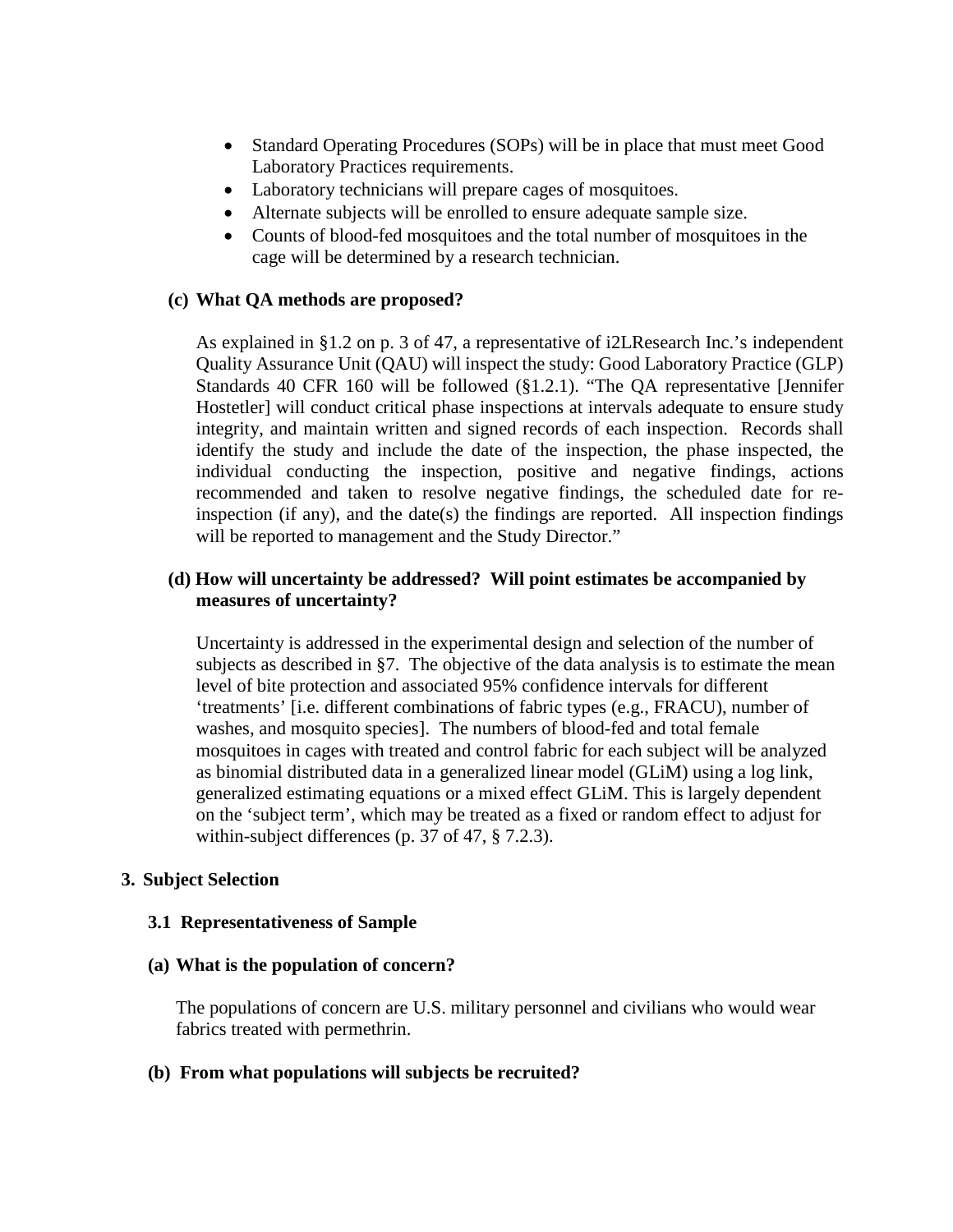Subjects will be recruited from the Baltimore area through digital and social media advertising. Enrollment will be open to all interested candidates who meet the eligibility criteria.

# **(c) Are expected participants representative of the population of concern? If not, why not?**

The expected participants will be recruited from the general population, which is one of the target populations of concern.

# **(d) Can the findings from the proposed study be generalized beyond the study sample?**

Yes.

# **3.2 Equitable Selection of Subjects**

# **(a) What are the inclusion/exclusion criteria? Are they complete and appropriate?**

The inclusion/exclusion criteria are complete and appropriate.

# **(b) What, if any, is the relationship between the investigator and the subjects?**

None. People with a relationship to the study director or sponsor (including employees and employees' family members) are excluded from becoming subjects.

### **(c) Are any potential subjects from a vulnerable population?**

Recruitment is not targeting subjects from a vulnerable population.

### **(d) What process is proposed for recruiting and informing potential subjects?**

### Recruiting Subjects:

*"Subjects will be recruited from the Baltimore, Maryland area, via advertising through digital and social media. Advertisements will be posted in digital and social media mediums, such as Facebook, Yahoo/Bing, Google and Craigslist. The advertisements will contain a link to a study-specific secure website where interested respondents can learn more about the study as well as complete a pre-screening qualification form. The forms that are filled out on the website will be automatically uploaded into a secure and encrypted portal, to which i2L employees will have access. Every effort will be made to achieve the appropriate demographic composition, via a stratified random sample of the pool of recruited subjects, based on the availability of test subjects on each test day. The final study will specify the demographics of subjects who participated in the study, based on gender, age, and ethnic background.* 

*"Individuals from the pool will be contacted by telephone or e-mail (in which case a*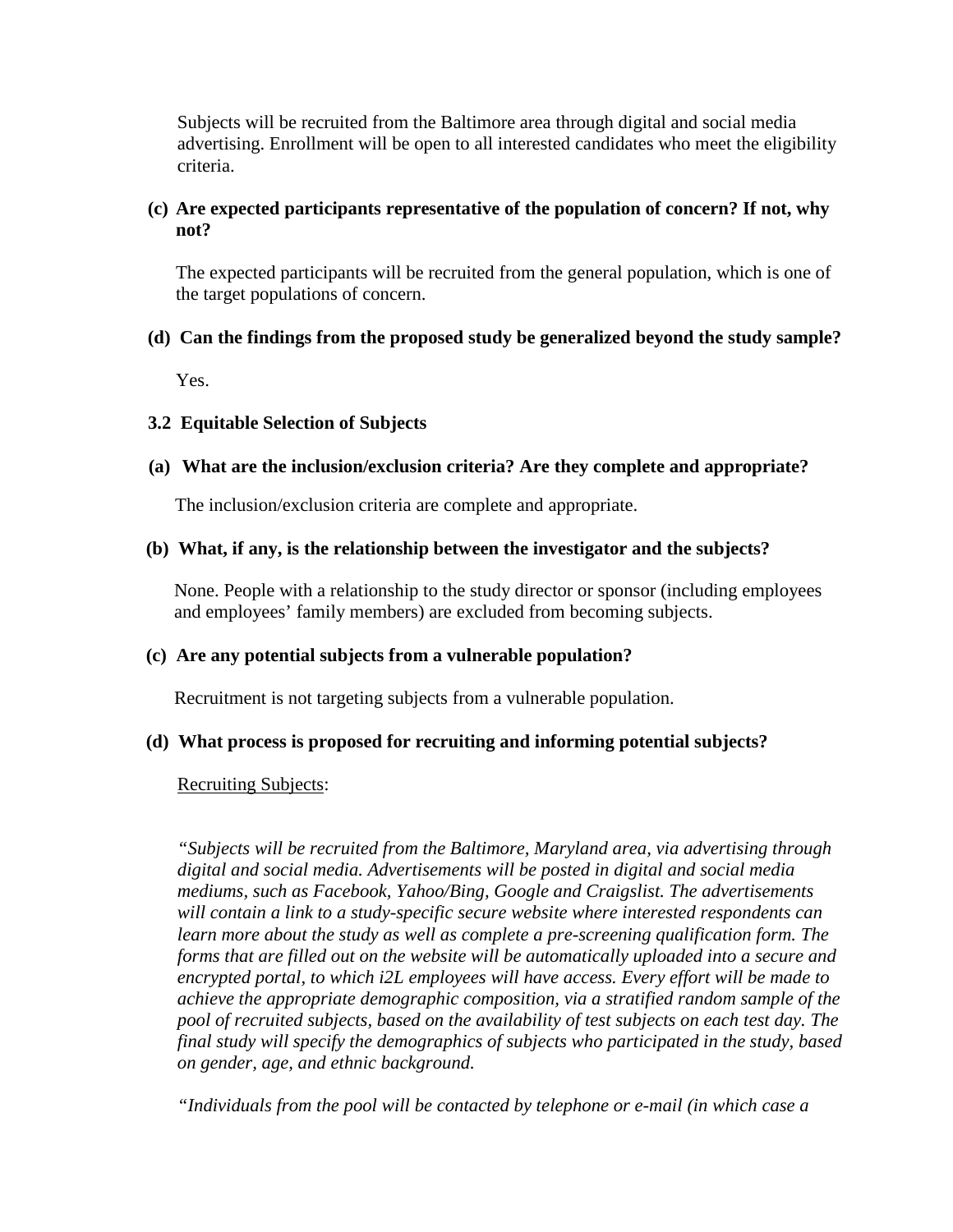*follow up telephone call will be made) to determine whether they meet the basic inclusion criteria. They will be given a brief outline of the study. If they are interested in enrolling in the study, they will be given a time, date and location to meet with i2L staff for a training session to learn more about the study and their potential role in it, go over the inclusion/exclusion criteria (see 'Individual inclusion/exclusion criteria', below), listen to the other information to be provided by researchers during training as described in section 2.2.6 of the protocol, and receive answers to any questions they may have. Contact information is included on the consent form for any individual who has additional questions or if further clarification is desired, after they have attended the training session.* 

*"Individuals will continue to be contacted until a pool of potential subjects exists that is at least two times that required for the study to assess one test substance against both species (20-30 depending on subjects required), and in which all potential subjects fulfill the inclusion/exclusion criteria. These individuals will be given a time, date and location to meet with the Study Director (or other designated i2L staff member) for the consenting process (see 'Consenting', below). If desired, interested individuals may provide an email or mailing address to which the ICD can be sent for advance review. For additional test substances, the recruitment campaign will repeat the above process." (pp. 14-15)*

#### Informing Subjects:

*"All subjects must attend a training session prior to their participation. Within 4 weeks prior to the first test day for any given subject, the subject will attend a training session that will last approximately two hours. If a subject chooses to participate in two testing days, the subject will be required to attend another training session prior to their participation in the subsequent test day if their last training occurred more than 4 weeks prior to the second test day.* 

*"During the training session, the following aspects of the study will be discussed and the following activities completed:* 

*1. Upon arrival, subjects will be asked to provide proof of age with a driver's license, passport, or other valid identification.* 

*2. Subjects will be given the Informed Consent Document (ICD), time to read the ICD, and the opportunity to ask questions about it. The trainer will provide a brief outline of the study including its purpose, the subjects' potential role in the study, the potential length of the study on any given test day, the identity and function of the pesticide to which they will be exposed, the potential hazards associated with the study and steps being taken to mitigate each hazard as addressed in the protocol, and the inclusion/exclusion criteria. The procedures involved with a 15-minute exposure interval will be explained and demonstrated step-by-step to all subjects who participate in the training. The subjects will be shown how the fabric will be applied to their arm for the future testing as per section 5.1-5.3 of the protocol, will be informed that they will wear gloves to protect their hands, and will be shown how to position their arm for testing inside the test cage per section*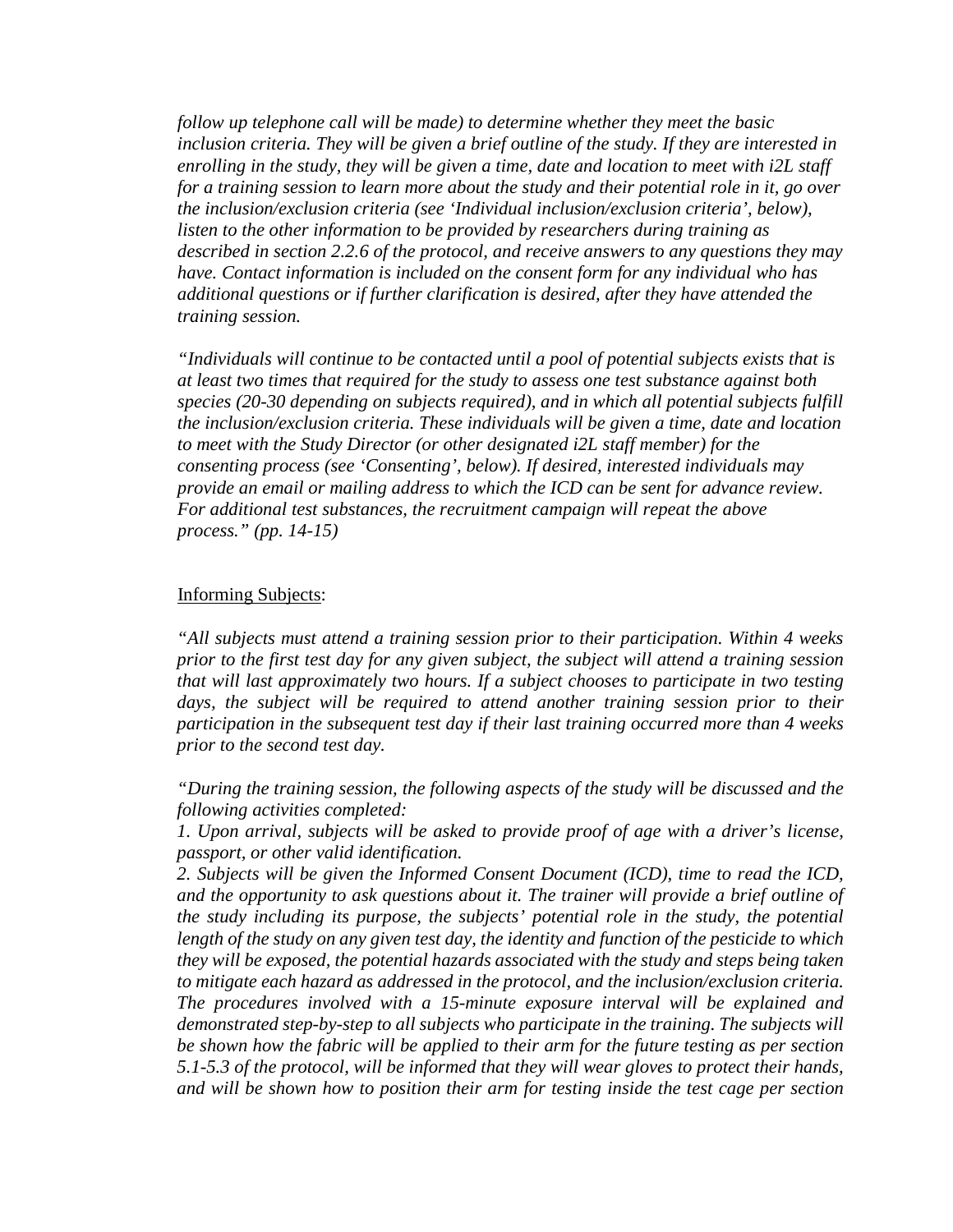*7.4.2 of the protocol. i2L will also explain that the subjects will wash and dry their forearms at the beginning of each test day and after each test period and take up to a 10 minute break between each test period. If a subject needs to take a longer break, that will be allowed. One 10-minute break will overlap with a 30-minute lunch break.* 

*3. Any questions or concerns about the study will be discussed and answered.* 

*4. The employee conducting the training session with test subjects will let all training attendees know that if a test subject needs to speak to the study director in private about any aspect of the study, time will be made for this discussion once the general training session is over.*

*5. To confirm understanding of the consent form, the following questions will be asked of each potential subject:* 

*a. What will your arms be in the test cages with?* 

*b. What will you be wearing on your arm during the exposure period?* 

*c. How long will your arms be in the test cages for each exposure?* 

*d. What are the potential discomforts or hazards from this study?* 

*e. Do you have the freedom to quit or withdraw from the study at any time?* 

*f. If you quit or withdraw from the study, for how many hours will you be paid?* 

*6. All subjects who meet the requirements for participation and agree to participate in the study will sign the ICD and will receive a copy of the signed ICD. They will also receive a copy of the testing schedule.* 

*7. The trainer will recommend that subjects bring their own form of entertainment (book, DVD player, computer, etc.) to minimize participant anxiety and potential boredom during testing procedures. The researcher will have drinks (e.g., bottled water, soft drinks, etc.) and snacks available for subjects during the study day. Researchers will ask subjects if they have any food allergies and make snacks available taking into account the responses. Subjects will be told that they can bring their own lunch to consume during a 30-minute lunch break which will overlap with one of the 10-minute breaks between test periods, assuming a subject wishes to eat lunch.* 

*8. The trainer will provide test subjects with the study director's contact information (name, email, and phone number) to field any follow up questions. This information will be on the first page of the provided ICD.* 

*9. Female participants will be notified that they will be required to undergo pregnancy testing at the beginning of each testing day." (pp. 10-12)*

### **(e) If any subjects are potentially subject to coercion or undue influence, what specific safeguards are proposed to protect their rights and welfare?**

Employees of the study director or sponsor, as well as the employees' family members, are excluded from participation. Subjects should not be subject to coercion or undue influence.

### **3.3 Remuneration of Subjects**

#### **(a) What remuneration, if any, is proposed for the subjects?**

Each subject will be paid \$30 for attending a training and consent session, whether or not they enroll in the study. Subjects who are selected to enroll as test subjects will be paid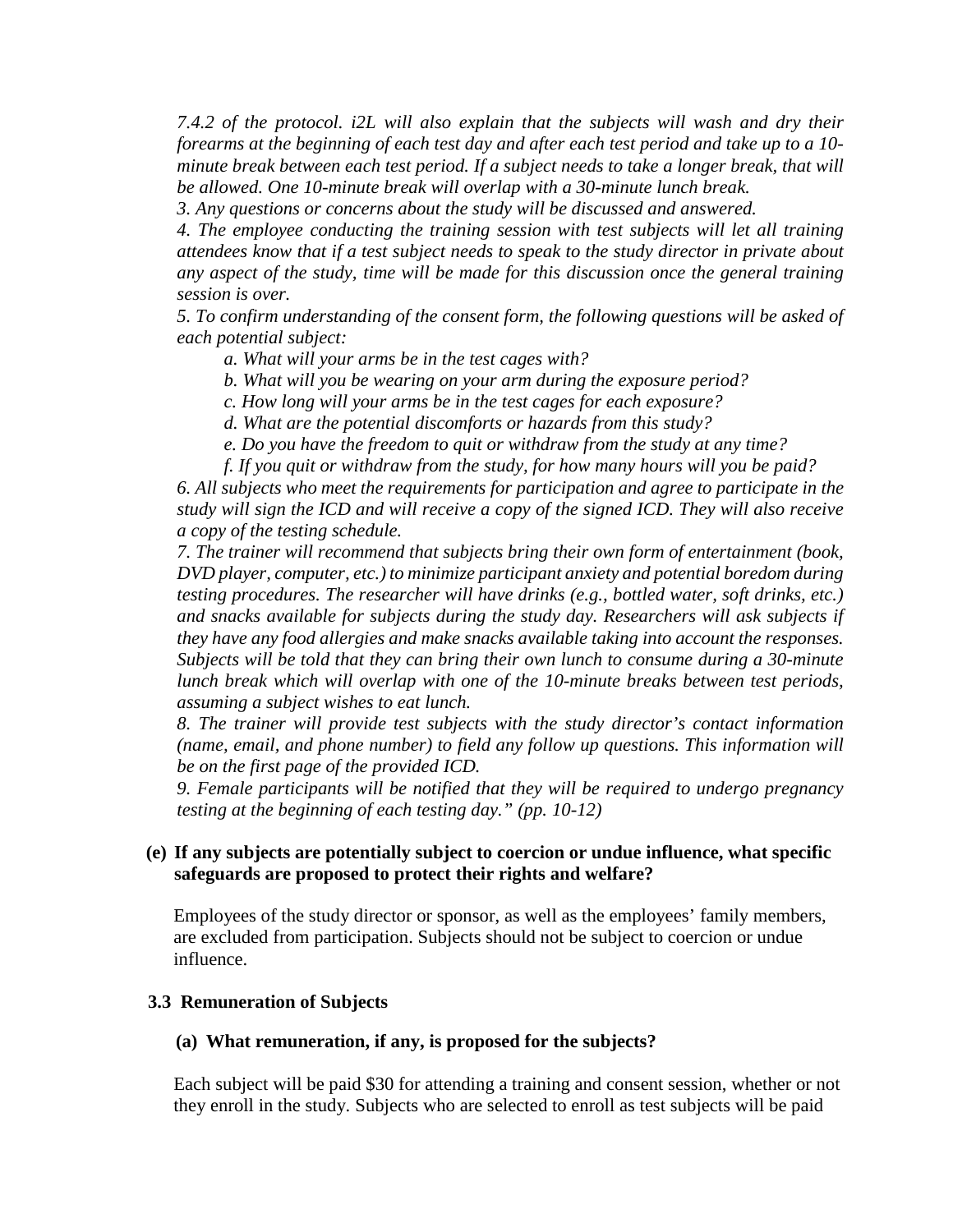\$104 (\$13/hour) for their participation, for any amount of time up to 8 hours, plus \$19.50/hour rounded up to the next hour for participation beyond the first 8 hours. Alternates who show up to the test site but who are not selected to replace a test subject will be released within 2 hours of the start of the test day and compensated \$50.

# **(b) Is proposed remuneration so high as to be an undue inducement?**

No.

# **(c) Is proposed remuneration so low that it will only be attractive to economically disadvantaged subjects?**

No.

# **(d) How and when would subjects be paid?**

Subjects will be paid by check, either mailed to the address indicated by the subject or delivered in person at the test facility. The test facility issues payments on the  $15<sup>th</sup>$  and last day of the month.

# **4. Risks to Subjects**

# **4.1 Risk characterization**

# **(a) Have all appropriate prerequisite studies been performed? What do they show about the hazards of the test material?**

Permethrin is an EPA-registered pesticide with an essentially complete supporting toxicity database. It has been tested extensively in animals and is of low toxicity by all routes of exposure. The acute dermal  $LD_{50}$  of permethrin is greater than 2,000 mg/kg body weight. Permethrin is not a skin sensitizer.

All non-cancer post-application exposure scenarios for permethrin-impregnated clothing do not exceed the Agency's level of concern. The margins of exposure (MOE) are 6,700 and 26,000 for military personnel and garment workers, respectively [level of concern  $(LOC) = 300$ ]. Further, all of the post-application cancer risk estimates for both populations are in the  $10^{-6}$  range. The cancer risk estimates are 1.2 x  $10^{-6}$  and 3.6 x  $10^{-6}$  for military personnel and garment workers, respectively.

### Results from toxicity testing:

*Permethrin*

- A primary eye irritation study on rabbits showed that permethrin is a low irritant to the eyes. Irritation was observed for 24-48 hours but was all cleared by 72 hours.
- A dermal sensitization study in Guinea pigs showed that permethrin is not a contact sensitizer.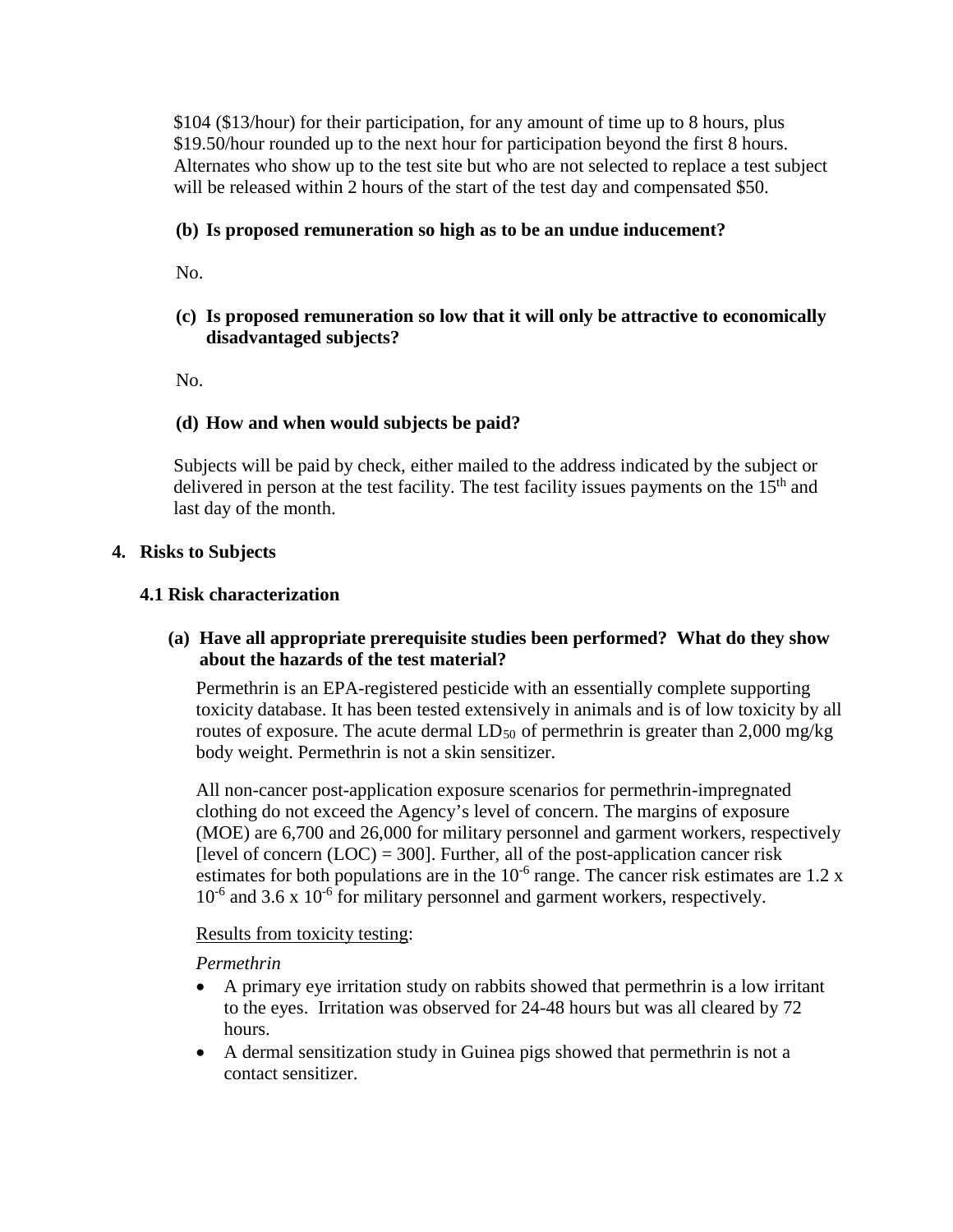- A primary skin irritation study with rabbits showed that permethrin is minimally irritating to the skin. All irritation was cleared by 48 hours.
- The single dose acute dermal  $LD_{50}$  of the permethrin is  $>2,000$  mg/kg in rabbits.
- The acute oral  $LD_{50}$  of permethrin is 3,580 mg/kg and 2,280 mg/kg in male and female rats, respectively.

# **(b) What is the nature of the risk to the subjects of the proposed research?**

The protocol discusses five potential hazards associated with these tests including adverse reaction to the test substances, exposure to mosquitoes, physical discomfort of enduring multiple mosquito bites, unanticipated loss of confidential information, and psychological risks related to pregnancy testing.

Risks are minimized in the proposed research by excluding candidates known to be hypersensitive to or phobic of mosquito bites; using disease-free colony-raised mosquitoes; excluding candidates known to be sensitive to insect repellents or insecticide-treated fabrics and subjects with open cuts, scrapes, skin disease and skin problems; including medical monitoring procedures; incorporating procedures to keep the subjects' identities and results of pregnancy testing private, and to permit discrete withdrawal. Practical steps to minimize subject risks have been described in the protocol, and the remaining risks have a low probability of occurrence.

To eliminate the risk of contracting any mosquito-borne diseases, the study will be conducted only with laboratory-reared mosquitoes (*Aedes albopictus; Anopheles albimanus*), which are not known to harbor any pathogens. In addition, a subset of each colony used will be screened prior to the testing to ensure that they are free of dengue and malaria.

# **(c) How do the proposed dose/exposure levels compare with the established NOAELs for the test material?**

A 2017 Draft Risk Assessment for permethrin identified a dermal NOAEL of 500 mg/kg/day, based on a 21-day dermal toxicity study in rats. Given the size of the fabric samples proposed in this study design  $(716 \text{ cm}^2)$  and the amount of permethrin applied during the impregnation process  $(0.125 \text{ mg/cm}^2)$ , the amount of permethrin per fabric sleeve, without consideration of potential loss during wash cycles, is calculated as 89.5 mg/sleeve. Subjects who wear the maximum of eight treated sleeves in one test day will potentially be exposed to up to 716 mg permethrin. Of this 716 mg, it is estimated that 0.5% will be transferred to the skin, so each subject can receive up to 3.58 mg permethrin in one day. Assuming an average subject weight of 70 kg, the estimated human exposure is 0.05 mg/kg/subject. The MOE can then be calculated by dividing the dermal NOAEL by the estimated human exposure. This MOE of 10,000 is well above the Agency's LOC of 300.

# **(d) What is the probability of each risk associated with the research? How was this probability measured?**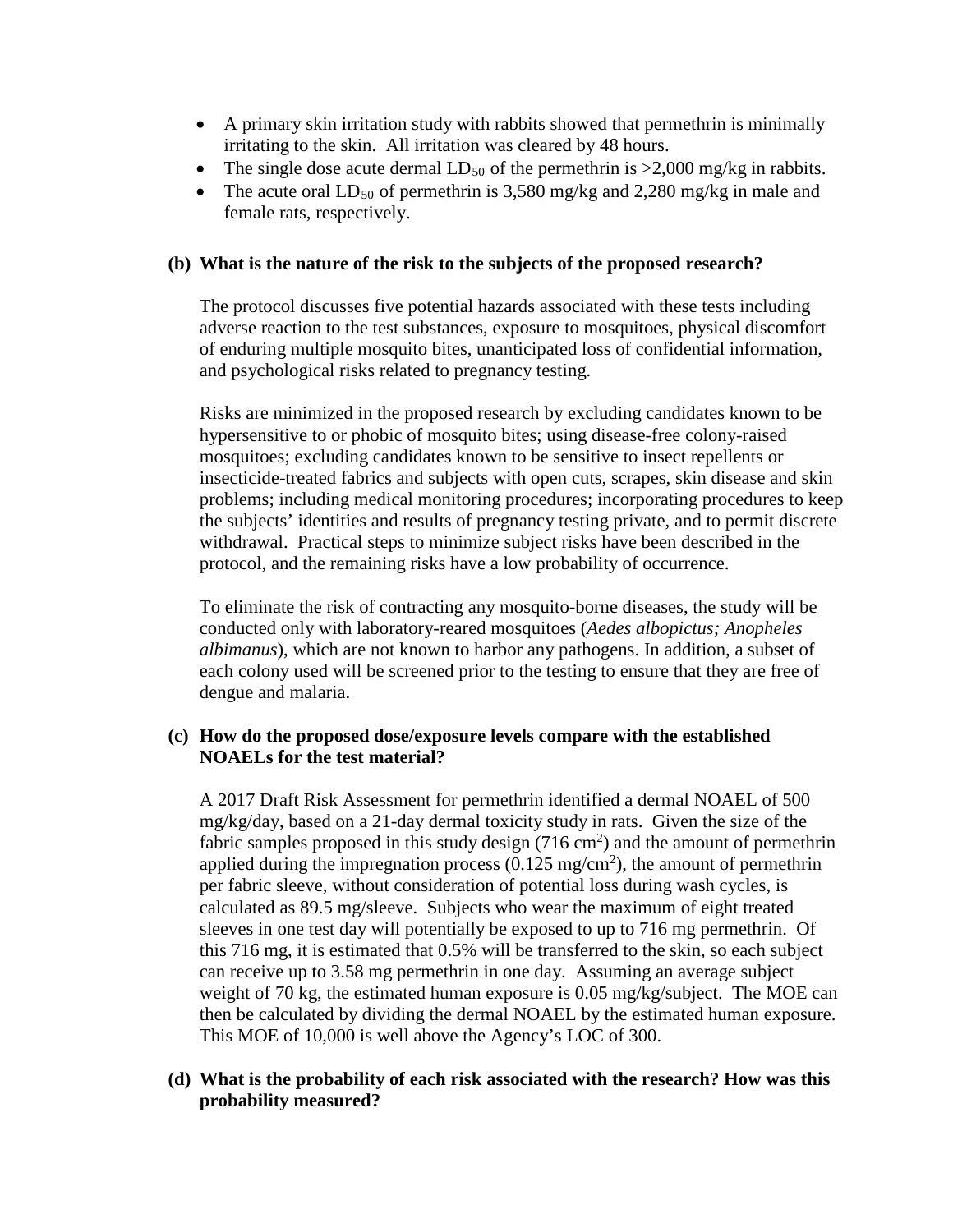No numerical probability is estimated, but risks have a low probability of occurrence. Practical steps to minimize subject risks have been described in the protocol; risks are minimized by excluding candidates known to be hypersensitive to or phobic of mosquito bites; using disease-free colony-raised mosquitoes; excluding candidates known to be sensitive to insect repellents or insecticide-treated fabrics; excluding subjects with open cuts, scrapes, skin disease and skin problems; including medical monitoring procedures; incorporating procedures to keep the subjects' identities and results of pregnancy testing private, and to permit discrete withdrawal.

#### **4.2 Risk minimization**

#### **(a) What specific steps are proposed to minimize risks to subjects?**

*"2.10.2. These potential hazards will be addressed as follows:* 

*2.10.2.1. Safety Data Sheets (SDS) for each test substance tested under this protocol will be available for subjects to review during the training session if they wish to do so. These SDSs attest to the safety of these products for use on human skin when used as directed.* 

*2.10.2.2. No subjects with known allergies or sensitivities to insect repellents or insecticide-treated fabrics will be allowed to take part in this study.* 

*2.10.2.3. No subjects with known allergies or sensitivities to mosquito bites will be allowed to take part in this study. The forearm is usually less sensitive to bites and the subjects' hands and wrists will be protected by gloves to restrict bites to the forearm. 2.10.2.4. Mosquitoes can transmit various disease-causing organisms to humans, notably Plasmodium spp. (the cause of malaria), dengue, chikungunya, Zika, and yellow fever viruses."*

*"2.10.2.5. To eliminate the risk of contracting any mosquito-borne diseases, the study will be conducted only with laboratory-reared mosquitoes, which are known not to harbor any pathogens. In order to ensure the mosquitoes used in the study are not carrying any diseases, a subset of the colony will be screened for pathogens. Ae aegypti will be screened for all four serotypes of dengue. An. quadrimaculatus will be screened for malaria pathogens. These screens will be conducted using VecTOR test kits available from www.vectortest.com. Each test will consist of a pooled set of 10 mosquitoes removed from stock cages. Tests will be replicated two additional times (in triplicate) to verify that the colony mosquitoes are free of all four serotypes of dengue (Ae. aegypti) and malaria pathogens (An. quadrimaculatus). In addition, Benzon Research or any other lab supplying the mosquitos used in this study will provide documentation to be included in the final study report that these laboratory-reared mosquitoes are disease free, and that they have never received a blood meal.* 

*2.10.2.6. The final study report will include chain of custody documentation to confirm that at no point prior to the test were the mosquitoes used in the study exposed to disease-causing pathogens.* 

*2.10.2.7. Subjects will be told that if anyone experiences any skin reaction, experiences an injury, or simply feels unwell, he or she should inform i2L staff right away. Such*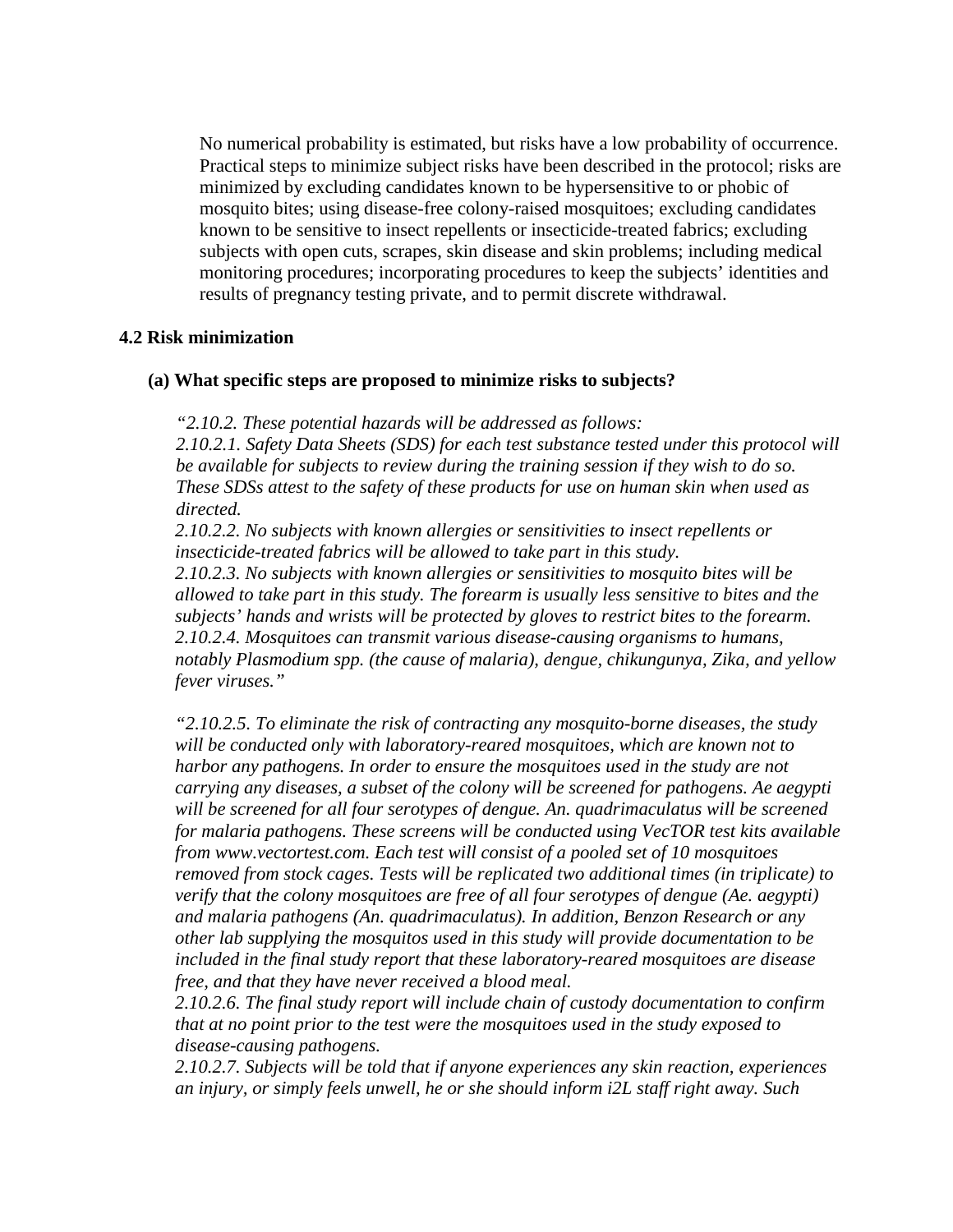*subjects will immediately be given appropriate care, may be withdrawn from testing, and may be transported to a local hospital if necessary. The closest hospital to the laboratory test site and directions will be identified prior to the test date. At least one study staff member will remain with the other subjects if other staff members have to depart with an injured or ill subject. If a subject is injured as a result of wearing the insecticide-treated fabrics or from procedures used during the study, the study sponsor will directly pay for those medical expenses necessary to treat the subject's injury that are not covered by medical insurance or other third-party coverage. All adverse effects will be followed until resolution is reached; this means that the study director and/or study sponsor will follow-up with subjects who are injured as a result of the study and check on the status of their injuries until the medical issues resulting from the study are resolved. There are no plans to provide other compensation beyond what is listed in this protocol and informed consent document.* 

*2.10.2.8. If requested by the subject, standard over-the-counter first aid items such as bandages, antiseptics, and hydrocortisone cream, will be provided immediately upon completion of the test at no cost to the subject. They may also request First Aid assistance at any time. A nurse/Research Monitor will be contacted prior to the test date and will be on call during each test day for non-emergency queries or problems. 2.10.2.9. Subjects will have been advised on several occasions that they can withdraw from the study for any reason, without penalty.* 

*2.10.2.10. All efforts will be taken to maintain the subjects' confidentiality (see 'Confidentiality of Human Subjects' in section 2 above).* 

*2.10.2.11. There can be psychological stress relating to pregnancy testing. In order to minimize the psychological stress, women will be given a private place to take the test, a female member of the study team will verify the test result, and the study director will ensure confidentiality of any test result. The results of the test will not be discussed with or released to anyone besides the subject. The confidentiality of the pregnancy testing will be discussed during the consent process." pp. 23-27*

### **(b) What stopping rules are proposed in the protocol?**

*"9.3.1 This study may be terminated early if adverse events occur among the subjects, by Pulcra's decision, or for other reasons. The decision to terminate will be made by Pulcra Chemicals in conjunction with the Study Director.*

*9.3.2 If a test subject decides to withdraw because of any adverse reactions or sensitivity, such as redness, edema or itching, or if pain from the test substance is observed or reported, and/or medical management is needed, the test subjects will be removed from the test immediately. This is discussed in detail in section 2.10.10. The test subject will be*  instructed to gently wash the treated skin with soap and water and, where warranted, *appropriate medical attention will be sought.* 

*9.3.3 Subjects may decline to participate in this study at any time without penalty. Subjects must tell i2L staff if they want to withdraw; this can be done orally.* 

*9.3.4 i2L may ask any subject who does not follow instructions to withdraw from the study." p. 43*

**(c) How does the protocol provide for medical management of potential illness or injury to subjects?**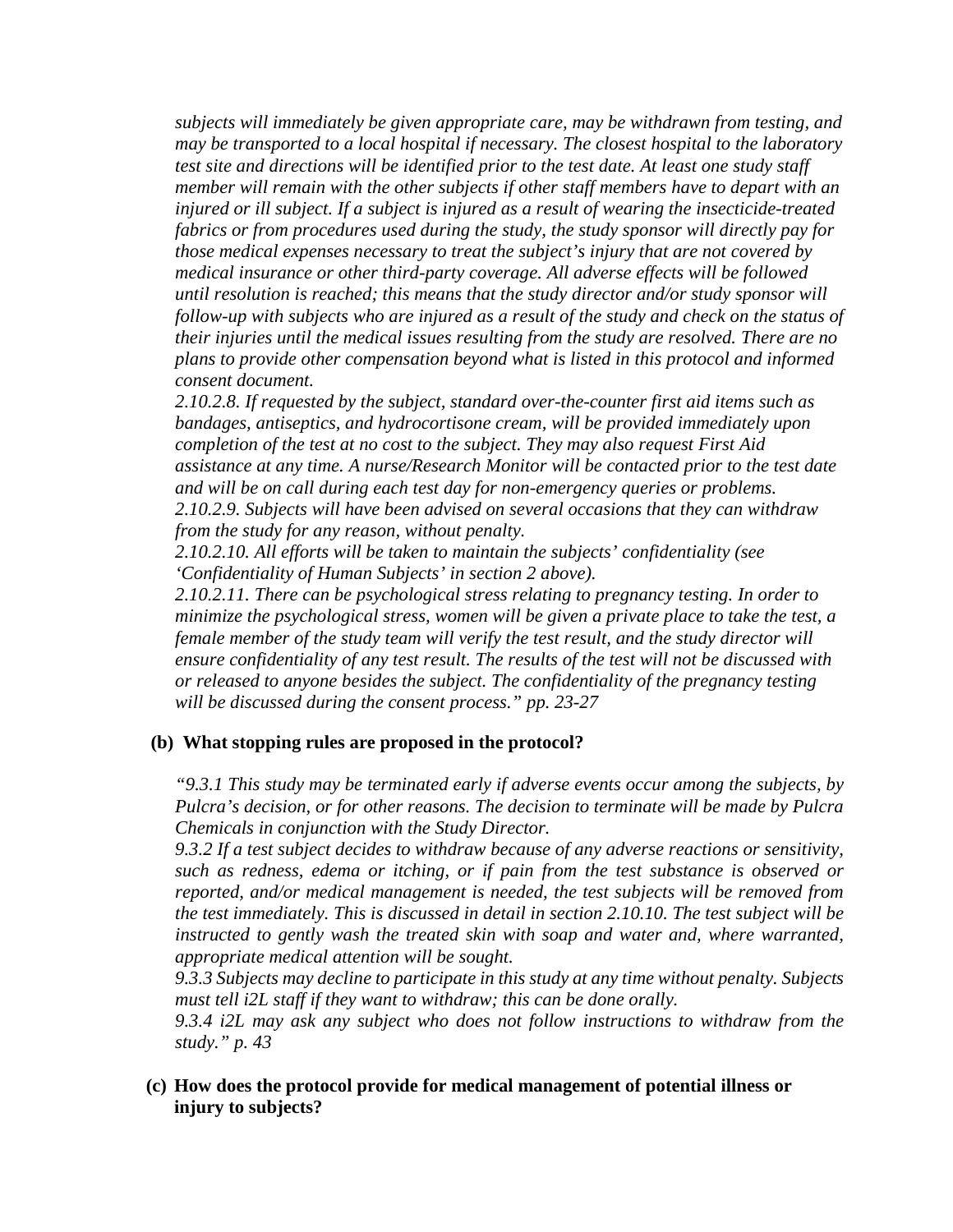#### *"9.2 Medical monitoring and reporting unanticipated problems*

*9.2.1 The Research Monitor, [redacted], is responsible to oversee the safety of the research and report observations/findings to the IRB or a designated institutional official. The Research Monitor will review all unanticipated problems involving risks to subjects or others associated with the protocol and provide an independent report of the event to the IRB. The Research Monitor may discuss the research protocol with the investigators; shall have authority to stop a research protocol in progress, remove individual human subjects from a research protocol, and take whatever steps are necessary to protect the safety and well-being of human subjects until the IRB can assess the monitor's report; and shall have the responsibility to promptly report their observations and findings to the IRB or other designated official and the HRPO. 9.2.2 Prior to the first test day, i2L will ensure that at least 2 staff members (one male, one female) will renew CPR/AED and First Aid Training certification. 9.2.3 The i2L staff will watch for unanticipated problems or adverse effects to the subjects. Subjects will be told that if anyone experiences any skin reaction, experiences an injury, or simply feels unwell, he or she should inform i2L staff right away. Such subjects will immediately be given appropriate care, may be withdrawn from testing, and may be transported to a local hospital if necessary. If a subject is injured as a result of wearing the study's insecticide-treated fabrics or from procedures used during the study, the study sponsor will directly pay for those medical expenses necessary to treat the subject's injury that are not covered by medical insurance or other third-party coverage. 9.2.4 The on-call nurse/Research Monitor will be familiar with the study and available for any non-emergency related queries or questions that subjects may have. The nurse's telephone number is included on the consent form which the subject will receive." pp. 41-42*

*"9.2.8 The nearest local hospital to i2L's laboratory will be located and directions identified prior to any study-related procedures taking place.* 

*9.2.9 The risk of a Type 1 allergic reaction (i.e., anaphylaxis) occurring on the test day as a result of participation in the study is negligible. However, should such an event, or any other serious injury or medical issue occur, the i2L staff will call 911 and follow the instructions given by the emergency dispatchers. If instructed to transport the subject to a hospital, one study staff member and one other i2L staff member (one to drive and one to observe and take care of subject) will perform this task. If there are not sufficient study staff present to both carry on the study and transport the affected subject(s), the Study Director will abort the test day.* 

*9.2.10 Subjects will be instructed that if they experience continued swelling or other severe irritation on their forearms after 48 hours following the end of the most recent test day, or have a serious adverse reaction before 48 hours, they should inform i2L staff and seek medical advice." p. 42*

### **(d) How does the protocol provide for safety monitoring?**

See Section 4.2(c) above. A registered nurse will serve as the Research Monitor, and will be responsible for overseeing the safety of the research and monitoring subjects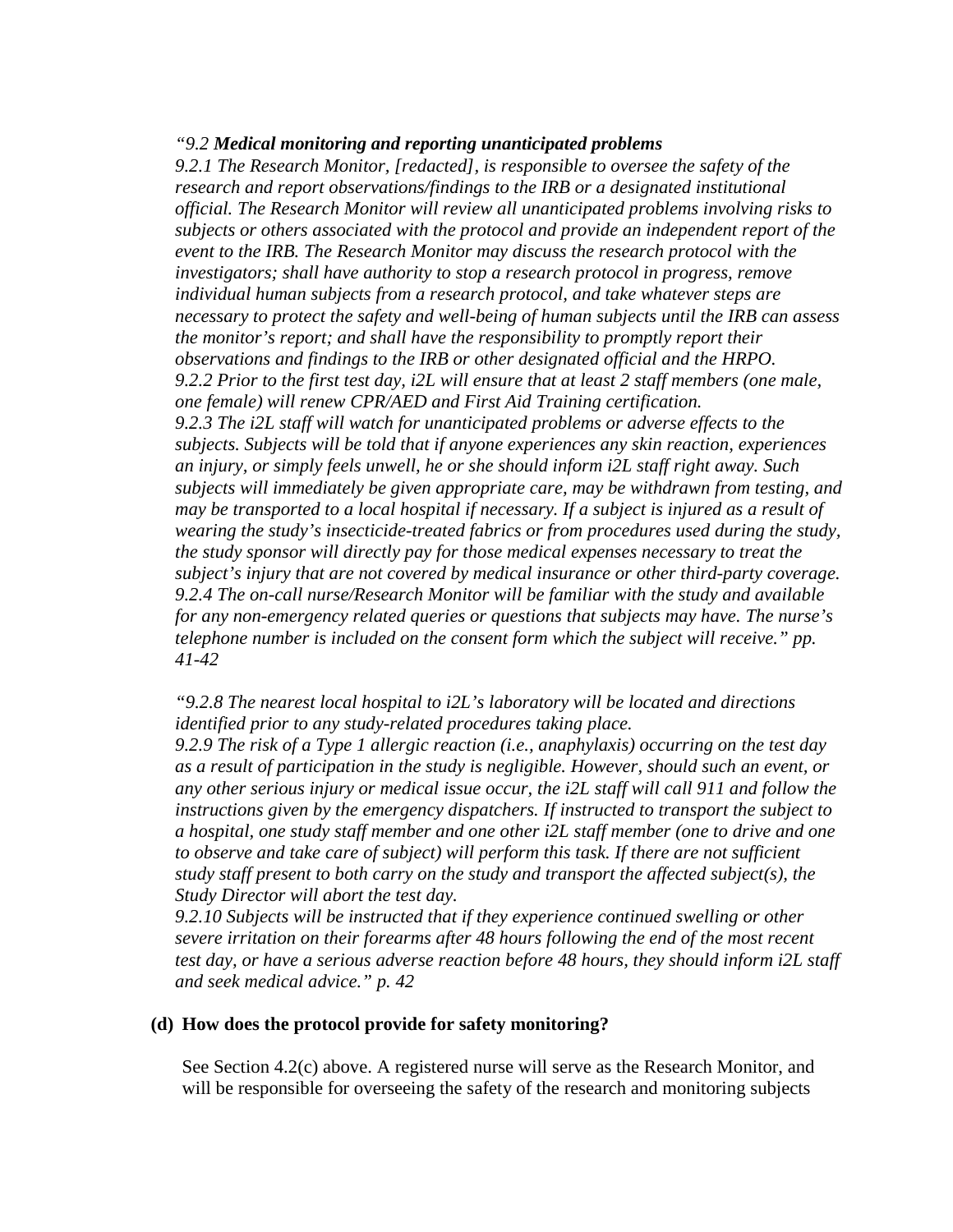throughout their participation.

# **(e) How does the protocol provide for post-exposure monitoring or follow-up? Is it of long enough duration to discover adverse events which might occur?**

The protocol does not provide an end date for post-exposure monitoring or follow-up. The protocol notes that "*[w]hen one or more test subjects participate in more than one test day, their two test days will be spaced apart a minimum of 72 hours in order to minimize any possible discomfort or complications such as an allergic response.*" *p. 8*

The consent form notes that the study staff and on-call nurse are available to subjects 24 hours a day in the event of a study-related injury: "*If you have any questions about this study or suffer a research-related reaction, call i2L at [number], or call [number] after office hours. There will also be an on-call nurse for non-emergency related questions related to your participation in the study [number]*." *Consent Form*

# **(f) How and by whom will medical care for research-related injuries to subjects be paid for?**

"*If you are injured as a result of wearing the permethrin-treated fabric or from procedures done for the purpose of this study, Pulcra Chemicals will pay for those medical expenses necessary to treat your injury that are not covered by your medical insurance or any other third party coverage." Consent Form*

# **5. Benefits**

# **(a) What benefits of the proposed research, if any, would accrue to individual subjects?**

There are no direct benefits to subjects.

# **(b) What benefits to society are anticipated from the information likely to be gained through the research?**

This study is designed to determine the bite protection level of various types of fabrics treated with permethrin. The treated materials will be tested unwashed, 50 times washed, 75 times washed, and 100 times washed for protection against bites by mosquitoes. The data collected in the study will be used to support product registration. The research has societal value because U.S. military personnel and civilians, both domestically and abroad, are at risk of contracting mosquito-borne diseases.

# **(c) How would societal benefits be distributed? Who would benefit from the proposed research?**

One beneficiary will likely be the sponsor, Pulcra Chemicals, who is seeking EPAregistration for permethrin-treated fabrics. Indirect beneficiaries would include the U.S.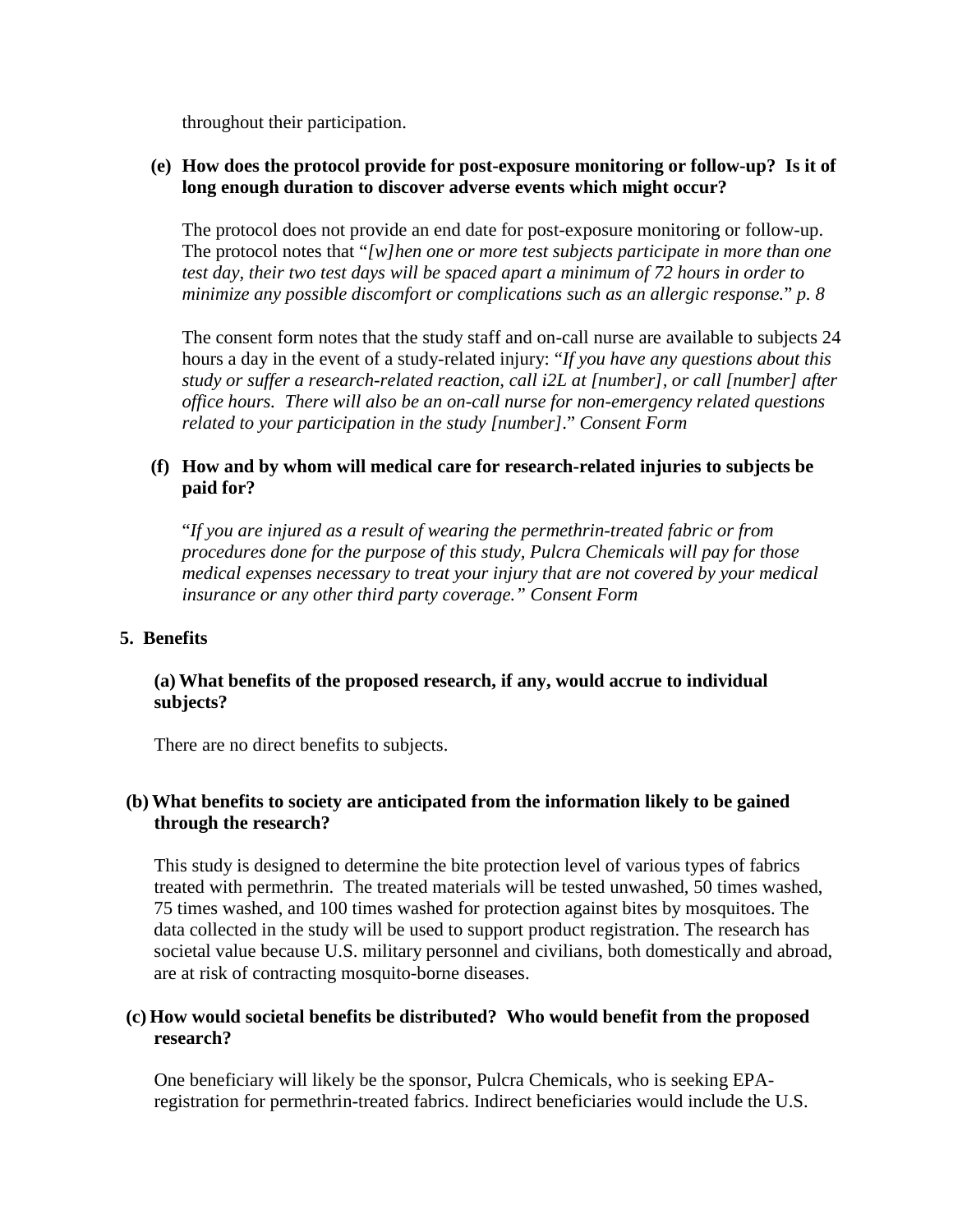military soldiers and civilians who may benefit from wearing clothing made from these treated fabrics.

# **(d) What is the likelihood that each identified societal benefits would be realized?**

EPA cannot predict the outcome of the testing results; the testing could demonstrate that the formulation is effective at providing the target level of mosquito bite protection. The purpose of the study is to determine the level of mosquito bite protection.

# **6. Risk/Benefit Balance**

# **(a) How do the risks to subjects weigh against the anticipated benefits of the research, to subjects or to society?**

The risk mitigation measures proposed in the protocol reduce risks to subjects without reducing the robustness of the scientific design. No reasonable opportunities to further reduce subject risk have been overlooked. The resulting residual risk to subjects is very low. The potential benefits from availability of a wider variety of effective insecticidetreated clothing for the US military and civilians are likely to be realized, and make the residual risks to subjects in this proposed research reasonable.

# **7. Independent Ethics Review**

# **(a) What IRB reviewed the proposed research?**

Schulman Institutional Review Board

- **(b) Is this IRB independent of the investigators and sponsors of the research?** Yes
- **(c) Is this IRB registered with OHRP?** Yes

### **(d) Is this IRB accredited? If so, by whom?**

Schulman IRB is accredited by the Association for the Accreditation of Human Research Protection Programs.

# **(e) Does this IRB hold a Federal-Wide Assurance from OHRP?**

Yes.

# **(f) Are complete records of the IRB review as required by 40 CFR 26.1125 provided?**

Yes.

# **(e) What standard(s) of ethical conduct would govern the work?**

This is a protocol for third-party research involving what EPA has interpreted to be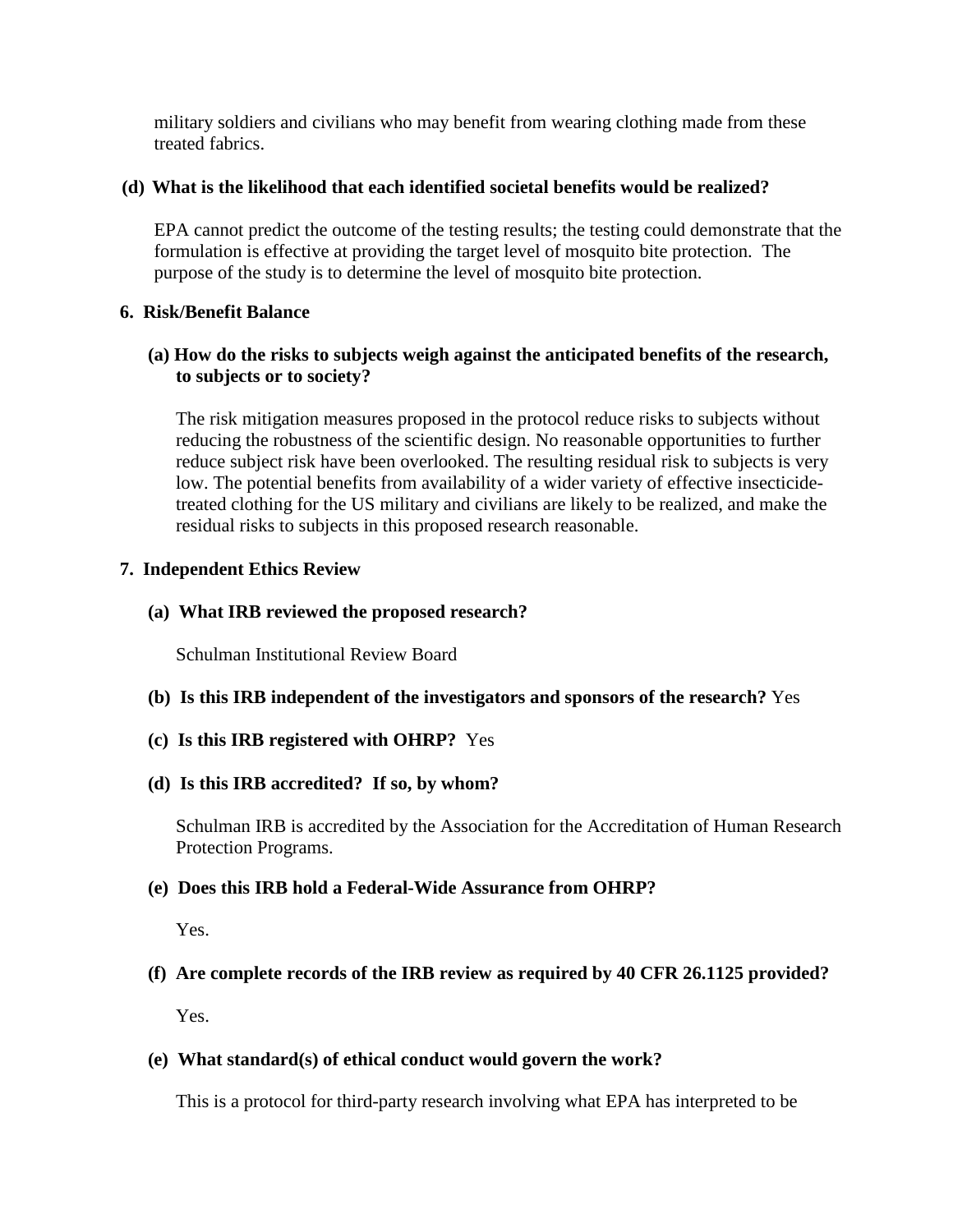intentional exposure of human subjects to a pesticide. The study is being conducted with the intention of submitting the resulting data to EPA under the Federal Insecticide Fungicide and Rodenticide Act (FIFRA). Thus, the primary ethical standards applicable to this proposal are 40 CFR 26, Subparts K and L. In addition, the requirements of FIFRA §12(a)(2)(P) for fully informed, fully voluntary consent of subjects apply.

# **8. Informed Consent**

# **(a) Will informed consent be obtained from each prospective subject?**

Yes.

**(b) Will informed consent be appropriately documented, consistent with the requirements of 40 CFR 26.1117?**

Yes.

**(c) Do the informed consent materials meet the requirements of 40 CFR 26.1116, including adequate characterization of the risks and discomforts to subjects from participation in the research, the potential benefits to the subject or others, and the right to withdraw from the research?**

Yes.

**(d) What is the literacy rate in English or other languages among the intended research subjects?**

Ability to speak and read English is a requirement for participation.

**(e) What measures are proposed to overcome language differences, if any, between investigators and subjects?**

N/A

**(f) What measures are proposed to ensure subject comprehension of risks and discomforts?**

The training session will cover risks and discomforts. The consent form addresses risks and discomforts, and questions will be asked following the training session to ensure participants' comprehension of the material covered. In addition, there will be frequent opportunities to ask questions during the consent process.

# **(g) What specific procedure will be followed to inform prospective subjects and to seek and obtain their consent?**

See section 3.2(d).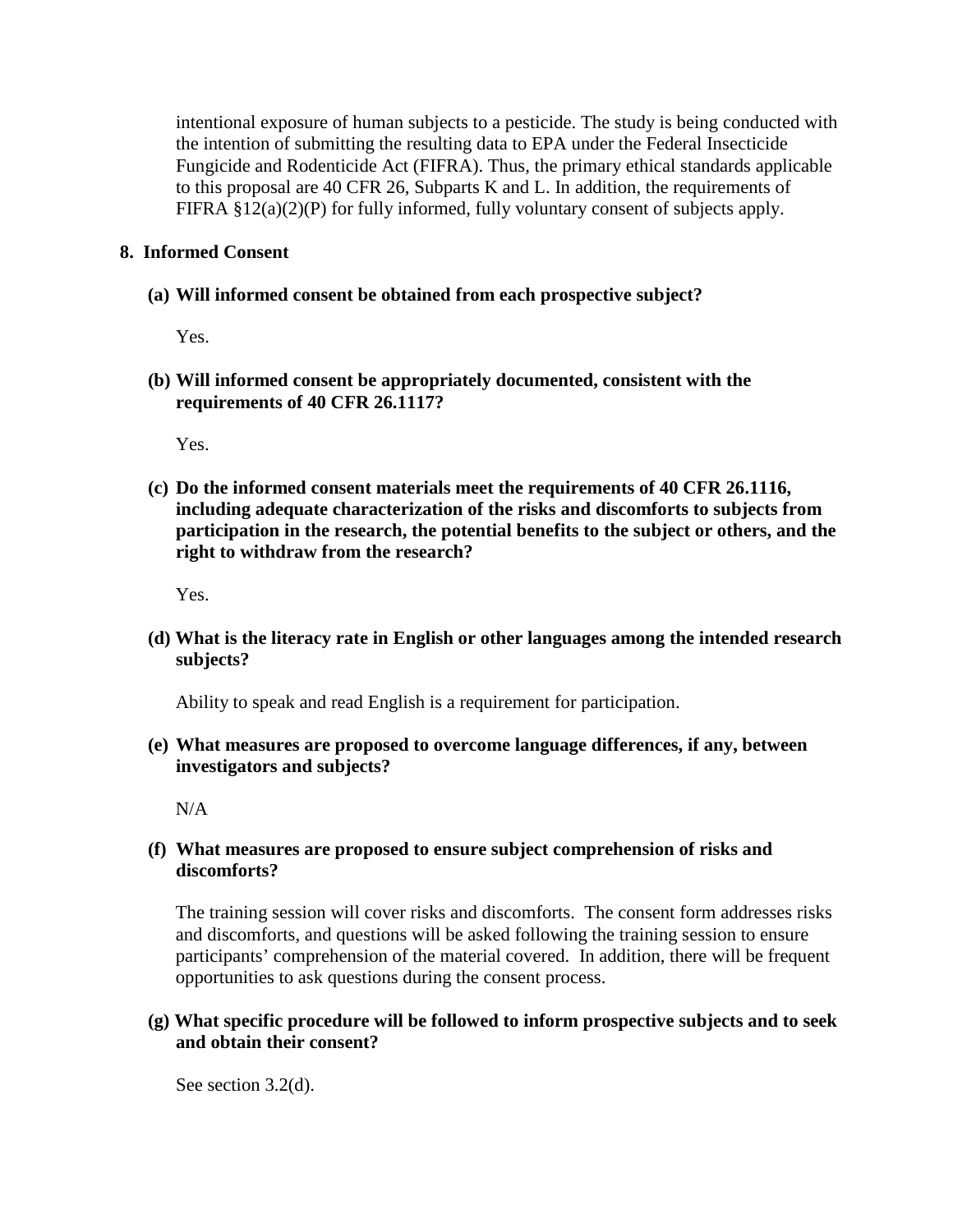# **(h) What measures are proposed to ensure fully voluntary participation and to avoid coercion or undue influence?**

See section 3.2(e).

### **9. Respect for Subjects**

# **(a) How will information about prospective and enrolled subjects be managed to ensure their privacy?**

The subjects' identities will be protected as follows: each subject will be assigned a code number, and only subjects' code numbers will appear on data sheets. The subjects' names will not appear anywhere on the data sheet, or in the reports. Provision is made for discrete handling of the pregnancy testing that is required of female subjects on the day of testing. The test results will not be disclosed to anyone other than the test subject, the verifying female employee, and/or the Study Director.

# **(b) How will subjects be informed of their freedom to withdraw from the research at any time without penalty?**

Subjects will be informed about this during the training session and the informed consent meeting. In addition, the informed consent form states:

**"***Participation in this study is voluntary. You may refuse to take part in this study or quit at any time without penalty or loss of benefits to which you may be otherwise entitled." Consent Form*

# **(c) How will subjects who decline to participate or who withdraw from the research be dealt with?**

### "*2.5. Subject compensation*

*2.5.1. Each subject will be paid \$30 for taking part in each training session.* 

*2.5.2. For each test day, test subjects will be paid \$104.00 (\$13 per hour) for any length of participation up to 8 hours (see 'Study termination, individual participation, and withdrawal' in Section 9 for exceptions). In the unlikely event that a test day exceeds 8 hours, subjects will be paid \$19.50 (time and a half) for each additional hour, rounded up to the nearest hour.* 

*2.5.3. An alternate who is not needed to replace a test subject will be able to leave and will be paid \$50. The decision as to whether an alternate is needed will occur within the first 2 hours of the test, during the preparation time, control exposure, but before all the treatment exposures. If an alternate is asked to replace a test subject, he or she will be paid at the same rate as other test subjects, as described above.* 

*2.5.4. Subjects who have participated in the training session, but then choose to withdraw or are asked to withdraw from or during the training session, will still be paid \$30.00 for attending all or part of this session.*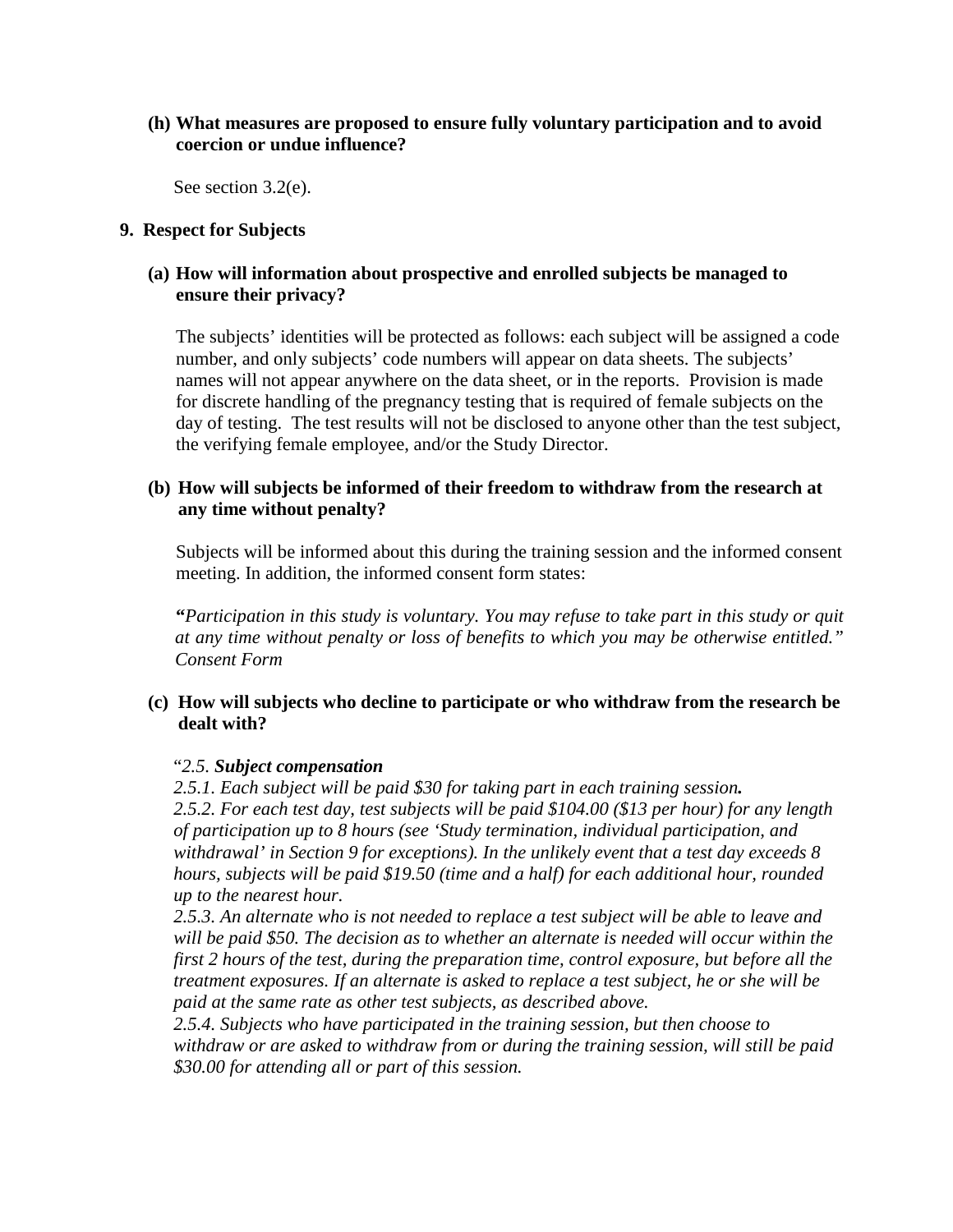*2.5.5. Subjects may decline to participate at any time during the training session or test day without penalty. Subjects who withdraw or choose not to participate will be compensated for the amount of time they participated as outlined in this section (2.5). 2.5.6. If the Study Director or other i2L staff ask a subject to withdraw from the test and the subject has complied with all of their requests, or if a test subject needs to withdraw early because of a health or emergency reason, full payment will still be made even if the test subject has participated for less than eight hours. This will not affect payment for any previous test days that had been completed.* 

*2.5.7. The Study Director or other designated i2L staff may end a particular subject's participation in a training session or on a test day, at any time, for any reason. If a test subject is asked to withdraw from the test because they have refused to follow given directions or if they choose to withdraw from testing early on a test day for a non-health related or non-emergency reason, full payment will not be made if the test subject participates in less than eight hours. Instead, they will be paid for the number of hours worked (rounded to the next hour) at a rate of \$13.00 per hour. This will not affect payment for any previous test days that had been completed.*" *pp. 17-18*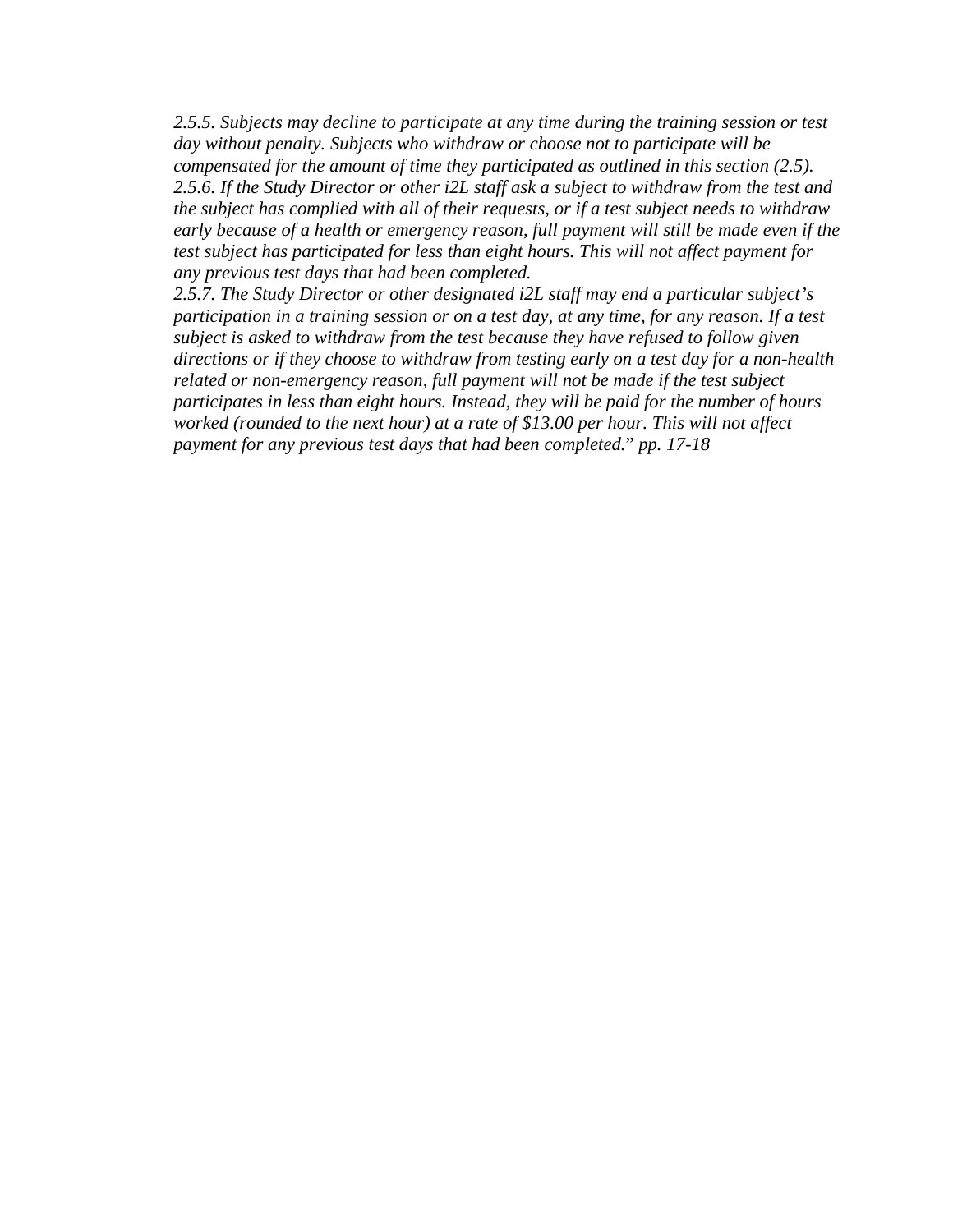# **Attachment 2 § 26.1111 Criteria for IRB approval of research Protocol for Laboratory Evaluation of Bite Protection from Repellent-Impregnated Fabric**

| <b>Criterion</b>                                                                                                                                                                                                                                                                                                                                                                                                                                                                                                                                                                                                                                                                                         | Y/N            | <b>Comment/Page Reference</b> |
|----------------------------------------------------------------------------------------------------------------------------------------------------------------------------------------------------------------------------------------------------------------------------------------------------------------------------------------------------------------------------------------------------------------------------------------------------------------------------------------------------------------------------------------------------------------------------------------------------------------------------------------------------------------------------------------------------------|----------------|-------------------------------|
| (a)(1)(i) Risks to subjects are minimized by using procedures which are consistent with<br>sound research design and which do not unnecessarily expose subjects to risk.                                                                                                                                                                                                                                                                                                                                                                                                                                                                                                                                 | Y              |                               |
| $(a)(1)(ii)$ Risks to subjects are minimized, whenever appropriate, by using procedures<br>already being performed on the subjects for diagnostic or treatment purposes.                                                                                                                                                                                                                                                                                                                                                                                                                                                                                                                                 | N/A            |                               |
| (a)(2) Risks to subjects are reasonable in relation to anticipated benefits, if any, to<br>subjects, and the importance of the knowledge that may reasonably be expected to<br>result. In evaluating risks and benefits, the IRB should consider only those risks and<br>benefits that may result from the research (as distinguished from risks and benefits<br>subjects would receive even if not participating in the research). The IRB should not<br>consider possible long-range effects of applying knowledge gained in the research (for<br>example, the possible effects of the research on public policy) as among those<br>research risks that fall within the purview of its responsibility. | Y              |                               |
| (a)(3) Selection of subjects is equitable, taking into account the purposes of the<br>research and the setting in which it will be conducted, and being particularly cognizant<br>of the special problems of research involving vulnerable populations, such as<br>prisoners, mentally disabled persons, or economically or educationally disadvantaged<br>persons.                                                                                                                                                                                                                                                                                                                                      | Y              |                               |
| (a)(4) Informed consent will be sought from each prospective subject or the subject's<br>legally authorized representative, in accordance with, and to the extent required by<br>§26.1116.                                                                                                                                                                                                                                                                                                                                                                                                                                                                                                               | Y              |                               |
| (a)(5) Informed consent will be appropriately documented, in accordance with, and to<br>the extent required by §26.1117.                                                                                                                                                                                                                                                                                                                                                                                                                                                                                                                                                                                 | Y              |                               |
| (a)(6) When appropriate, the research plan makes adequate provision for monitoring<br>the data collected to ensure the safety of subjects.                                                                                                                                                                                                                                                                                                                                                                                                                                                                                                                                                               | Y              |                               |
| (a)(7) When appropriate, there are adequate provisions to protect the privacy of<br>subjects and to maintain the confidentiality of data.                                                                                                                                                                                                                                                                                                                                                                                                                                                                                                                                                                | $\overline{Y}$ |                               |
| (b) When some or all of the subjects are likely to be vulnerable to coercion or undue<br>influence, additional safeguards have been included in the study to protect the rights<br>and welfare of these subjects.                                                                                                                                                                                                                                                                                                                                                                                                                                                                                        | N/A            |                               |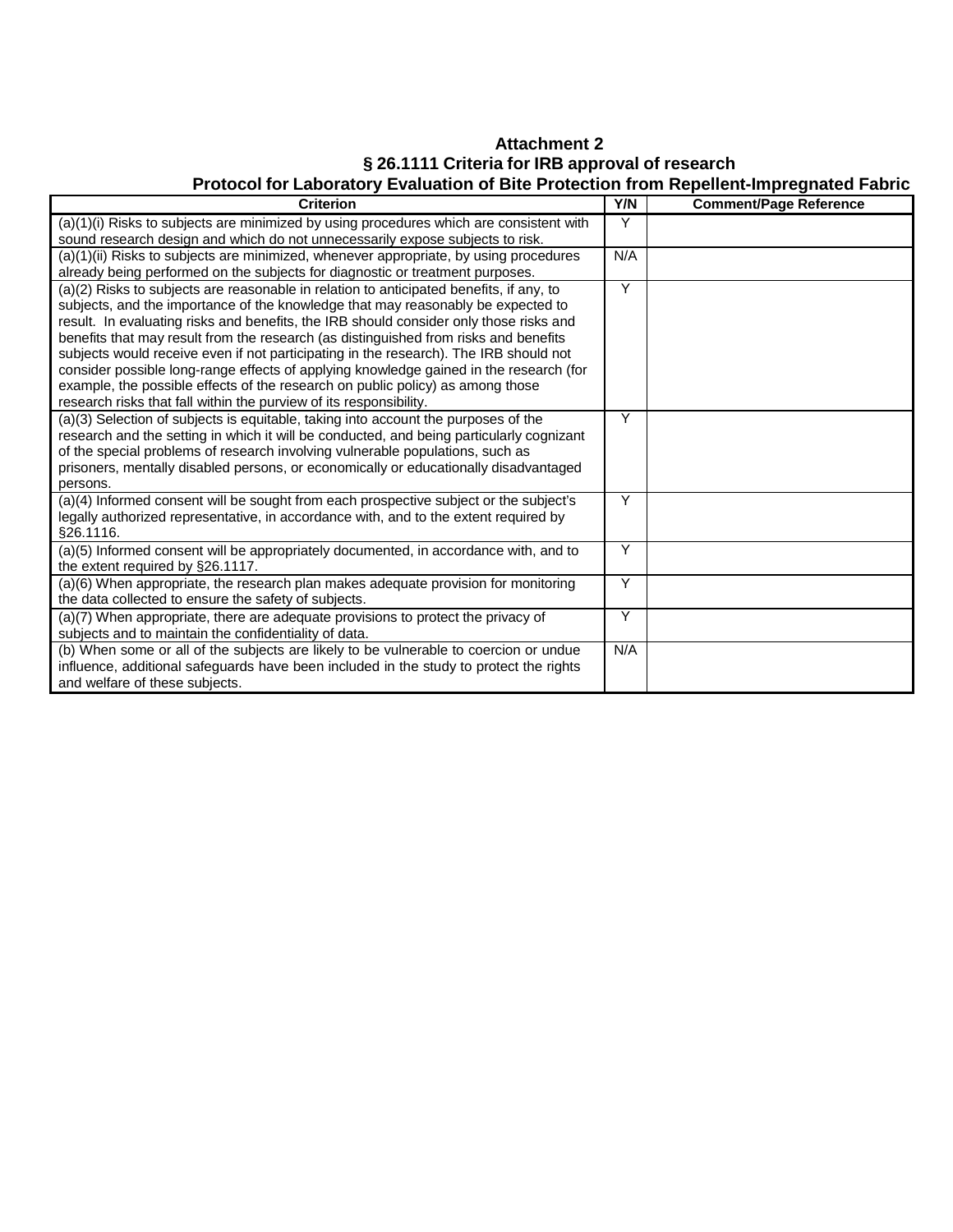# **§26.1116 General requirements for informed consent**

# **Protocol for Laboratory Evaluation of Bite Protection from Repellent-Impregnated Fabric**

|                                                                                                      | 00000 TVL Laboratory Lydraditori or Dito Frotoglion from Rependit impregnated Fabili<br><b>Criterion</b>                                                                     | Y/N | <b>Comment/Page Reference</b> |
|------------------------------------------------------------------------------------------------------|------------------------------------------------------------------------------------------------------------------------------------------------------------------------------|-----|-------------------------------|
|                                                                                                      |                                                                                                                                                                              |     |                               |
|                                                                                                      | No investigator may involve a human being as a subject in research covered by this<br>subpart unless the investigator has obtained the legally effective informed consent of | Y   |                               |
|                                                                                                      | the subject or the subject's legally authorized representative                                                                                                               |     |                               |
|                                                                                                      | An investigator shall seek such consent only under circumstances that provide the                                                                                            | Y   |                               |
|                                                                                                      | prospective subject or the representative sufficient opportunity to consider whether or                                                                                      |     |                               |
|                                                                                                      | not to participate and that minimize the possibility of coercion or undue influence                                                                                          |     |                               |
|                                                                                                      | The information that is given to the subject or the representative shall be in language                                                                                      | Υ   |                               |
|                                                                                                      | understandable to the subject or the representative                                                                                                                          |     |                               |
|                                                                                                      | No informed consent, whether oral or written, may include any exculpatory language                                                                                           | Y   |                               |
|                                                                                                      | through which the subject or the representative is made to waive or appear to waive                                                                                          |     |                               |
|                                                                                                      | any of the subject's legal rights, or releases or appears to release the investigator, the                                                                                   |     |                               |
|                                                                                                      | sponsor, the institution or its agents from liability for negligence                                                                                                         |     |                               |
|                                                                                                      | (1) A statement that the study involves research, an explanation of the                                                                                                      | Υ   |                               |
|                                                                                                      | purposes of the research and the expected duration of the subject's                                                                                                          |     |                               |
|                                                                                                      | participation, a description of the procedures to be followed, and                                                                                                           |     |                               |
|                                                                                                      | identification of any procedures which are experimental                                                                                                                      |     |                               |
|                                                                                                      | (2) A description of any reasonably foreseeable risks or discomforts to the                                                                                                  | Υ   |                               |
|                                                                                                      | subject                                                                                                                                                                      |     |                               |
| shall be provided to each subject                                                                    | (3) A description of any benefits to the subject or to others which may                                                                                                      | Y   |                               |
|                                                                                                      | reasonably be expected from the research                                                                                                                                     | Υ   |                               |
|                                                                                                      | (4) A disclosure of appropriate alternative procedures or courses of                                                                                                         |     |                               |
|                                                                                                      | treatment, if any, that might be advantageous to the subject<br>(5) A statement describing the extent, if any, to which confidentiality of                                   | Y   |                               |
|                                                                                                      | records identifying the subject will be maintained                                                                                                                           |     |                               |
|                                                                                                      | (6) For research involving more than minimal risk, an explanation as to                                                                                                      | Y   |                               |
|                                                                                                      | whether any compensation and an explanation as to whether any medical                                                                                                        |     |                               |
|                                                                                                      | treatments are available if injury occurs and, if so, what they consist of, or                                                                                               |     |                               |
|                                                                                                      | where further information may be obtained                                                                                                                                    |     |                               |
| (a) In seeking informed consent the following information                                            | (7) An explanation of whom to contact for answers to pertinent questions                                                                                                     | Υ   |                               |
|                                                                                                      | about the research and research subjects' rights, and whom to contact in                                                                                                     |     |                               |
|                                                                                                      | the event of a research-related injury to the subject                                                                                                                        |     |                               |
|                                                                                                      | (8) A statement that participation is voluntary, refusal to participate will                                                                                                 | Y   |                               |
|                                                                                                      | involve no penalty or loss of benefits to which the subject is otherwise                                                                                                     |     |                               |
|                                                                                                      | entitled, and the subject may discontinue participation at any time without                                                                                                  |     |                               |
|                                                                                                      | penalty or loss of benefits to which the subject is otherwise entitled                                                                                                       |     |                               |
|                                                                                                      | (1) A statement that the particular treatment or procedure may involve                                                                                                       | Υ   |                               |
|                                                                                                      | risks to the subject (or to the embryo or fetus, if the subject may become                                                                                                   |     |                               |
|                                                                                                      | pregnant) which are currently unforeseeable                                                                                                                                  |     |                               |
| be provided<br>elements of<br>one or                                                                 | (2) Anticipated circumstances under which the subject's participation may                                                                                                    | Υ   |                               |
|                                                                                                      | be terminated by the investigator without regard to the subject's consent                                                                                                    | Y   |                               |
|                                                                                                      | (3) Any additional costs to the subject that may result from participation in<br>the research                                                                                |     |                               |
|                                                                                                      | (4) The consequences of a subject's decision to withdraw from the                                                                                                            | Υ   |                               |
|                                                                                                      | research and procedures for orderly termination of participation by the                                                                                                      |     |                               |
|                                                                                                      | subject                                                                                                                                                                      |     |                               |
| (b) When appropriate, c<br>more of the following ele<br>information shall also br<br>to each subject | (5) A statement that significant new findings developed during the course                                                                                                    | Υ   |                               |
|                                                                                                      | of the research which may relate to the subject's willingness to continue                                                                                                    |     |                               |
|                                                                                                      | participation will be provided to the subject                                                                                                                                |     |                               |
|                                                                                                      | (6) The approximate number of subjects involved in the study                                                                                                                 | Y   |                               |
|                                                                                                      | (e) If the research involves intentional exposure of subjects to a pesticide, the subjects                                                                                   | Υ   |                               |
|                                                                                                      | of the research must be informed of the identity of the pesticide and the nature of its                                                                                      |     |                               |
| pesticidal function.                                                                                 |                                                                                                                                                                              |     |                               |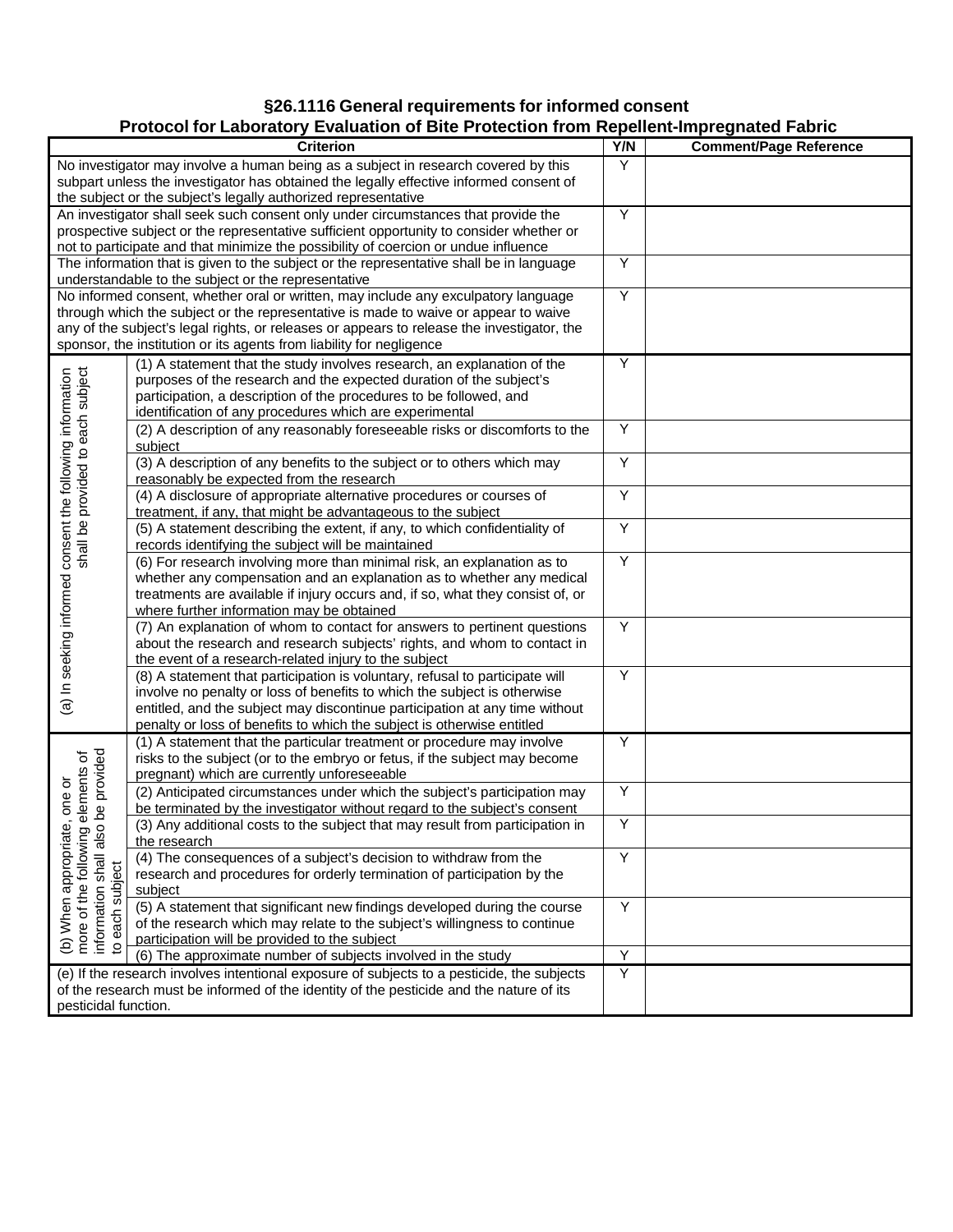# **§26.1117 Documentation of informed consent Protocol for Laboratory Evaluation of Bite Protection from Repellent-Impregnated Fabric**

| <b>Criterion</b>                                                                                                                                                                                                                                                                                                                                                                                                                                                                                                                                                                                                                                                                                                                          | Y/N | <b>Comment/Page Reference</b>                                                                                                                                        |
|-------------------------------------------------------------------------------------------------------------------------------------------------------------------------------------------------------------------------------------------------------------------------------------------------------------------------------------------------------------------------------------------------------------------------------------------------------------------------------------------------------------------------------------------------------------------------------------------------------------------------------------------------------------------------------------------------------------------------------------------|-----|----------------------------------------------------------------------------------------------------------------------------------------------------------------------|
| (a) Informed consent shall be documented by the use of a written consent form<br>approved by the IRB and signed by the subject or the subject's legally authorized<br>representative. A copy shall be given to the person signing the form.                                                                                                                                                                                                                                                                                                                                                                                                                                                                                               | ν   |                                                                                                                                                                      |
| (b)(1) The consent form may be a written consent document that embodies the<br>elements of informed consent required by §26.1116. This form may be read to the<br>subject or the subject's legally authorized representative, but in any event, the<br>investigator shall give either the subject or the representative adequate opportunity to<br>read it before it is signed; or                                                                                                                                                                                                                                                                                                                                                        | Y   | Consent form meets requirements of<br>§26.1116; procedure described in<br>protocol provides adequate<br>opportunity to read the consent<br>form before it is signed. |
| (b)(2) The consent form may be a short form written consent document stating that the<br>elements of informed consent required by §26.1116 have been presented orally to the<br>subject or the subject's legally authorized representative. When this method is used,<br>there shall be a witness to the oral presentation. Also, the IRB shall approve a written<br>summary of what is to be said to the subject or the representative. Only the short form<br>itself is to be signed by the subject or the representative. However, the witness shall<br>sign both the short form and a copy of the summary, and the person actually obtaining<br>consent shall sign a copy of the summary. A copy of the summary shall be given to the | N/A |                                                                                                                                                                      |
| subject or the representative, in addition to a copy of the short form.                                                                                                                                                                                                                                                                                                                                                                                                                                                                                                                                                                                                                                                                   |     |                                                                                                                                                                      |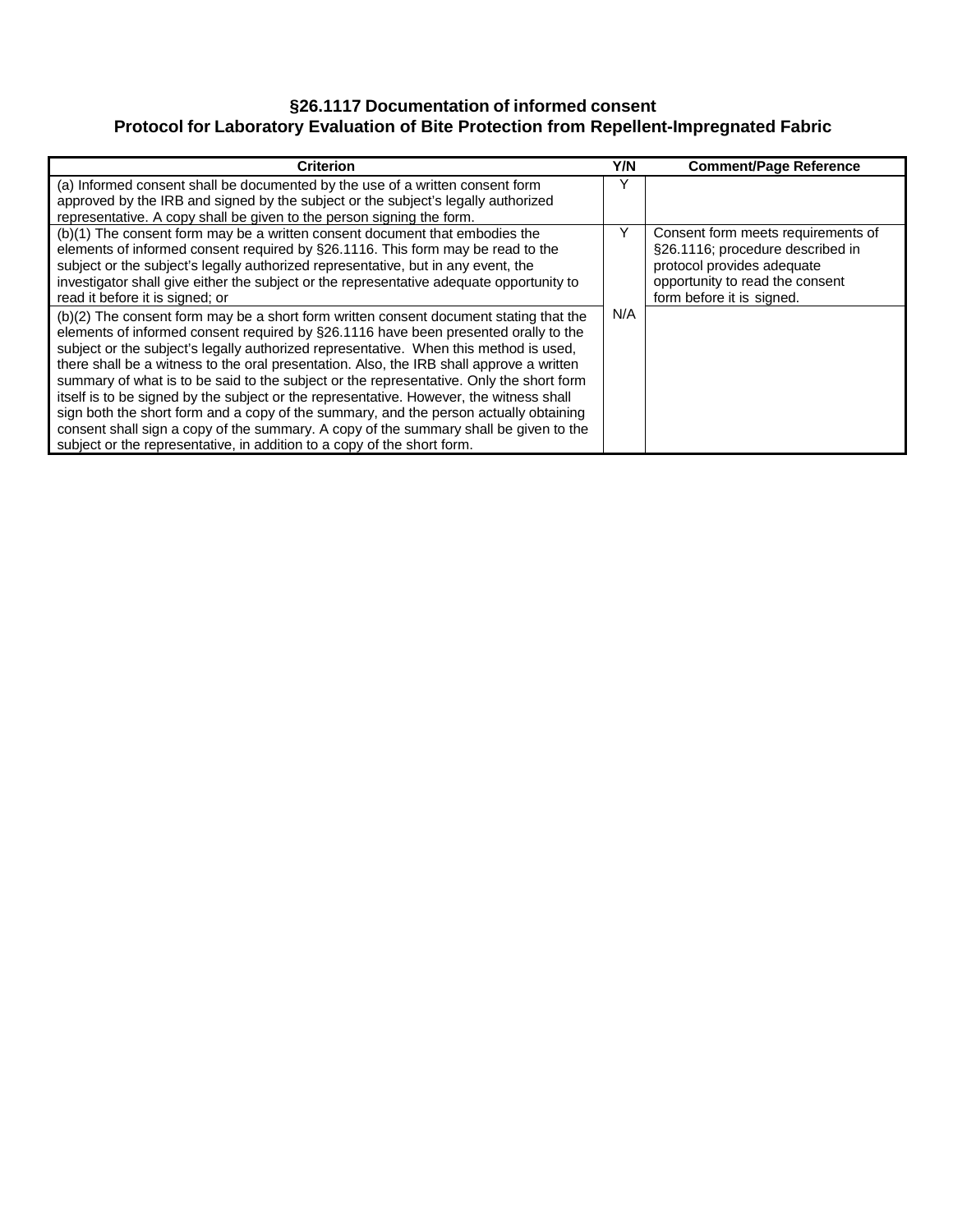# **§26.1125 Submission of proposed human research for EPA review**

# **Protocol for Laboratory Evaluation of Bite Protection from Repellent-Impregnated Fabric**

Any person or institution who intends to conduct or sponsor human research covered by §26.1101(a) shall, after receiving approval from all appropriate IRBs, submit to EPA prior to initiating such research all information relevant to the proposed research specified by §26.1115(a), and the following additional information, to the extent not already included:

|                                                                                |                                                      | <b>Requirement</b>                                                                                                                                                                                                                                                                                                                  | Y/N           | <b>Comments/Page Refs</b>              |
|--------------------------------------------------------------------------------|------------------------------------------------------|-------------------------------------------------------------------------------------------------------------------------------------------------------------------------------------------------------------------------------------------------------------------------------------------------------------------------------------|---------------|----------------------------------------|
|                                                                                |                                                      | (1) The potential risks to human subjects                                                                                                                                                                                                                                                                                           | Y             |                                        |
|                                                                                |                                                      | (2) The measures proposed to minimize risks to the human subjects;                                                                                                                                                                                                                                                                  | Y             |                                        |
|                                                                                | §1125(a)<br>discussion of:                           | (3) The nature and magnitude of all expected benefits of such<br>research, and to whom they would accrue                                                                                                                                                                                                                            | Υ             |                                        |
|                                                                                | $\sigma$                                             | (4) Alternative means of obtaining information comparable to what<br>would be collected through the proposed research; and                                                                                                                                                                                                          | Y             |                                        |
|                                                                                |                                                      | (5) The balance of risks and benefits of the proposed research.                                                                                                                                                                                                                                                                     | Y             |                                        |
|                                                                                |                                                      | §1125(b): All information for subjects and written informed consent<br>agreements as originally provided to the IRB, and as approved by the IRB.                                                                                                                                                                                    | Υ             |                                        |
|                                                                                |                                                      | §1125(c): Information about how subjects will be recruited, including any<br>advertisements proposed to be used.                                                                                                                                                                                                                    | Y             |                                        |
| The following Information, to the<br>Extent not already included:              |                                                      | §1125(d): A description of the circumstances and methods proposed for<br>presenting information to potential human subjects for the purpose of<br>obtaining their informed consent.                                                                                                                                                 | Υ             |                                        |
|                                                                                | sponsors.                                            | §1125(e): All correspondence between the IRB and the investigators or                                                                                                                                                                                                                                                               | Υ             |                                        |
|                                                                                |                                                      | §1125(f): Official notification to the sponsor or investigator. that research<br>involving human subjects has been reviewed and approved by an IRB.                                                                                                                                                                                 | Υ             |                                        |
|                                                                                | (1) Copies of<br>$\bullet$<br>$\bullet$<br>$\bullet$ | all research proposals reviewed by the IRB,<br>scientific evaluations, if any, that accompanied the proposals<br>reviewed by the IRB,<br>approved sample consent documents,                                                                                                                                                         | Y<br>n/a<br>Y |                                        |
|                                                                                |                                                      | progress reports submitted by investigators, and reports of injuries to<br>subjects.                                                                                                                                                                                                                                                | n/a           |                                        |
|                                                                                | $\bullet$<br>$\bullet$                               | (2) Minutes of IRB meetings in sufficient detail to show<br>attendance at the meetings;<br>actions taken by the IRB;                                                                                                                                                                                                                | Υ<br>Υ<br>Υ   |                                        |
| all information relevant to the proposed research<br>specified by § 26.1115(a) | $\bullet$<br>$\bullet$<br>$\bullet$                  | the vote on these actions including the number of members voting<br>for, against, and abstaining;<br>the basis for requiring changes in or disapproving research;<br>a written summary of the discussion of controverted issues and their                                                                                           | n/a<br>n/a    | Separately provided to HSRB<br>members |
|                                                                                |                                                      | resolution.<br>(3) Records of continuing review activities.                                                                                                                                                                                                                                                                         | n/a           |                                        |
|                                                                                |                                                      | (4) Copies of all correspondence between the IRB and the investigators.                                                                                                                                                                                                                                                             | Υ             |                                        |
|                                                                                | (5)<br>$\bullet$                                     | A list of IRB members identified by name; earned degrees;<br>representative capacity; indications of experience such as board                                                                                                                                                                                                       | Υ             | Previously provided to EPA.            |
|                                                                                | $\bullet$                                            | certifications, licenses, etc., sufficient to describe each member's<br>chief anticipated contributions to IRB deliberations;<br>any employment or other relationship between each member and<br>the institution, for example, full-time employee, a member of<br>governing panel or board, stockholder, paid or unpaid consultant. | Υ             |                                        |
|                                                                                |                                                      | (6) Written procedures for the IRB in the same detail as described in<br>§26.1108(a) and §26.1108(b).                                                                                                                                                                                                                               | N             | Previously provided to EPA.            |
|                                                                                |                                                      | (7) Statements of significant new findings provided to subjects, as required by<br>§26.1116(b)(5).                                                                                                                                                                                                                                  | n/a           | n/a for protocols                      |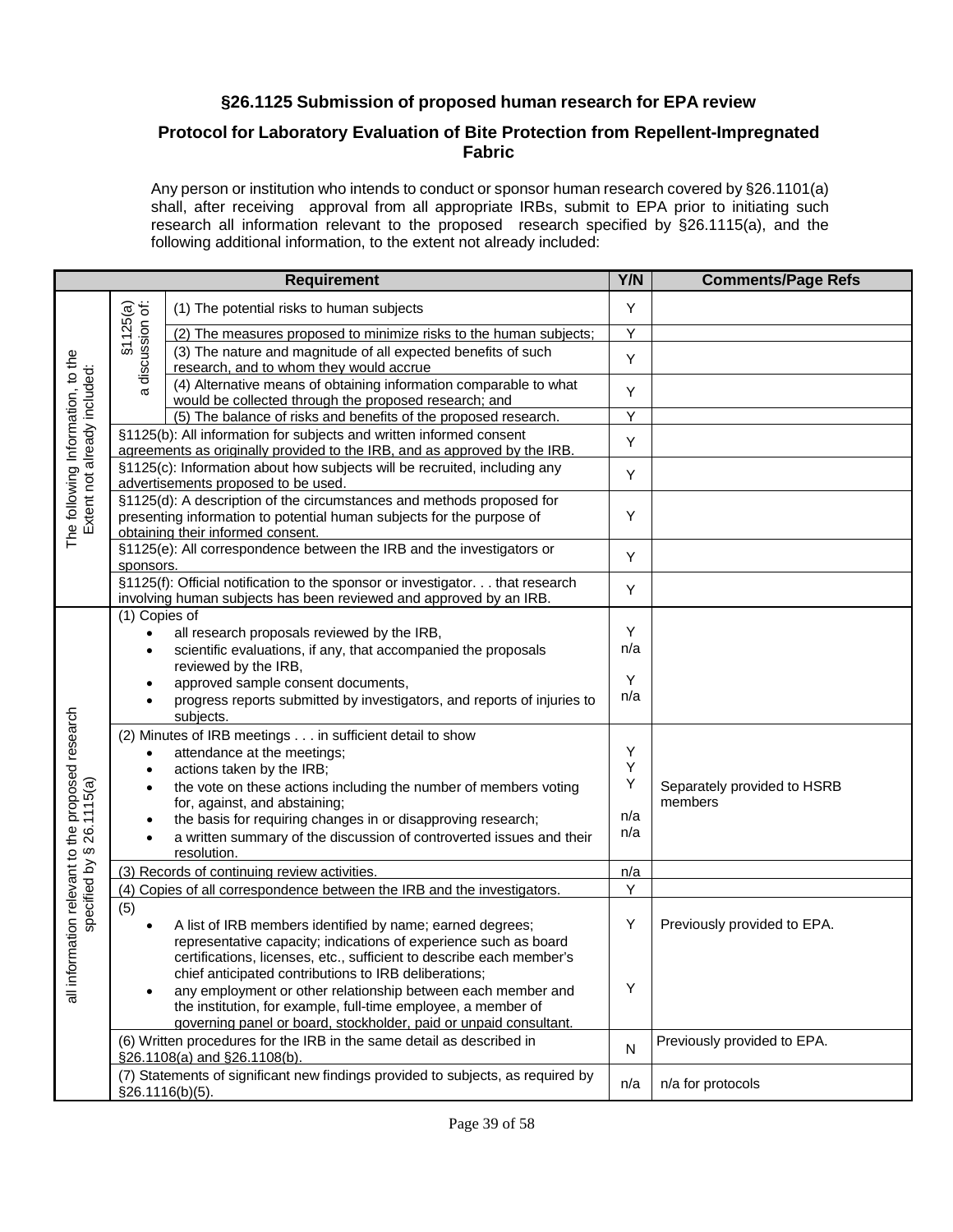# **Conclusion**

- Given a true bite-through rate in the control of 10% 20% for the **ACU** and a true percent bite protection of 80%, the study requires a sample size of 15 subjects in order to obtain 80% power to determine that the half width of the 95% CI of an estimated percent bite protection is less than 6%.
- Given a true bite-through rate in the control of 75% for the **FRACU** and a true percent bite protection of 80%, the study requires a sample size of 10 subjects in order to obtain 80% power to determine that the half width of the 95% CI of an estimated percent bite protection is less than 3%.

# **Detailed information for simulation**

The required number of subjects for the proposed mosquito repellency study design is determined by a number of study characteristics and desired performance criteria including:

- the true percent protection;
- the true bite-through rate of the control group;
- the variation between subjects;
- the (desired) degree of precision of the estimated percent protection; and
- the (desired) power (to determine that degree of precision)

Here, we used a simulation approach to compute the power/sample size of the study, with 1000 iterations performed (i.e., generation of 1000 datasets). In order to simplify the approach, the simulation assumes each subject experiences and is exposed to two test box conditions, one being the control cloth material condition and one being the treated cloth material condition. For each iteration/dataset, the percent bite protection of the treated cloth material vs. control cloth material was estimated using a generalized linear model for binomial distribution using a log link function, using subject as random effect (SAS PROC GLIMMIX). The inputs to this simulation are described below:

• True percent protection: the true percent protection was initially set as 80%. As the true bite protection increases, the estimated bite protection becomes more precise (i.e. narrower 95% CI) given all other factors are fixed. As a sensitivity analysis to determine how sample size might change with a true bite protection of 95%, further runs were performed with 95% true bite protection (a true percent bite protection as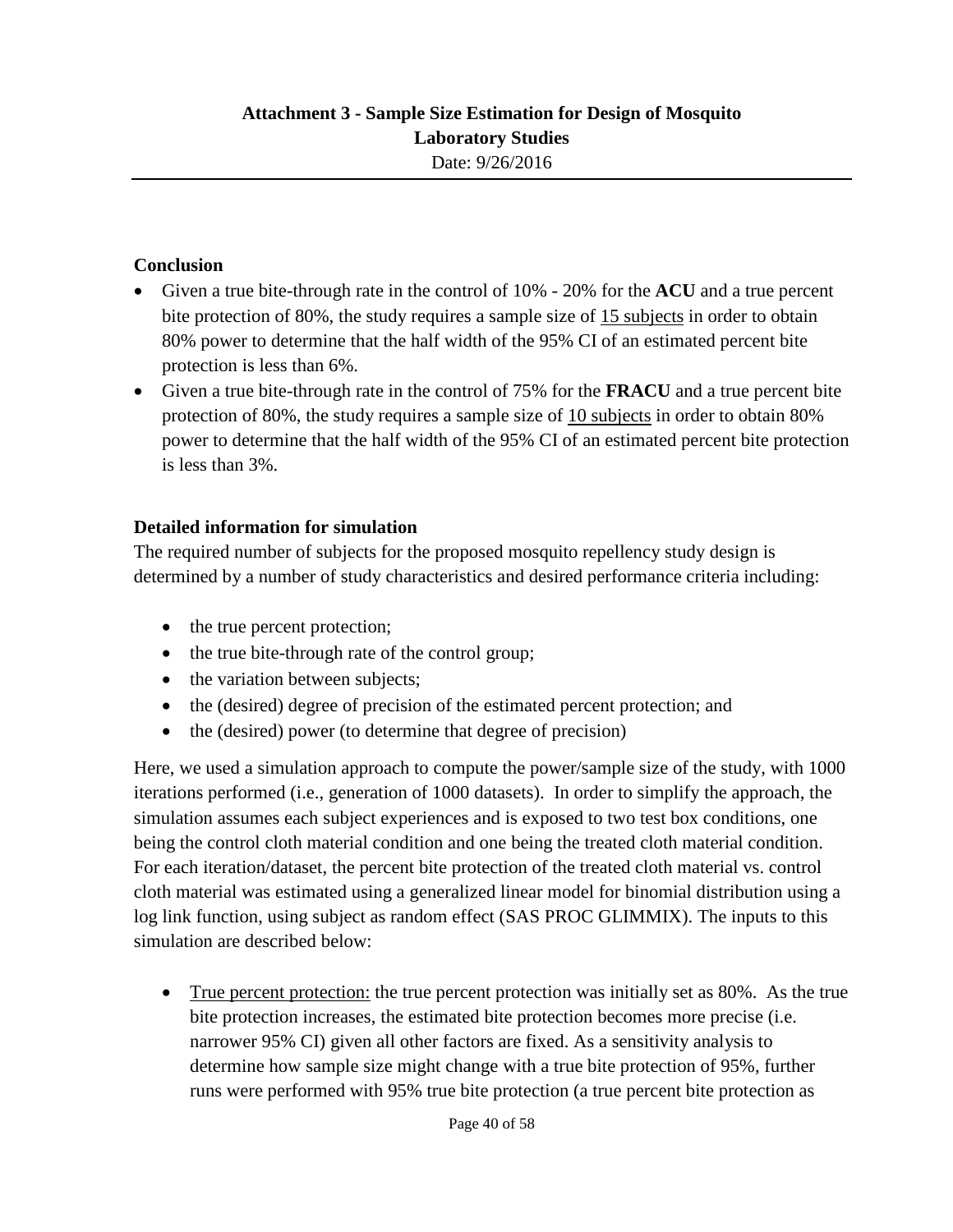80% requires a larger sample size than a true percent protection as 95%, given all other factors are the same).

- The true bite-through rate in the control: The results from a previous study reviewed by the HSRB in April 2014 using etofenprox suggested a bite-through rate in the control of about 75% or greater, and that (earlier) sample size was determined -- in part, by this assumed 75% control bite-through rate. However, the bite-through rate of the control group depends on the type of fabric. For these simulations, the bite-through rates were set to be 10%, 20%, 50%, 75% and 90% to develop a range of potential sample sizes. Smaller bite-through rates result in larger required sample sizes, given all other factors remain the same such that control bite-through rates of 10% will require larger sample sizes than those of 90%.
- Variation between subjects: Subjects may have a distribution of subject-specific propensities to be bitten and the simulation needed to account for the fact that there thus may be a correlation between the (repeated) measurements from the same subject. The number of subject-specific mosquitoes and number of subject-specific blood-fed mosquitoes in a control cloth test cage (or treated cloth test cage) of a subject were derived in the 5 following steps:
	- $\circ$  Step 1: compute the group logit value for each condition = natural log of (proportion of blood-fed mosquitoes/ (1-proportion of blood-fed mosquitoes));
	- o Step 2: create a random subject logit value = the control group logit value + a random value, where the random value is randomly generated from a normal distribution with mean = 0 and  $SD = 1<sup>3</sup>$  $SD = 1<sup>3</sup>$  $SD = 1<sup>3</sup>$
	- $\circ$  Step 3: compute the true proportion of blood-fed mosquitoes of the subject =  $exp(subject logit value)/(1+ exp(subject logit value));$
	- o Step 4: randomly generate the number of mosquitoes in the subject's box from a Poisson distribution with mean = 200.
	- o Step 5: randomly generate (1000 times) the number of blood-fed mosquitoes for the subject from binomial distributions with the rate of blood-fed mosquitoes derived in step 3 and the total number of mosquitoes randomly generated in Step 4.

The correlation between the measurements from the same subject was generated by using the same random value (that was randomly generated from the normal distribution  $N(0,1)$  in step 2) in the derivation of the blood-fed mosquito rates of both control cloth and treated cloth per subject. A study requires a larger sample size if the

 $\overline{a}$ 

<span id="page-40-0"></span> $3$  Simulations with SD =1 were done for control bite through rates of 20%, 50%, 75%, and 90%. The simulation was also done when the bite-through rates of the control were 50%, 75%, and 90%.for SD = 0 (no variation between subjects) and SD = 0.3. A study requires a larger sample size if the SD increases, given all other factors are the same.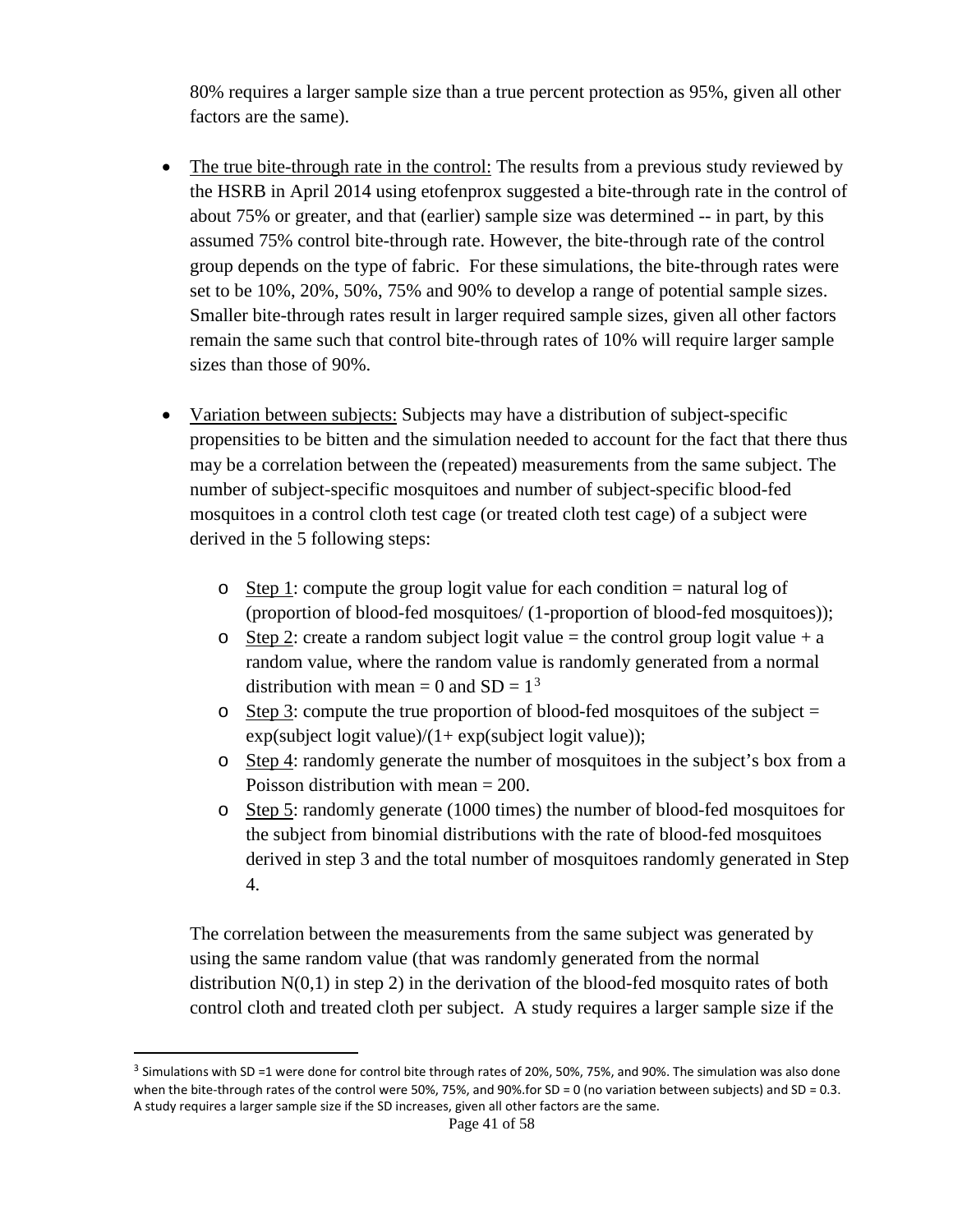SD increases, given all other factors are the same. To be conservative, the results of simulation where  $SD = 1$  would be recommended for use. (Note that the logit value will range from -2.94 to 2.94 when the proportion of blood-fed mosquitoes ranges from 5% to 95%. When  $SD = 1,95%$  limits of the random value (that is added to the common population logit) ranges from -2 to 2).

- The precision of estimated percent protection: The precision of the estimated percent protection is expressed by the half-width of the 95% CI of the estimated percent protection. The precision of estimated percent protection was estimated from the 80<sup>th</sup> percentile of the 1000 half widths of the 95% CIs of the estimated percent protection (1000 iterations/datasets for each combination of all factors indicated above). This  $80<sup>th</sup>$ percentile value is the value that is associated with 80% power. As a sensitivity analysis, the 90<sup>th</sup> %-tile and 95<sup>th</sup> %-tile values were also investigated (i.e., those associated with 90% and 95% power, respectively).
- Sample size of the study: the simulation evaluated the precision of estimated percent protection of a study at sample sizes  $=$  5 through 20 if the bite-through rates of control group  $= 10\%$  and 20%, (more typical of the ACU) and sample sizes  $= 5, 6, 7, 8, 9, 10$ , 15, and 20 if the bite-through rates = 50%, 75%, and 90% (more typical of the FRACU). As the sample size increases, the precision of estimated percent protection increases, given all other factors remain the same.

Given the above, the results of the simulation are as follows:

- o For the **ACU**, the simulation results for the sample size calculation indicate that if a true bite-through rate in the control is 10%-20% and the true percent bite protection is 80%, a study with 15 subjects would have 80% power to generate a half width of a 95% CI of 6% or less.
- o For the **FRACU**, the simulation results for the sample size calculation indicate that if a true bite-through rate in the control is 75% and the true percent bite protection is 80%, a study with 10 subjects would have 80% power that the half width of 95% CI would be 3% or less.

Note that the desired precision (expressed as the 95% CI half-width) differs between the FRACU and the ACU, with the FRACU half-width criterion being set at 3% and the ACU half-width at 6%. This is due in part to the Agency's desire to minimize the number of subjects required (consistent with required power) and the fact that increases in the number of test subjects beyond 15 for the ACU and 10 for the FRACU produce only marginal decreases in the half-width of the confidence interval at the simulated inputs. That is, increases in the number of subjects beyond these numbers do not substantially narrow half-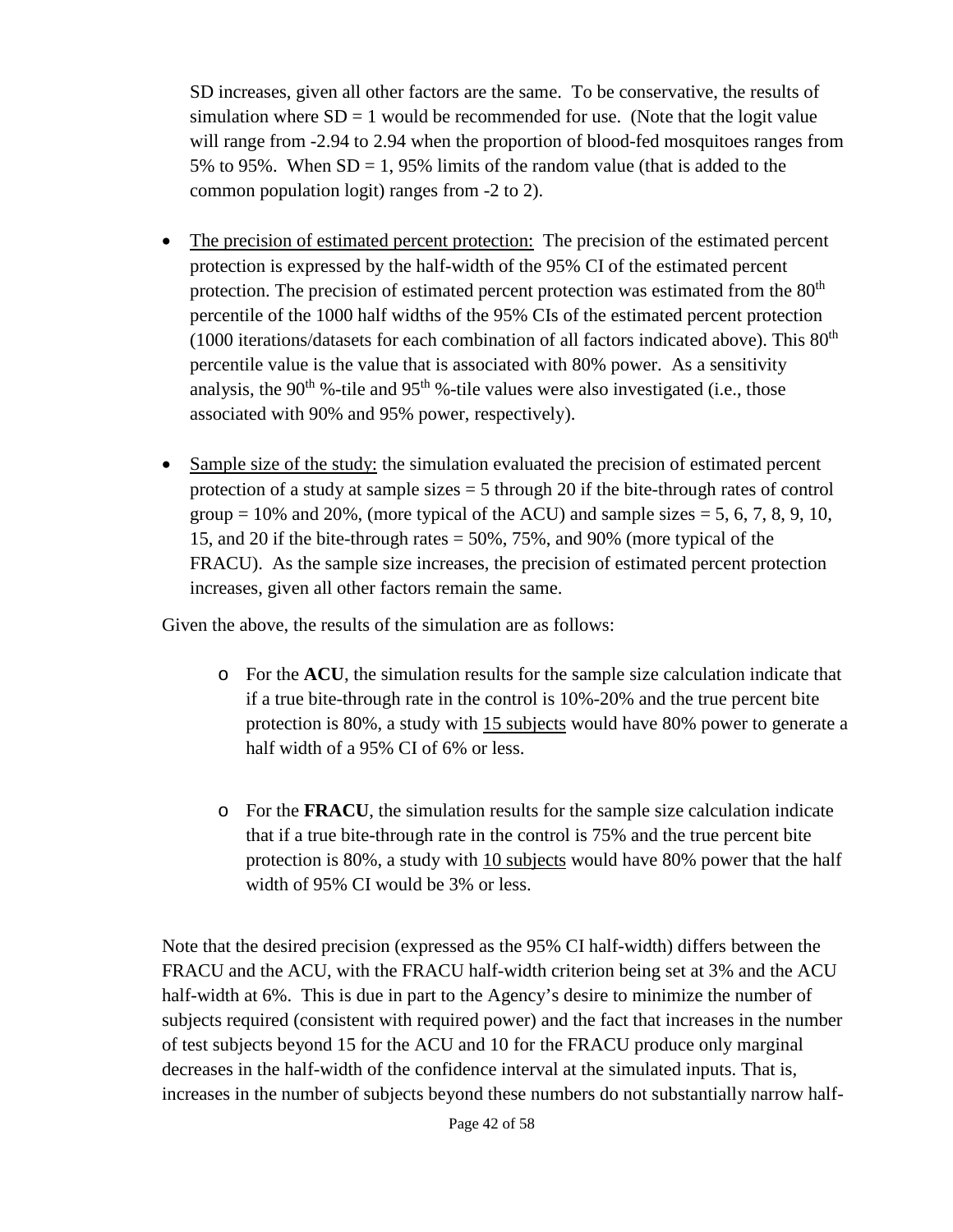width the 95% CI, or –equivalently– a large increase in the number of subjects would be required in order to achieve substantive decreases in the half-width of the CI. In addition, the Agency believes that it is more important to have higher confidence in the precision associated with higher bite rates. Specifically: at a 75% bite-through rate in the control and a percent bite protection of 80% (for the FRACU) the bite rate in the treated cloth material is 15% and it is not desirable to have a large uncertainty in this high rate so we selected a half-width 95% CI of 3% for this high rate. When the bite-through rate in the control is 10% (as is the case for the ACU) and the desired percent bite protection is 80%, the bite rate in the treated cloth material is only 2% and the Agency believes that a larger uncertainty (half width as 6%) at this low rate is acceptable.

The above results are shown in Tables 1 - 5 below. SAS code is provided in the Appendix.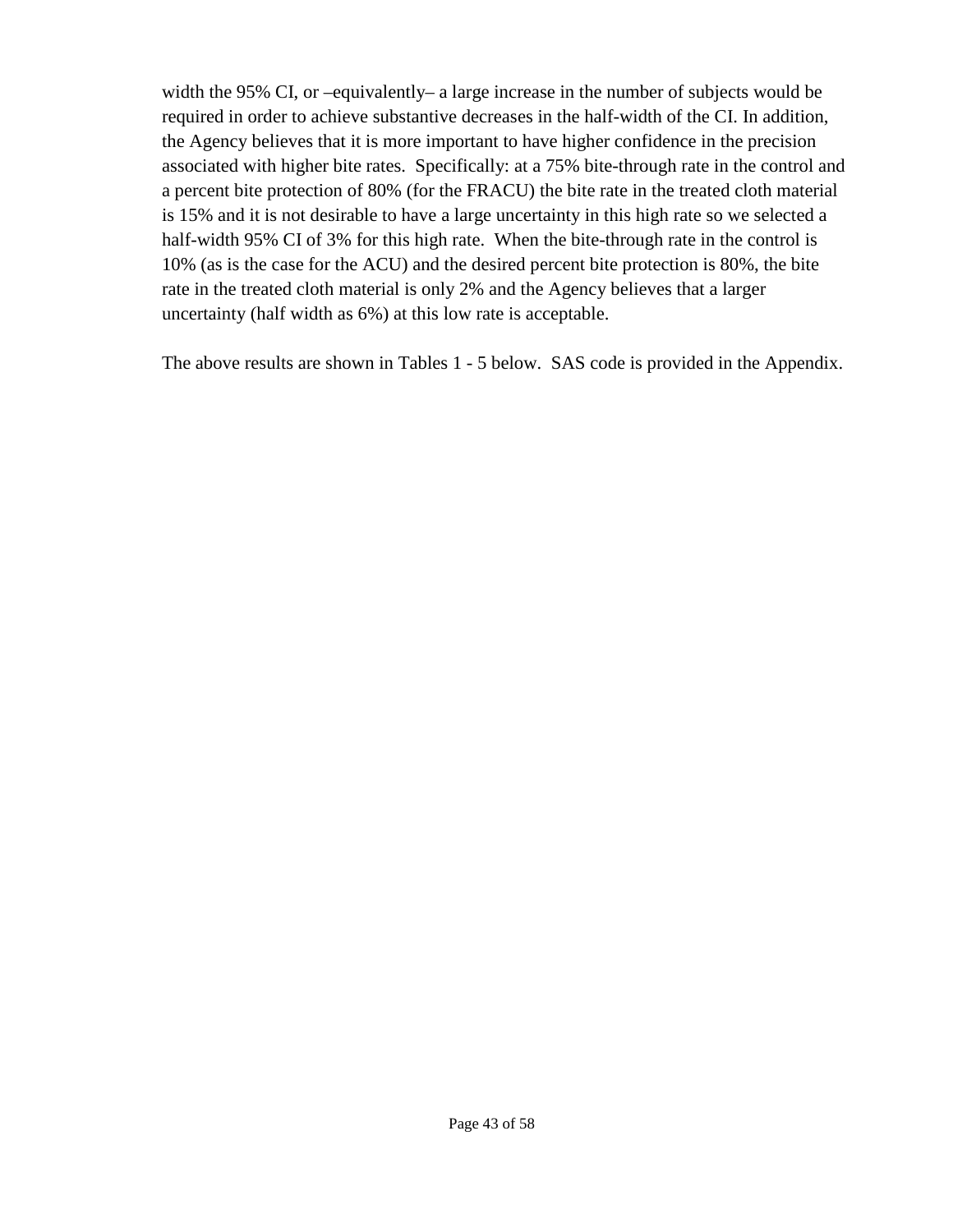# **Results of simulation**

|                                 | Table 1: Results of Simulation when Variation between logit values between subjects SD = 1 and True Bite Rate of |  |
|---------------------------------|------------------------------------------------------------------------------------------------------------------|--|
| Control group $= 10\%$ and 20%. |                                                                                                                  |  |

|                    |                           |                |                |            |                  | subject as fixed effect |                 |                | <b>GEE: subject NOT as fixed effect</b> |            |                    |                    | <b>GLIMMIX:</b> subject as random effect |            |               |                               |                               |  |  |
|--------------------|---------------------------|----------------|----------------|------------|------------------|-------------------------|-----------------|----------------|-----------------------------------------|------------|--------------------|--------------------|------------------------------------------|------------|---------------|-------------------------------|-------------------------------|--|--|
|                    |                           |                |                |            |                  |                         |                 |                |                                         |            |                    |                    |                                          |            |               |                               |                               |  |  |
|                    |                           |                |                |            | Half             |                         |                 |                |                                         | Half       |                    |                    |                                          |            | Half          |                               |                               |  |  |
| <b>True</b>        |                           |                |                | Half       | Width            | Half                    | <b>Half</b>     |                | Half                                    | Width      | Half               | Half               |                                          | Half       | Width         | <b>Half</b>                   | Half                          |  |  |
| bite-              | <b>True</b>               |                | $\mathbf{N}^*$ | Width      | 80 <sup>th</sup> | Width                   | Width           | $\mathbb{N}^*$ | Width                                   | 80th       | Width              | Width              | $\mathbf{N}^*$                           | Width      | $80^{\rm th}$ | Width                         | Width                         |  |  |
| through<br>Rate in | Percent<br><b>Protect</b> | Nr<br>Sub      |                | Mean       | $%$ -tile        | $90^{th}$ %-<br>tile    | 95th %-<br>tile |                | Mean                                    | $\%$ -tile | 90th<br>$\%$ -tile | 95th<br>$\%$ -tile |                                          | Mean       | $%$ -tile     | 90 <sup>th</sup><br>$%$ -tile | 95 <sup>th</sup><br>$%$ -tile |  |  |
| control            | ion                       | ${\bf S}$      |                |            |                  |                         |                 |                |                                         |            |                    |                    |                                          |            |               |                               |                               |  |  |
| 10                 | 80                        | 5              | 1000           | 9.3        | 10.9             | 12.4                    | 14.2            | 489            | 390.0                                   | 15.1       | 39.1               | 131.0              | 998                                      | 13.6       | 16.0          | 18.1                          | 21.2                          |  |  |
|                    |                           | 6              | 1000           | 8.4        | 9.7              | 10.7                    | 12.1            | 605            | 25.6                                    | 10.8       | 15.0               | 23.2               | 999                                      | 11.2       | 13.0          | 14.4                          | 16.3                          |  |  |
|                    |                           | $\overline{7}$ | 1000           | 7.6        | 8.7              | 9.5                     | 10.4            | 702            | 29.2                                    | 9.1        | 10.9               | 13.9               | 1000                                     | 9.6        | 11.0          | 12.0                          | 13.1                          |  |  |
|                    |                           | 8              | 1000           | $7.2\,$    | 8.1              | 8.7                     | 9.4             | 759            | 13.7                                    | 8.6        | 10.8               | 14.1               | 999                                      | 8.7        | 9.9           | 10.5                          | 11.4                          |  |  |
|                    |                           | 9              | 1000           | 6.7        | 7.6              | 8.2                     | 8.7             | 818            | 8.7                                     | 7.8        | 9.3                | 11.3               | 997                                      | 7.9        | 9.0           | 9.7                           | 10.2                          |  |  |
|                    |                           | 10             | 1000           | 6.4        | 7.1              | 7.6                     | 8.1             | 862            | 11.3                                    | 7.5        | 9.1                | 10.6               | 999                                      | 7.4        | 8.2           | 8.8                           | 9.4                           |  |  |
|                    |                           | 11             | 1000           | 6.0        | 6.6              | 7.1                     | 7.7             | 877            | 6.9                                     | 7.2        | 8.1                | 9.5                | 997                                      | 6.8        | 7.5           | 8.0                           | 8.8                           |  |  |
|                    |                           | 12             | 999            | 5.7        | 6.3              | 6.7                     | 7.2             | 913            | 11.4                                    | 6.7        | 7.8                | 8.8                | 995                                      | 6.4        | 7.1           | 7.5                           | 8.1                           |  |  |
|                    |                           | 13             | 1000           | 5.5        | 6.1              | 6.5                     | 6.8             | 922            | 5.6                                     | 6.7        | 7.7                | 8.5                | 997                                      | 6.1        | 6.7           | 7.2                           | 7.6                           |  |  |
|                    |                           | 14             | 999            | 5.3        | 5.9              | 6.2                     | 6.5             | 949            | 5.5                                     | 6.7        | 7.7                | 8.7                | 995                                      | 5.9        | 6.5           | 6.8                           | 7.2                           |  |  |
|                    |                           | 15             | 999            | 5.1        | 5.6              | 5.9                     | 6.2             | 951            | 5.6                                     | 6.3        | 7.4                | 8.4                | 996                                      | 5.6        | 6.1           | 6.5                           | 6.8                           |  |  |
|                    |                           | 16             | 999            | 4.9        | 5.4              | 5.7                     | 6.1             | 957            | 8.4                                     | 6.3        | 7.1                | 7.8                | 995                                      | 5.4        | 5.8           | 6.2                           | 6.6                           |  |  |
|                    |                           | 17             | 1000           | 4.8        | 5.3              | 5.6                     | 5.8             | 980            | 5.1                                     | 6.1        | 7.0                | 8.0                | 990                                      | 5.2        | 5.7           | 6.0                           | 6.3                           |  |  |
|                    |                           | 18             | 1000           | 4.6        | 5.0              | 5.3                     | 5.6             | 978            | 5.1                                     | 5.9        | 7.0                | 7.8                | 994                                      | 5.0        | 5.4           | 5.7                           | 6.0                           |  |  |
|                    |                           | 19             | 1000           | 4.5        | 4.9              | 5.2                     | 5.4             | 980            | 109.8                                   | 5.9        | 6.9                | 7.8                | 992                                      | 4.9        | 5.3           | 5.5                           | 5.8                           |  |  |
|                    |                           | 20             | 1000           | 4.4        | 4.8              | 5.0                     | 5.3             | 986            | 4.9                                     | 5.7        | 6.7                | 7.6                | 990                                      | 4.7        | 5.1           | 5.3                           | 5.6                           |  |  |
| 10                 | 95                        | 5              | 999            | 4.7        | 5.7              | 6.6                     | 7.4             | 905            | 5.4                                     | 4.9        | 6.1                | 7.5                | 987                                      | 7.7        | 9.2           | 10.8                          | 12.1                          |  |  |
|                    |                           | 6              | 999            | 4.3        | 5.1              | 5.7                     | 6.3             | 970            | 3.5                                     | 4.5        | 5.6                | 6.6                | 998                                      | 6.0        | 7.1           | 8.0                           | 9.0                           |  |  |
|                    |                           | 7              | 999            | 3.9        | 4.5              | 4.9                     | 5.5             | 980            | 3.3                                     | 4.4        | 5.2                | 6.1                | 997                                      | 5.0        | 5.9           | 6.5                           | 7.4                           |  |  |
|                    |                           | 8              | 998            | 3.5        | 4.1              | 4.5                     | 4.9             | 997            | 3.4                                     | 4.0        | 4.9                | 5.5                | 997                                      | 4.4        | 5.1           | 5.6                           | 6.1                           |  |  |
|                    |                           | 9              | 999            | 3.4        | 3.9              | 4.3                     | 4.7             | 997            | $3.0\,$                                 | 3.9        | 4.6                | $5.1\,$            | 999                                      | 4.1        | 4.7           | $5.2\,$                       | 5.6                           |  |  |
|                    |                           | 10 l           | 1000           | 3.1        | 3.6              | 3.9                     | 4.1             | 997            | 2.9                                     | 3.6        | 4.3                | -4.8               | 999                                      | 3.7        | 4.2           | 4.5                           | 4.8                           |  |  |
|                    |                           | 11             | 1000           | 3.0        | 3.4              | 3.7                     | 3.9             | 999            | 2.8                                     | 3.4        | 4.1                | 4.7                | 997                                      | 3.4        | 3.9           | 4.2                           | 4.5                           |  |  |
|                    |                           | $12-12$        | 1000           | 2.9        | 3.2              | 3.5                     | 3.7             | 998            | 2.8                                     | 3.5        | 4.0                | 4.6                | 996                                      | 3.2        | 3.7           | 3.9                           | 4.2                           |  |  |
|                    |                           | 13             | 1000           | 2.7        | 3.1              | 3.3                     | 3.5             | 1000           | 2.6                                     | 3.2        | 3.7                | 4.2                | 997                                      | 3.0        | 3.4           | 3.7                           | 3.9                           |  |  |
|                    |                           | 14             | 1000           | 2.6        | 3.0              | 3.1                     | 3.3             | 1000           | 2.6                                     | 3.1        | 3.5                | 4.0                | 993                                      | 2.9        | 3.3           | 3.5                           | 3.7                           |  |  |
|                    |                           | 15<br>16       | 1000<br>999    | 2.5<br>2.4 | 2.8<br>2.7       | 3.0<br>2.9              | 3.2             | 1000           | 2.5<br>2.5                              | 3.1<br>3.0 | 3.5<br>3.4         | 4.0<br>3.9         | 997<br>995                               | 2.8<br>2.7 | 3.1<br>2.9    | 3.3<br>3.1                    | 3.5<br>3.3                    |  |  |
|                    |                           |                |                |            |                  |                         | 3.1             | 1000           |                                         |            |                    |                    |                                          |            |               |                               |                               |  |  |
|                    |                           | 17             | 999            | 2.4        | 2.6              | 2.8                     | 3.0             | 1000           | 2.4                                     | 2.9        | 3.4                | 3.8                | 994                                      | 2.6        | 2.8           | 3.0                           | 3.2                           |  |  |
|                    |                           |                | 18   1000      | 2.3        | 2.5              | 2.7                     | 2.9             | 1000           | 2.3                                     | 2.8        | 3.2                | 3.6                | 993                                      | 2.5        | 2.7           | 2.9                           | 3.1                           |  |  |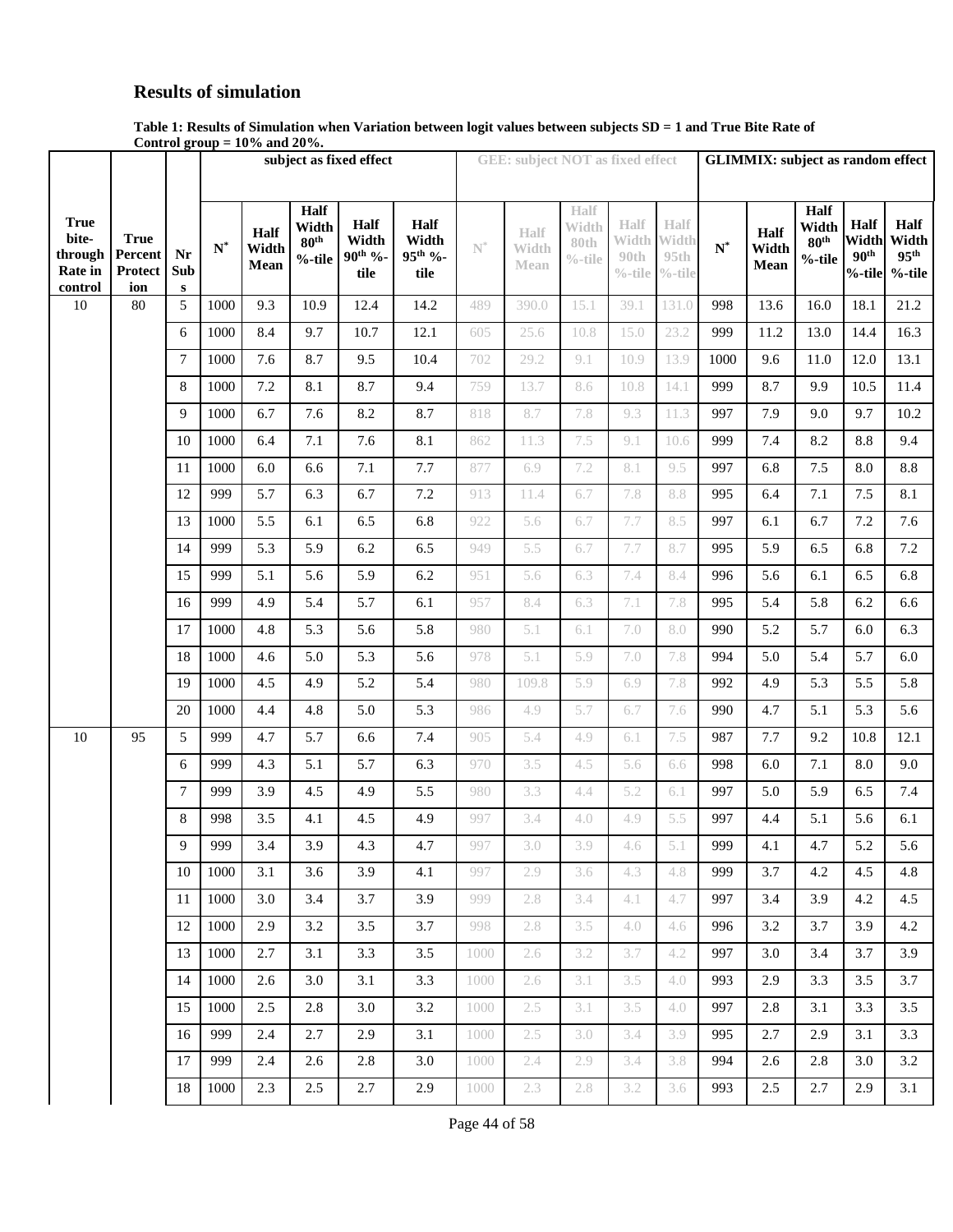|                                                       |                                          |                        |                |                       |                                             | subject as fixed effect                      |                                              |                | <b>GEE: subject NOT as fixed effect</b> |                                     |              |                                                      | <b>GLIMMIX:</b> subject as random effect |                       |                                        |                                                    |                                                |  |  |
|-------------------------------------------------------|------------------------------------------|------------------------|----------------|-----------------------|---------------------------------------------|----------------------------------------------|----------------------------------------------|----------------|-----------------------------------------|-------------------------------------|--------------|------------------------------------------------------|------------------------------------------|-----------------------|----------------------------------------|----------------------------------------------------|------------------------------------------------|--|--|
|                                                       |                                          |                        |                |                       |                                             |                                              |                                              |                |                                         |                                     |              |                                                      |                                          |                       |                                        |                                                    |                                                |  |  |
|                                                       |                                          |                        |                |                       |                                             |                                              |                                              |                |                                         |                                     |              |                                                      |                                          |                       | <b>Half</b>                            |                                                    |                                                |  |  |
| <b>True</b><br>bite-<br>through<br>Rate in<br>control | <b>True</b><br>Percent<br>Protect<br>ion | Nr<br>Sub<br>${\bf S}$ | $\mathbf{N}^*$ | Half<br>Width<br>Mean | Half<br>Width<br>80 <sup>th</sup><br>%-tile | <b>Half</b><br>Width<br>$90^{th}$ %-<br>tile | Half<br>Width<br>95 <sup>th</sup> %-<br>tile | $\mathbb{N}^*$ | Half<br>Width<br>Mean                   | Half<br>Width<br>80th<br>$\%$ -tile | Half<br>90th | Half<br>Width Width<br>95th<br>$\%$ -tile $\%$ -tile | $N^*$                                    | Half<br>Width<br>Mean | Width<br>80 <sup>th</sup><br>$%$ -tile | <b>Half</b><br>Width<br>90 <sup>th</sup><br>%-tile | Half<br>Width<br>95 <sup>th</sup><br>$%$ -tile |  |  |
|                                                       |                                          | 19                     | 999            | 2.2                   | 2.5                                         | 2.6                                          | 2.8                                          | 999            | 2.3                                     | 2.7                                 | 3.2          | 3.6                                                  | 998                                      | 2.4                   | 2.6                                    | 2.8                                                | 3.0                                            |  |  |
|                                                       |                                          | 20                     | 997            | 2.2                   | 2.4                                         | 2.5                                          | 2.7                                          | 1000           | 2.3                                     | 2.7                                 | 3.1          | 3.5                                                  | 996                                      | 2.3                   | 2.6                                    | 2.7                                                | 2.9                                            |  |  |
| 20                                                    | 80                                       | 5                      | 1000           | 6.8                   | $7.5\,$                                     | 8.2                                          | 8.8                                          | 370            | 274.7                                   | 23.1                                | 111.6        | 517.4                                                | 998                                      | 9.7                   | 10.8                                   | 11.8                                               | 12.8                                           |  |  |
|                                                       |                                          | 6                      | 1000           | 6.2                   | 6.9                                         | 7.3                                          | 7.7                                          | 458            | 474.1                                   | 9.4                                 | 63.4         | 143.1                                                | 998                                      | 8.1                   | 9.0                                    | 9.7                                                | 10.2                                           |  |  |
|                                                       |                                          | 7                      | 1000           | 5.7                   | 6.3                                         | 6.8                                          | 7.1                                          | 553            | 50.9                                    | 7.8                                 | 11.4         | 58.1                                                 | 998                                      | 7.1                   | 7.8                                    | 8.4                                                | 8.9                                            |  |  |
|                                                       |                                          | 8                      | 1000           | 5.3                   | 5.8                                         | 6.1                                          | 6.5                                          | 605            | 1725.2                                  | 6.8                                 | 8.7          | 31.3                                                 | 998                                      | 6.3                   | 7.0                                    | 7.4                                                | 7.8                                            |  |  |
|                                                       |                                          | 9                      | 1000           | 5.0                   | 5.5                                         | 5.8                                          | 6.1                                          | 709            | 19.2                                    | 6.6                                 | 8.5          | 14.7                                                 | 999                                      | 5.9                   | 6.5                                    | 6.8                                                | 7.2                                            |  |  |
|                                                       |                                          | 10                     | 999            | 4.7                   | 5.1                                         | 5.4                                          | 5.7                                          | 754            | 16.0                                    | 6.6                                 | 7.8          | 10.3                                                 | 999                                      | 5.4                   | 5.9                                    | 6.2                                                | 6.6                                            |  |  |
|                                                       |                                          | 11                     | 1000           | 4.5                   | 4.9                                         | 5.1                                          | 5.4                                          | 790            | 12.0                                    | 6.5                                 | 7.7          | 9.4                                                  | 999                                      | 5.1                   | 5.5                                    | 5.8                                                | 6.1                                            |  |  |
|                                                       |                                          | 12                     | 999            | 4.3                   | 4.7                                         | 4.9                                          | 5.1                                          | 841            | 5158.0                                  | 6.5                                 | 8.1          | 10.3                                                 | 996                                      | 4.8                   | 5.2                                    | 5.4                                                | 5.7                                            |  |  |
|                                                       |                                          | 13                     | 1000           | 4.2                   | 4.5                                         | 4.7                                          | 4.9                                          | 868            | 6.3                                     | 6.4                                 | 7.8          | 9.7                                                  | 995                                      | 4.6                   | 5.0                                    | 5.2                                                | 5.4                                            |  |  |
|                                                       |                                          | 14                     | 1000           | 4.0                   | 4.3                                         | 4.5                                          | 4.7                                          | 903            | 6.1                                     | 6.3                                 | 7.8          | 9.2                                                  | 998                                      | 4.4                   | 4.7                                    | 4.9                                                | 5.2                                            |  |  |
|                                                       |                                          | 15                     | 1000           | 3.9                   | 4.1                                         | 4.3                                          | 4.5                                          | 937            | 5.3                                     | 6.2                                 | 7.6          | 9.4                                                  | 996                                      | 4.2                   | 4.5                                    | 4.7                                                | 4.9                                            |  |  |
|                                                       |                                          | 16                     | 1000           | 3.8                   | 4.0                                         | 4.1                                          | 4.3                                          | 956            | 5.2                                     | 6.3                                 | 7.8          | 9.4                                                  | 997                                      | 4.0                   | 4.3                                    | 4.5                                                | 4.7                                            |  |  |
|                                                       |                                          | 17                     | 1000           | 3.7                   | 3.9                                         | 4.0                                          | 4.2                                          | 961            | 5.8                                     | 6.3                                 | 7.8          | 9.4                                                  | 996                                      | 3.9                   | 4.2                                    | 4.3                                                | 4.5                                            |  |  |
|                                                       |                                          | 18                     | 1000           | 3.6                   | 3.8                                         | 4.0                                          | 4.1                                          | 972            | 5.1                                     | 6.1                                 | 7.7          | 9.0                                                  | 997                                      | 3.8                   | 4.0                                    | 4.2                                                | 4.4                                            |  |  |
|                                                       |                                          | 19                     | 1000           | 3.4                   | 3.7                                         | 3.8                                          | 3.9                                          | 979            | 5.0                                     | 6.1                                 | 7.2          | 8.4                                                  | 992                                      | 3.7                   | 3.9                                    | 4.0                                                | 4.1                                            |  |  |
|                                                       |                                          | 20                     | 1000           | 3.4                   | 3.6                                         | 3.7                                          | 3.8                                          | 984            | 5.0                                     | 6.2                                 | 7.6          | 9.1                                                  | 999                                      | 3.6                   | 3.8                                    | 3.9                                                | 4.0                                            |  |  |
| 20                                                    | 95                                       | 5                      | 1000<br>999    | 3.5                   | 4.0                                         | 4.4<br>3.9                                   | 4.7                                          | 887            | 181.3                                   | 4.0<br>3.7                          | 4.9          | 5.8<br>5.5                                           | 991<br>999                               | 5.2                   | 6.0                                    | 6.7<br>5.2                                         | 7.2<br>5.7                                     |  |  |
|                                                       |                                          | 6<br>$\boldsymbol{7}$  | 999            | 3.1<br>2.9            | 3.6<br>3.2                                  | 3.5                                          | 4.2<br>3.7                                   | 944<br>960     | 2.9<br>2.9                              | 3.6                                 | 4.6<br>4.6   | 5.2                                                  | 999                                      | 4.2<br>$3.6\,$        | 4.8<br>4.1                             | 4.4                                                | 4.7                                            |  |  |
|                                                       |                                          | 8                      | 1000           | 2.7                   | 3.0                                         | 3.2                                          | 3.4                                          | 990            | 2.8                                     | 3.5                                 | 4.1          | 5.1                                                  | 997                                      | 3.3                   | 3.6                                    | 3.9                                                | 4.2                                            |  |  |
|                                                       |                                          | 9                      | 999            | 2.5                   | 2.8                                         | 3.0                                          | 3.2                                          | 983            | 2.7                                     | 3.4                                 | 4.2          | 5.2                                                  | 998                                      | 3.0                   | 3.3                                    | 3.5                                                | 3.8                                            |  |  |
|                                                       |                                          | 10                     | 998            | 2.4                   | 2.6                                         | 2.8                                          | 3.0                                          | 994            | 2.6                                     | 3.2                                 | 3.9          | 4.7                                                  | 999                                      | 2.8                   | 3.0                                    | 3.2                                                | 3.4                                            |  |  |
|                                                       |                                          | 11                     | 1000           | 2.3                   | 2.5                                         | 2.7                                          | 2.8                                          | 996            | 2.6                                     | 3.3                                 | 4.0          | 5.0                                                  | 996                                      | 2.6                   | 2.9                                    | 3.0                                                | 3.2                                            |  |  |
|                                                       |                                          | 12                     | 1000           | 2.2                   | 2.4                                         | 2.5                                          | 2.7                                          | 995            | 2.6                                     | 3.2                                 | 4.0          | 4.9                                                  | 997                                      | 2.5                   | 2.7                                    | 2.8                                                | 3.0                                            |  |  |
|                                                       |                                          | 13                     | 1000           | 2.1                   | 2.3                                         | 2.5                                          | 2.6                                          | 997            | 2.5                                     | 2.9                                 | 3.8          | 5.1                                                  | 999                                      | 2.3                   | 2.6                                    | 2.7                                                | 2.9                                            |  |  |
|                                                       |                                          | 14                     | 1000           | 2.0                   | 2.2                                         | 2.3                                          | 2.4                                          | 998            | 2.4                                     | 2.9                                 | 3.5          | 4.4                                                  | 999                                      | 2.2                   | 2.4                                    | 2.5                                                | 2.6                                            |  |  |
|                                                       |                                          | 15                     | 999            | 1.9                   | 2.1                                         | 2.2                                          | 2.3                                          | 998            | 2.3                                     | 2.7                                 | 3.4          | 4.4                                                  | 996                                      | 2.1                   | 2.3                                    | 2.4                                                | 2.5                                            |  |  |
|                                                       |                                          | 16                     | 1000           | 1.9                   | 2.0                                         | 2.1                                          | 2.3                                          | 999            | 2.3                                     | 2.8                                 | 3.5          | 4.3                                                  | 999                                      | 2.0                   | 2.2                                    | 2.3                                                | 2.4                                            |  |  |
|                                                       |                                          | 17                     | 999            | 1.8                   | 2.0                                         | 2.1                                          | 2.2                                          | 1000           | 2.3                                     | 2.8                                 | 3.4          | 4.0                                                  | 999                                      | 2.0                   | 2.1                                    | 2.2                                                | 2.3                                            |  |  |
|                                                       |                                          | 18                     | 999            | 1.8                   | 1.9                                         | 2.0                                          | 2.1                                          | 1000           | 2.2                                     | 2.6                                 | 3.3          | 4.1                                                  | 999                                      | 1.9                   | 2.1                                    | 2.2                                                | 2.3                                            |  |  |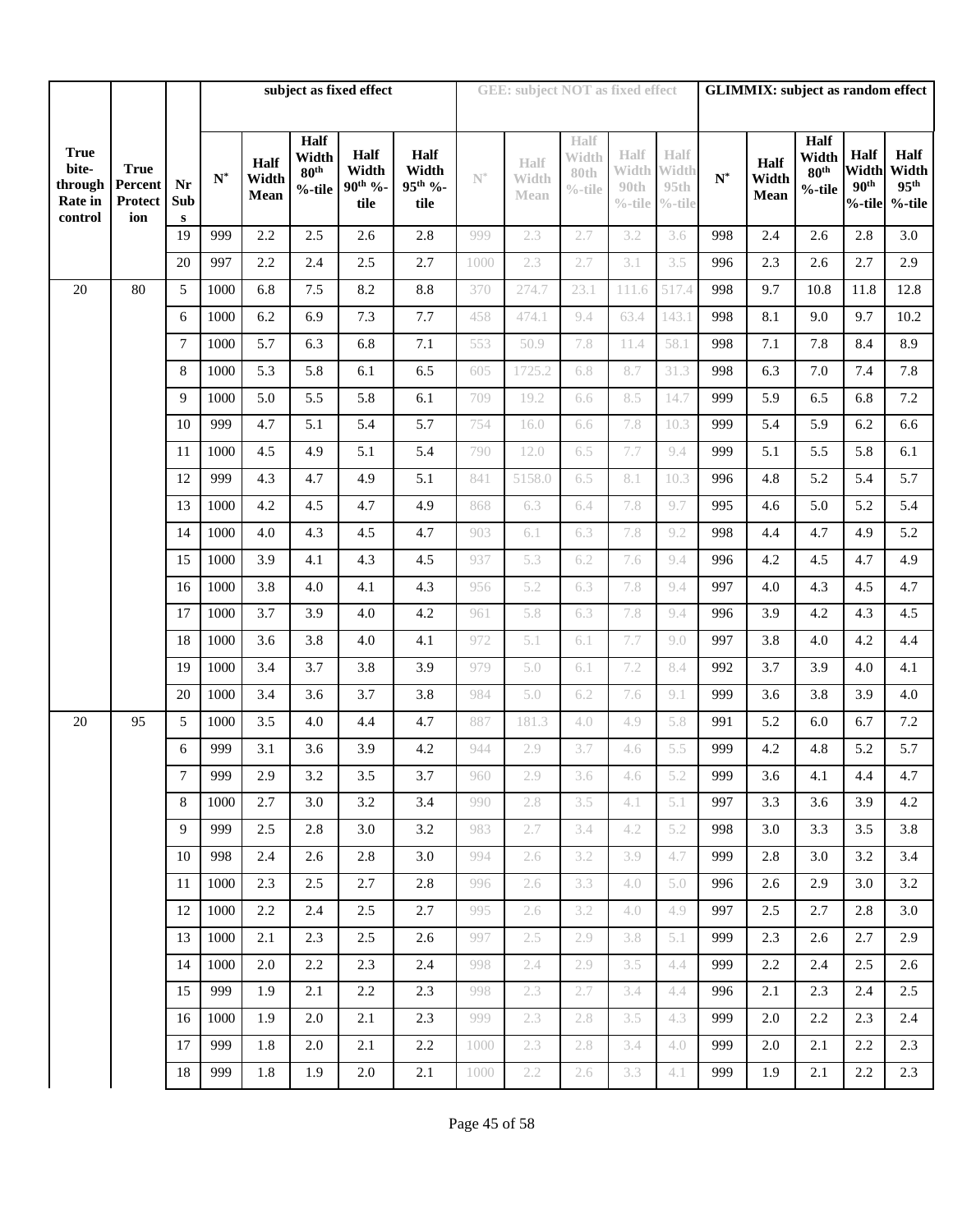|                                                       |                                                       |         |       |                       |                                                       | subject as fixed effect               |                                              |       | <b>GEE:</b> subject NOT as fixed effect |                                     |                                                  |                            | <b>GLIMMIX:</b> subject as random effect |                              |                                                |                                 |                                                                       |  |  |
|-------------------------------------------------------|-------------------------------------------------------|---------|-------|-----------------------|-------------------------------------------------------|---------------------------------------|----------------------------------------------|-------|-----------------------------------------|-------------------------------------|--------------------------------------------------|----------------------------|------------------------------------------|------------------------------|------------------------------------------------|---------------------------------|-----------------------------------------------------------------------|--|--|
| <b>True</b><br>bite-<br>through<br>Rate in<br>control | True<br><b>Percent</b><br><b>Protect   Sub</b><br>ion | Nr<br>s | $N^*$ | Half<br>Width<br>Mean | <b>Half</b><br>Width<br>80 <sup>th</sup><br>$%$ -tile | Half<br>Width<br>$90^{th}$ %-<br>tile | <b>Half</b><br>Width<br>$95^{th}$ %-<br>tile | $N^*$ | Half<br>Width<br>Mean                   | Half<br>Width<br>80th<br>$\%$ -tile | Half<br><b>Width Width</b><br>90th<br>$\%$ -tile | Half<br>95th<br>$\%$ -tile | $N^*$                                    | <b>Half</b><br>Width<br>Mean | Half<br>Width<br>80 <sup>th</sup><br>$%$ -tile | <b>Half</b><br>90 <sup>th</sup> | <b>Half</b><br>Width Width<br>95 <sup>th</sup><br>$%$ -tile $%$ -tile |  |  |
|                                                       |                                                       | 19      | 999   | 1.7                   | 1.9                                                   | 2.0                                   | 2.0                                          | 1000  | 2.2                                     | 2.5                                 | 3.3                                              | 4.0                        | 996                                      | 1.8                          | 2.0                                            | 2.1                             | 2.2                                                                   |  |  |
|                                                       |                                                       | 20      | 998   | 1.7                   | 1.8                                                   | 1.9                                   | 2.0                                          | 1000  | 2.2                                     | 2.6                                 | 3.3                                              | 4.2                        | 999                                      | 1.8                          | 1.9                                            | 2.0                             | 2.1                                                                   |  |  |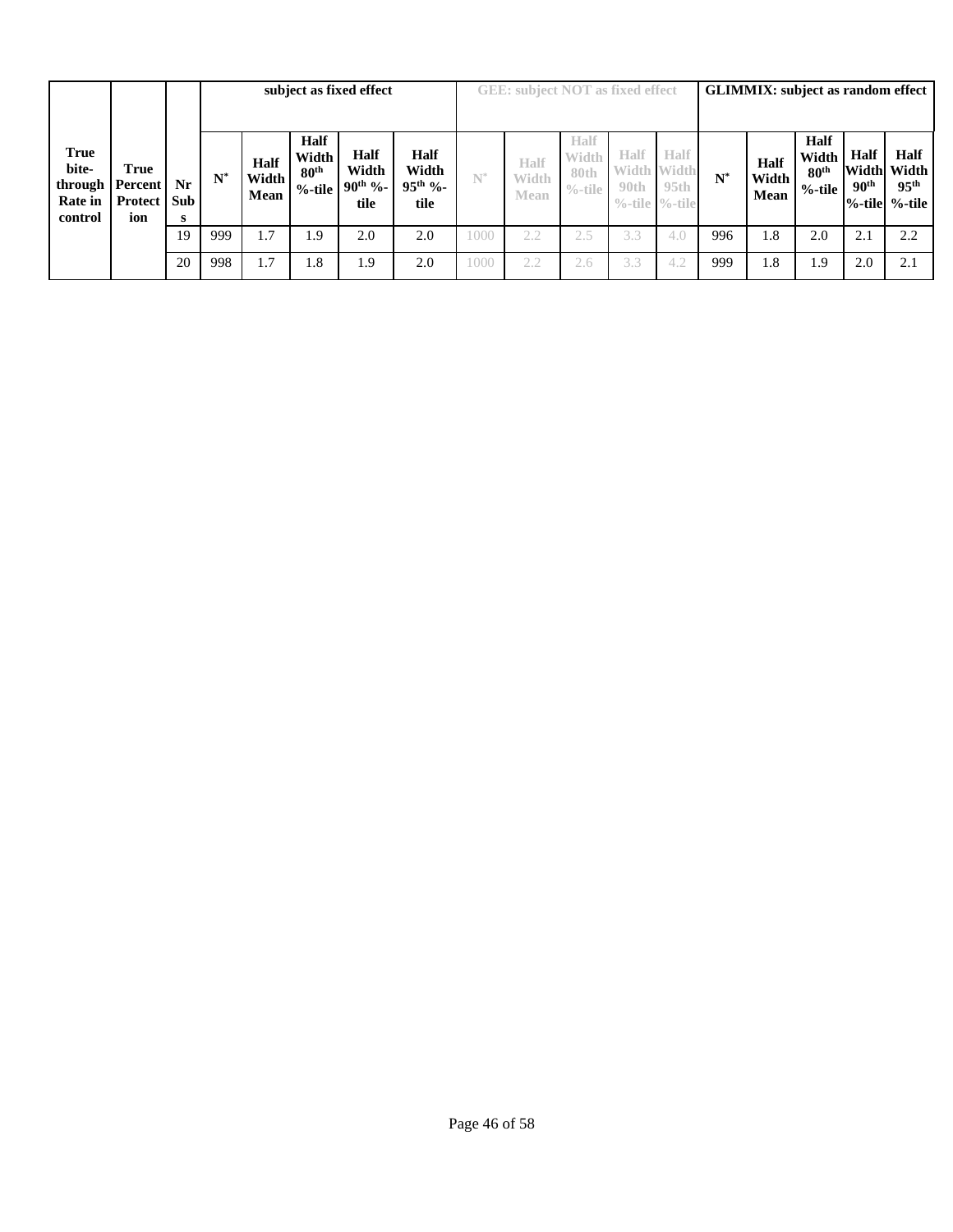| <b>True</b>                            |                                      |                           |                |                       | subject as fixed effect                     |                                                               |                                                        |                |                       |                                     | <b>GEE: subject NOT as fixed effect</b> |                                                        | <b>GLIMMIX:</b> subject as random effect |               |                                               |                                                           |                                   |  |
|----------------------------------------|--------------------------------------|---------------------------|----------------|-----------------------|---------------------------------------------|---------------------------------------------------------------|--------------------------------------------------------|----------------|-----------------------|-------------------------------------|-----------------------------------------|--------------------------------------------------------|------------------------------------------|---------------|-----------------------------------------------|-----------------------------------------------------------|-----------------------------------|--|
| bite-<br>through<br>Rate in<br>control | <b>True</b><br>Percent<br>Protection | Nr<br>Sub<br>$\mathbf{s}$ |                |                       |                                             |                                                               |                                                        |                |                       |                                     |                                         |                                                        |                                          |               |                                               |                                                           |                                   |  |
|                                        |                                      |                           | $\mathbf{N}^*$ | Half<br>Width<br>Mean | Half<br>Width<br>$80^{\rm th}$<br>$%$ -tile | Half<br>Widt<br>h 90 <sup>th</sup><br>$\frac{0}{0}$ -<br>tile | Half<br>Widt<br>$h$ 95 <sup>th</sup><br>$\%$ -<br>tile | $\mathbb{N}^*$ | Half<br>Width<br>Mean | Half<br>Width<br>80th<br>$\%$ -tile | Half<br>Width<br>90th<br>$\%$ -tile     | <b>Half</b><br>Width<br>95 <sub>th</sub><br>$\%$ -tile | ${\bf N}^*$                              | Half<br>Width | Half<br>Width<br>$80^{\rm th}$<br>Mean %-tile | <b>Half</b><br>Width<br>90 <sup>th</sup><br>%-tile %-tile | Half<br>Width<br>95 <sup>th</sup> |  |
| 10                                     | 80                                   | 5                         | 1000           | 9.8                   | 11.2                                        | 12.1                                                          | 12.7                                                   | 880            | 23.8                  | 12.0                                | 15.0                                    | 18.7                                                   | 991                                      | 14.4          | 16.4                                          | 17.8                                                      | 18.8                              |  |
|                                        |                                      | 6                         | 1000           | 8.9                   | 10.0                                        | 10.7                                                          | 11.2                                                   | 925            | 10.1                  | 10.4                                | 12.2                                    | 14.5                                                   | 990                                      | 11.9          | 13.4                                          | 14.3                                                      | 14.9                              |  |
|                                        |                                      | $\overline{7}$            | 1000           | 8.1                   | 9.1                                         | 9.5                                                           | 10.1                                                   | 962            | 7.7                   | 9.4                                 | 10.8                                    | 12.5                                                   | 993                                      | 10.3          | 11.4                                          | 12.1                                                      | 12.8                              |  |
|                                        |                                      | 8                         | 1000           | 7.6                   | 8.4                                         | 9.0                                                           | 9.5                                                    | 980            | 7.7                   | 8.5                                 | 9.9                                     | 11.3                                                   | 990                                      | 9.3           | 10.3                                          | 11.0                                                      | 11.6                              |  |
|                                        |                                      | 9                         | 1000           | $7.1\,$               | 7.9                                         | 8.2                                                           | 8.7                                                    | 992            | 6.6                   | 8.0                                 | 9.1                                     | 10.0                                                   | 983                                      | 8.5           | 9.3                                           | 9.7                                                       | 10.3                              |  |
|                                        |                                      | 10                        | 1000           | 6.8                   | 7.4                                         | 7.9                                                           | 8.2                                                    | 997            | 6.3                   | 7.7                                 | 8.6                                     | 9.4                                                    | 983                                      | 7.9           | 8.6                                           | 9.1                                                       | 9.5                               |  |
|                                        |                                      | 11                        | 1000           | 6.4                   | 7.0                                         | 7.4                                                           | 7.8                                                    | 998            | 5.9                   | 7.1                                 | 7.9                                     | 8.8                                                    | 977                                      | 7.3           | 7.9                                           | 8.4                                                       | 8.9                               |  |
|                                        |                                      | 12                        | 1000           | 6.1                   | 6.7                                         | 7.0                                                           | 7.3                                                    | 1000           | 5.7                   | 6.8                                 | 7.5                                     | 8.2                                                    | 980                                      | 6.9           | 7.5                                           | 7.9                                                       | 8.2                               |  |
|                                        |                                      | 13                        | 1000           | 5.9                   | 6.4                                         | 6.7                                                           | 7.0                                                    | 1000           | 5.5                   | 6.6                                 | 7.2                                     | 7.9                                                    | 980                                      | 6.6           | 7.1                                           | 7.5                                                       | 7.7                               |  |
|                                        |                                      | 14                        | 1000           | 5.7                   | 6.2                                         | 6.5                                                           | 6.7                                                    | 1000           | 5.4                   | 6.5                                 | 7.1                                     | 7.6                                                    | 978                                      | 6.3           | 6.8                                           | 7.1                                                       | 7.4                               |  |
|                                        |                                      | 15                        | 1000           | 5.4                   | 5.9                                         | 6.2                                                           | 6.4                                                    | 1000           | 5.2                   | 6.1                                 | 6.7                                     | 7.2                                                    | 976                                      | 6.0           | 6.5                                           | 6.8                                                       | 7.0                               |  |
|                                        |                                      | 16                        | 1000           | 5.3                   | 5.7                                         | 5.9                                                           | 6.1                                                    | 1000           | 5.0                   | 5.9                                 | 6.5                                     | 6.9                                                    | 988                                      | 5.7           | 6.2                                           | 6.5                                                       | 6.7                               |  |
|                                        |                                      | 17                        | 1000           | 5.1                   | 5.5                                         | 5.8                                                           | 5.9                                                    | 1000           | 4.9                   | 5.7                                 | 6.2                                     | 6.6                                                    | 962                                      | 5.5           | 6.0                                           | 6.2                                                       | 6.4                               |  |
|                                        |                                      | 18                        | 1000           | 5.0                   | 5.3                                         | 5.6                                                           | 5.8                                                    | 1000           | 4.8                   | 5.5                                 | 6.1                                     | 6.5                                                    | 971                                      | 5.3           | 5.7                                           | 6.0                                                       | 6.2                               |  |
|                                        |                                      | 19                        | 1000           | 4.8                   | 5.2                                         | 5.4                                                           | 5.6                                                    | 1000           | 4.7                   | 5.4                                 | 5.9                                     | 6.3                                                    | 963                                      | 5.2           | 5.6                                           | 5.8                                                       | 6.0                               |  |
|                                        |                                      | $20\,$                    | 1000           | 4.7                   | 5.0                                         | 5.3                                                           | 5.4                                                    | 1000           | 4.5                   | 5.3                                 | 5.6                                     | 6.1                                                    | 975                                      | 5.0           | 5.4                                           | 5.6                                                       | 5.8                               |  |
| 10                                     | 95                                   | 5                         | 1000           | 5.0                   | 5.9                                         | 6.4                                                           | 6.9                                                    | 903            | 4.4                   | 5.6                                 | 7.0                                     | 8.1                                                    | 990                                      | 8.2           | 9.4                                           | 10.2                                                      | 10.8                              |  |
|                                        |                                      | 6                         | 1000           | 4.5                   | 5.2                                         | 5.7                                                           | 6.1                                                    | 957            | 4.7                   | 5.1                                 | 6.2                                     | 7.1                                                    | 988                                      | 6.4           | 7.3                                           | 7.9                                                       | 8.5                               |  |
|                                        |                                      | $\tau$                    | 1000           | 4.1                   | 4.7                                         | 5.1                                                           | 5.4                                                    | 984            | 4.2                   | 4.7                                 | 5.5                                     | 6.3                                                    | 991                                      | 5.4           | 6.2                                           | 6.6                                                       | 7.0                               |  |
|                                        |                                      | $\,8\,$                   | $1000\,$       | $3.8\,$               | 4.3                                         | 4.7                                                           | 4.9                                                    | 992            | 3.4                   | 4.3                                 | 5.0                                     | 5.7                                                    | 994                                      | 4.7           | 5.4                                           | 5.8                                                       | 6.1                               |  |
|                                        |                                      | 9                         | 1000           | 3.6                   | 4.1                                         | 4.4                                                           | 4.7                                                    | 995            | 3.3                   | 4.0                                 | 4.7                                     | 5.3                                                    | 985                                      | 4.3           | 4.9                                           | 5.2                                                       | 5.6                               |  |
|                                        |                                      | 10                        | 1000           | 3.3                   | 3.8                                         | 4.0                                                           | 4.2                                                    | 999            | 3.0                   | 3.8                                 | 4.2                                     | 4.7                                                    | 988                                      | 3.9           | 4.4                                           | 4.7                                                       | 5.0                               |  |
|                                        |                                      | 11                        | 1000           | 3.2                   | 3.6                                         | 3.8                                                           | 4.0                                                    | 1000           | 2.9                   | 3.6                                 | 4.0                                     | 4.4                                                    | 985                                      | 3.7           | 4.2                                           | 4.4                                                       | 4.6                               |  |
|                                        |                                      | 12                        | 1000           | 3.0                   | 3.4                                         | 3.7                                                           | 3.9                                                    | 1000           | 2.9                   | 3.5                                 | 3.9                                     | 4.3                                                    | 985                                      | 3.4           | 3.9                                           | 4.1                                                       | 4.3                               |  |
|                                        |                                      | 13                        | 1000           | 2.9                   | 3.2                                         | 3.4                                                           | 3.6                                                    | 1000           | 2.7                   | 3.3                                 | 3.7                                     | 3.9                                                    | 970                                      | 3.2           | 3.6                                           | 3.9                                                       | 4.0                               |  |
|                                        |                                      | 14                        | 1000           | 2.8                   | 3.1                                         | 3.3                                                           | 3.4                                                    | 1000           | 2.6                   | 3.1                                 | 3.5                                     | 3.8                                                    | 977                                      | 3.1           | 3.4                                           | 3.6                                                       | 3.8                               |  |
|                                        |                                      | 15                        | 1000           | 2.7                   | 2.9                                         | 3.1                                                           | 3.3                                                    | 1000           | 2.5                   | 3.0                                 | 3.4                                     | 3.6                                                    | 979                                      | 2.9           | 3.2                                           | 3.5                                                       | 3.6                               |  |
|                                        |                                      | 16                        | 1000           | 2.6                   | 2.8                                         | 3.0                                                           | 3.2                                                    | 1000           | 2.4                   | 2.9                                 | 3.2                                     | 3.4                                                    | 968                                      | 2.8           | 3.1                                           | 3.3                                                       | 3.4                               |  |
|                                        |                                      | 17                        | 1000           | 2.5                   | 2.7                                         | 2.9                                                           | 3.0                                                    | 1000           | 2.4                   | 2.8                                 | 3.1                                     | 3.3                                                    | 970                                      | 2.7           | 3.0                                           | 3.1                                                       | 3.3                               |  |
|                                        |                                      | 18                        | 1000           | 2.4                   | 2.7                                         | 2.8                                                           | 2.9                                                    | 1000           | 2.3                   | 2.7                                 | 2.9                                     | 3.1                                                    | 966                                      | 2.6           | 2.9                                           | 3.0                                                       | 3.2                               |  |
|                                        |                                      | 19                        | 1000           | 2.4                   | 2.6                                         | 2.7                                                           | 2.8                                                    | 1000           | 2.2                   | 2.6                                 | 2.9                                     | 3.1                                                    | 961                                      | 2.5           | 2.8                                           | 2.9                                                       | 3.1                               |  |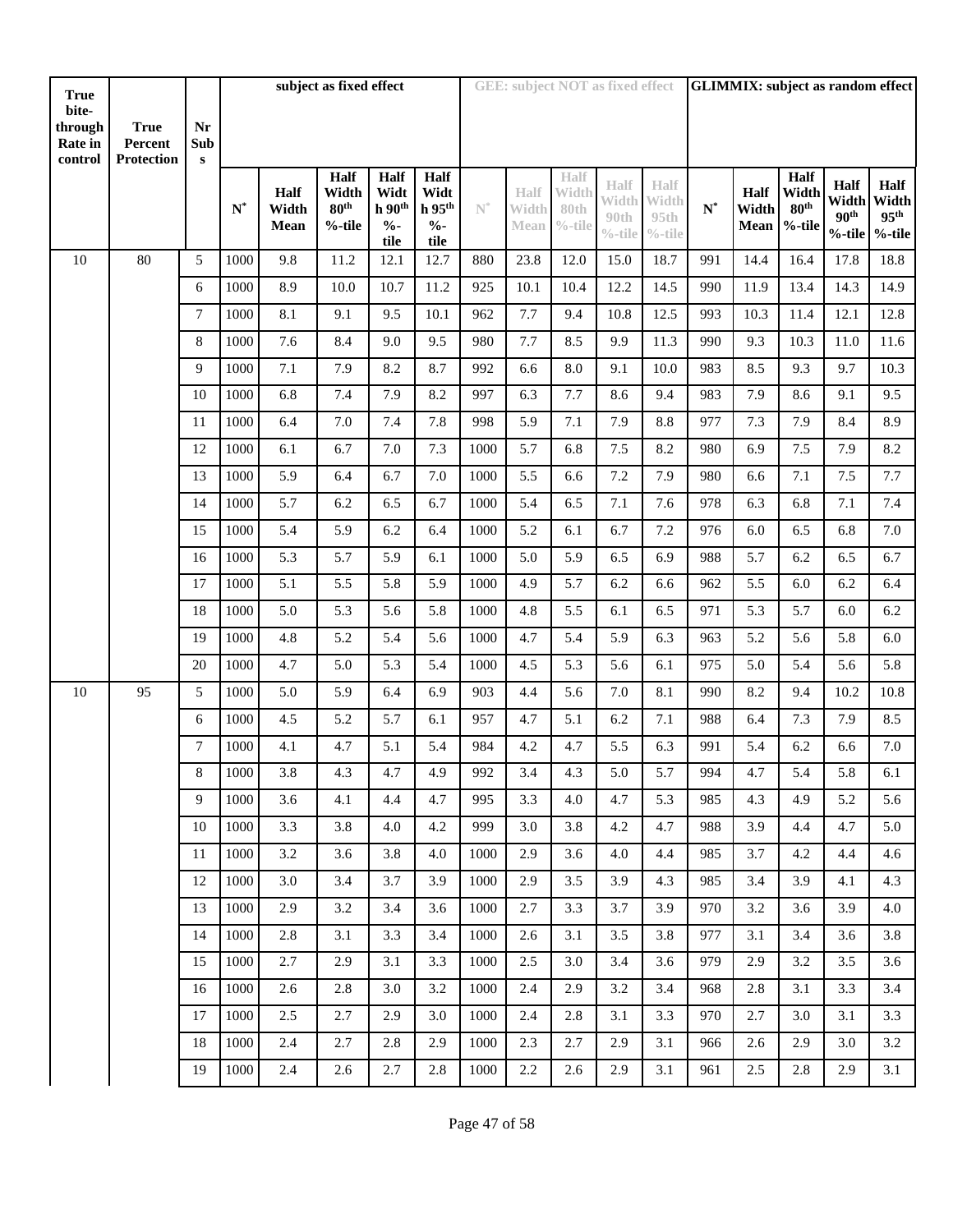|    |        | 20              | 1000 | 2.3 | 2.5 | 2.7 | 2.8 | 1000 | $2.2\,$ | 2.6 | 2.8  | 3.1  | 956 | 2.4 | 2.7  | 2.8  | 3.0  |
|----|--------|-----------------|------|-----|-----|-----|-----|------|---------|-----|------|------|-----|-----|------|------|------|
| 20 | $80\,$ | 5               | 1000 | 6.7 | 7.4 | 7.8 | 8.3 | 812  | 8.1     | 8.2 | 10.1 | 18.8 | 993 | 9.7 | 10.6 | 11.3 | 11.9 |
|    |        | 6               | 1000 | 6.1 | 6.7 | 7.0 | 7.3 | 891  | 789E55  | 7.2 | 8.9  | 13.5 | 990 | 8.1 | 8.8  | 9.2  | 9.6  |
|    |        | $7\phantom{.0}$ | 1000 | 5.6 | 6.1 | 6.4 | 6.6 | 947  | 7.5     | 6.7 | 7.9  | 10.2 | 991 | 7.1 | 7.6  | 8.0  | 8.3  |
|    |        | 8               | 1000 | 5.2 | 5.6 | 5.8 | 6.1 | 969  | 5.4     | 6.1 | 6.8  | 7.6  | 989 | 6.3 | 6.8  | 7.1  | 7.3  |
|    |        | 9               | 1000 | 4.9 | 5.3 | 5.5 | 5.7 | 989  | 3E7     | 5.6 | 6.3  | 7.1  | 991 | 5.8 | 6.3  | 6.5  | 6.8  |
|    |        | 10              | 1000 | 4.7 | 5.0 | 5.2 | 5.4 | 996  | 4.5     | 5.3 | 5.8  | 6.3  | 988 | 5.4 | 5.8  | 6.0  | 6.2  |
|    |        | 11              | 1000 | 4.5 | 4.7 | 4.9 | 5.1 | 994  | 4.2     | 5.0 | 5.6  | 6.0  | 986 | 5.1 | 5.4  | 5.6  | 5.7  |
|    |        | 12              | 1000 | 4.3 | 4.5 | 4.7 | 4.8 | 999  | 4.1     | 4.9 | 5.3  | 5.7  | 982 | 4.8 | 5.1  | 5.3  | 5.4  |
|    |        | 13              | 1000 | 4.1 | 4.3 | 4.5 | 4.6 | 999  | 3.9     | 4.6 | 5.0  | 5.4  | 974 | 4.6 | 4.8  | 5.0  | 5.1  |
|    |        | 14              | 1000 | 3.9 | 4.2 | 4.3 | 4.5 | 1000 | 3.7     | 4.4 | 4.9  | 5.2  | 982 | 4.3 | 4.6  | 4.7  | 4.9  |
|    |        | 15              | 1000 | 3.8 | 4.0 | 4.1 | 4.2 | 1000 | 3.6     | 4.2 | 4.5  | 4.8  | 982 | 4.2 | 4.4  | 4.5  | 4.6  |
|    |        | 16              | 1000 | 3.7 | 3.9 | 4.0 | 4.1 | 1000 | 3.5     | 4.1 | 4.5  | 4.8  | 983 | 4.0 | 4.2  | 4.3  | 4.4  |
|    |        | 17              | 1000 | 3.6 | 3.8 | 3.9 | 4.0 | 999  | 3.5     | 4.0 | 4.3  | 4.5  | 979 | 3.9 | 4.1  | 4.2  | 4.3  |
|    |        | 18              | 1000 | 3.5 | 3.7 | 3.8 | 3.9 | 1000 | 3.3     | 3.9 | 4.2  | 4.4  | 975 | 3.7 | 3.9  | 4.0  | 4.1  |
|    |        | 19              | 1000 | 3.4 | 3.5 | 3.6 | 3.7 | 1000 | 3.3     | 3.8 | 4.0  | 4.3  | 971 | 3.6 | 3.8  | 3.9  | 4.0  |
|    |        | 20              | 1000 | 3.3 | 3.4 | 3.5 | 3.6 | 1000 | 3.2     | 3.7 | 4.0  | 4.2  | 980 | 3.5 | 3.7  | 3.8  | 3.9  |
| 20 | 95     | 5               | 1000 | 3.4 | 3.8 | 4.1 | 4.3 | 896  | 445271  | 3.8 | 4.6  | 5.5  | 994 | 5.1 | 5.7  | 6.1  | 6.4  |
|    |        | 6               | 1000 | 3.0 | 3.4 | 3.7 | 3.8 | 963  | 242.3   | 3.3 | 3.9  | 4.4  | 990 | 4.1 | 4.6  | 4.9  | 5.2  |
|    |        | $\tau$          | 1000 | 2.7 | 3.1 | 3.3 | 3.4 | 986  | 2.7     | 3.2 | 3.7  | 4.2  | 986 | 3.5 | 3.9  | 4.1  | 4.4  |
|    |        | 8               | 1000 | 2.6 | 2.9 | 3.0 | 3.2 | 990  | 2.3     | 2.9 | 3.3  | 3.6  | 990 | 3.2 | 3.5  | 3.7  | 3.9  |
|    |        | 9               | 1000 | 2.4 | 2.7 | 2.8 | 2.9 | 999  | 2.3     | 2.7 | 3.1  | 3.4  | 986 | 2.9 | 3.2  | 3.4  | 3.4  |
|    |        | 10              | 1000 | 2.3 | 2.5 | 2.6 | 2.8 | 1000 | 2.2     | 2.5 | 2.9  | 3.1  | 984 | 2.7 | 2.9  | 3.1  | 3.2  |
|    |        | 11              | 1000 | 2.2 | 2.4 | 2.5 | 2.6 | 999  | 2.0     | 2.5 | 2.8  | 3.1  | 984 | 2.5 | 2.7  | 2.9  | 3.0  |
|    |        | 12              | 1000 | 2.1 | 2.3 | 2.4 | 2.4 | 1000 | 2.0     | 2.4 | 2.6  | 2.9  | 980 | 2.3 | 2.5  | 2.7  | 2.8  |
|    |        | 13              | 1000 | 2.0 | 2.2 | 2.3 | 2.4 | 1000 | 1.9     | 2.2 | 2.5  | 2.7  | 981 | 2.2 | 2.4  | 2.6  | 2.7  |
|    |        | 14              | 1000 | 1.9 | 2.1 | 2.2 | 2.3 | 1000 | 1.8     | 2.2 | 2.4  | 2.6  | 977 | 2.1 | 2.3  | 2.4  | 2.5  |
|    |        | 15              | 1000 | 1.9 | 2.0 | 2.1 | 2.2 | 1000 | 1.8     | 2.1 | 2.3  | 2.5  | 980 | 2.0 | 2.2  | 2.3  | 2.4  |
|    |        | 16              | 1000 | 1.8 | 1.9 | 2.0 | 2.1 | 1000 | 1.7     | 2.0 | 2.2  | 2.4  | 988 | 2.0 | 2.1  | 2.2  | 2.3  |
|    |        | 17              | 1000 | 1.7 | 1.9 | 1.9 | 2.0 | 1000 | 1.7     | 2.0 | 2.1  | 2.3  | 983 | 1.9 | 2.0  | 2.1  | 2.2  |
|    |        | 18              | 1000 | 1.7 | 1.8 | 1.9 | 1.9 | 1000 | 1.6     | 1.9 | 2.1  | 2.2  | 972 | 1.8 | 2.0  | 2.0  | 2.1  |
|    |        | 19              | 1000 | 1.6 | 1.8 | 1.8 | 1.9 | 1000 | 1.6     | 1.8 | 2.0  | 2.1  | 981 | 1.8 | 1.9  | 2.0  | 2.0  |
|    |        | 20              | 1000 | 1.6 | 1.7 | 1.8 | 1.8 | 1000 | 1.5     | 1.8 | 1.9  | 2.0  | 978 | 1.7 | 1.8  | 1.9  | 1.9  |

\*: the number of datasets were analyzable by the model.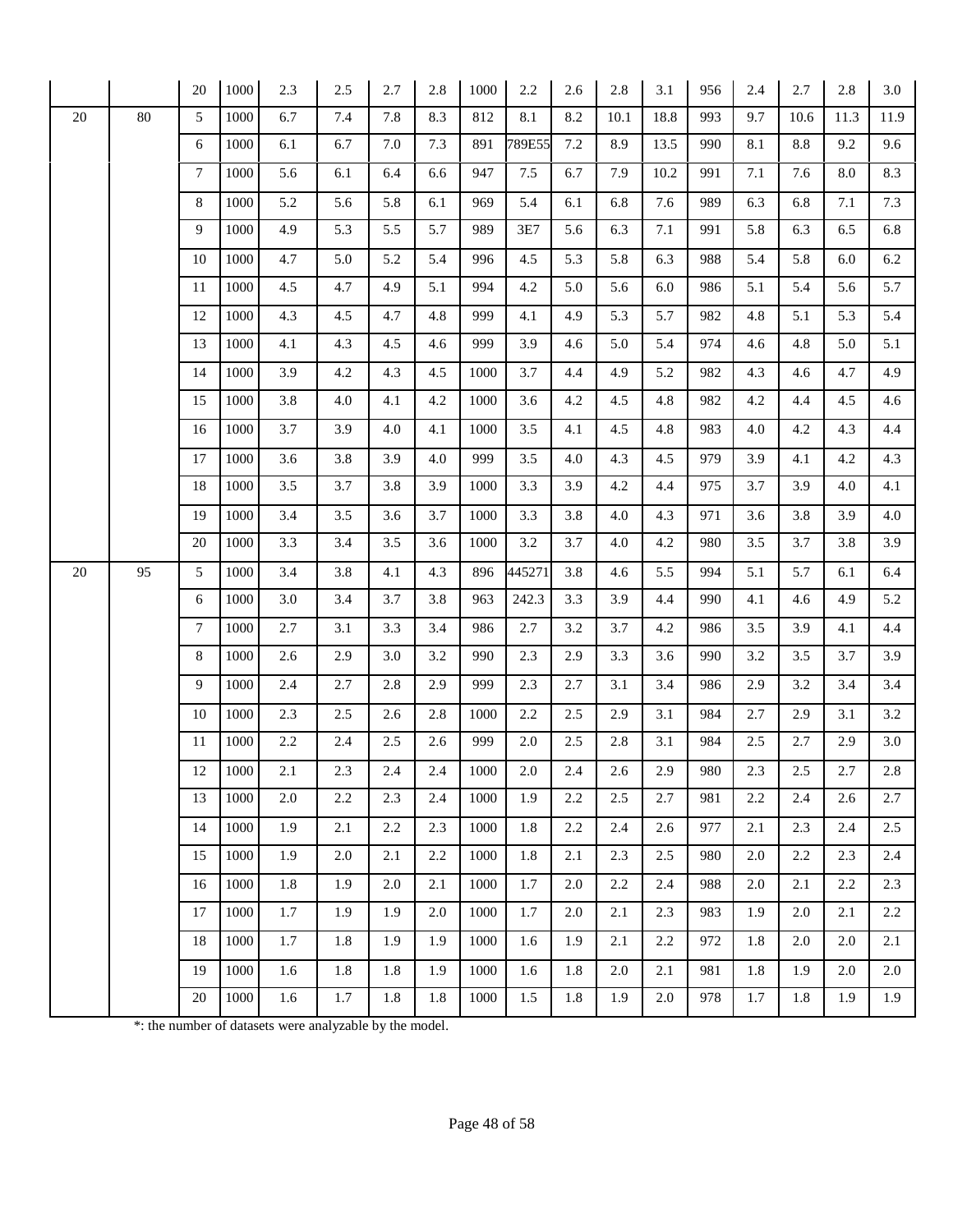

**Table 2: Results of Simulation when Variation between logit values between subjects SD = 0.3 and True Bite Rate of Control group = 10% and 20%.**

\*: the number of datasets were analyzable by the model.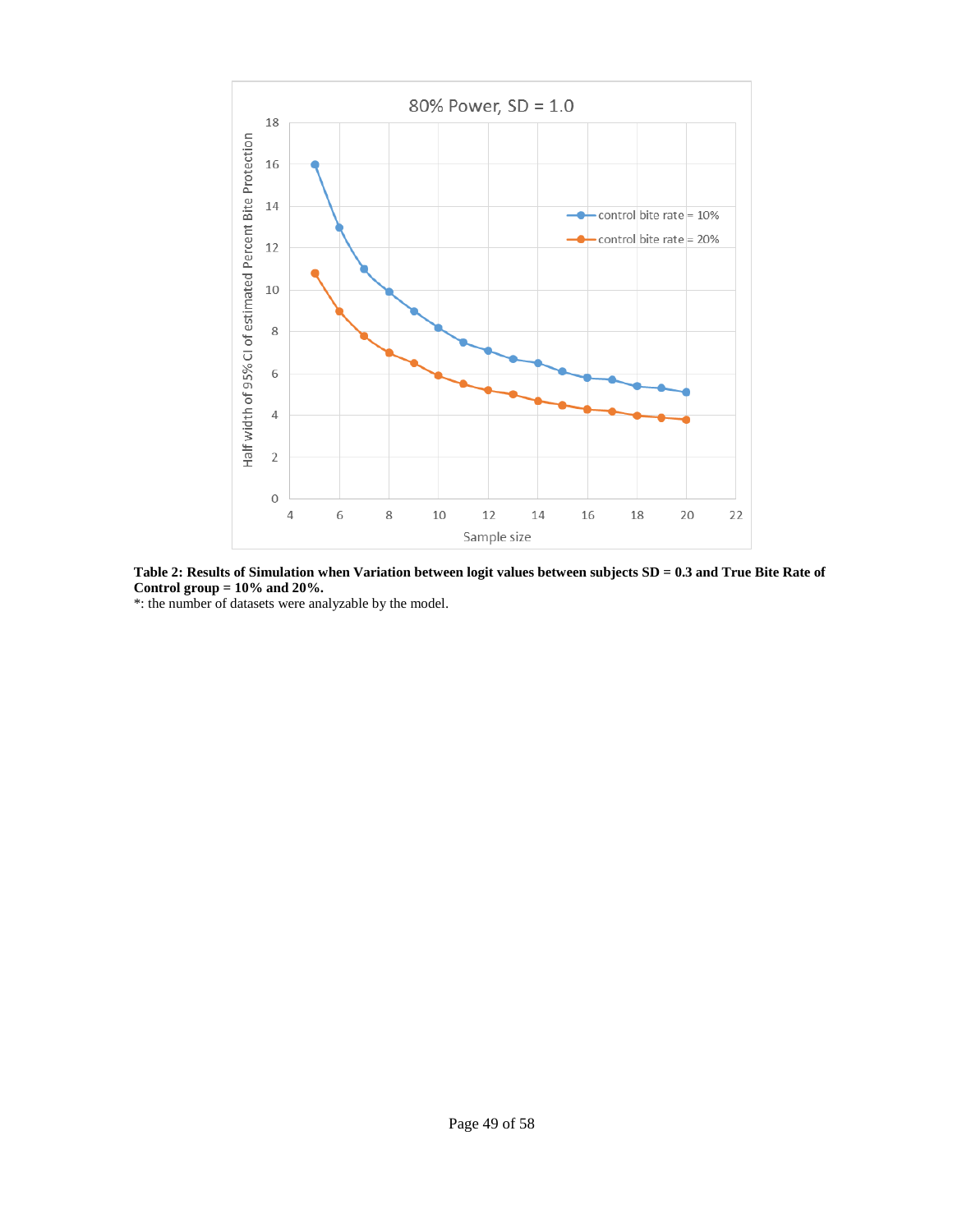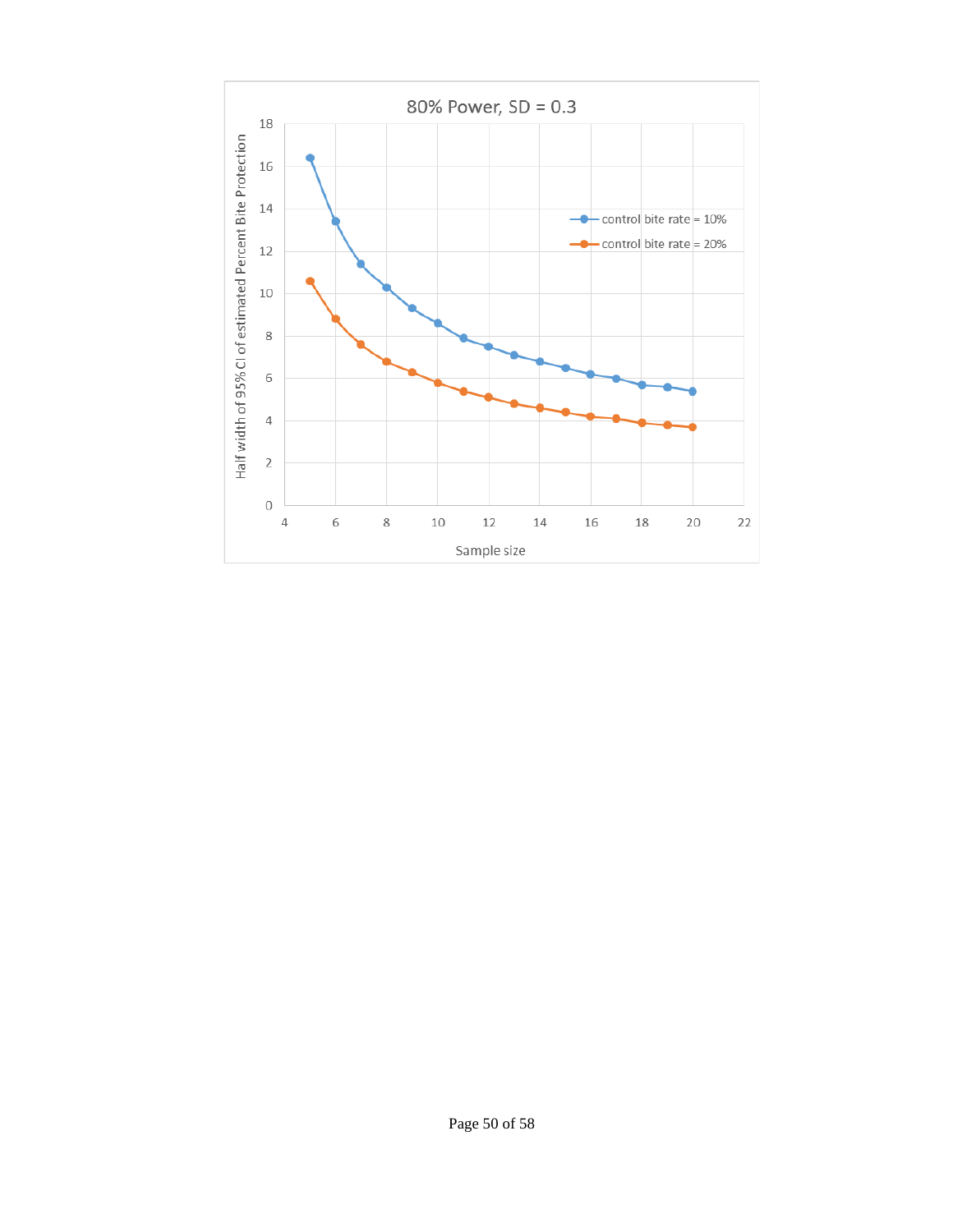|                    |                        | Control group = 50 /0, 75 /0, and 70 /0. |                                        |                         |                         |                         |                         |                | <b>GENMOD:</b> subject NOT as fixed |            |              |              | <b>GLIMMIX:</b> subject as random effect |                         |                         |                  |                  |  |
|--------------------|------------------------|------------------------------------------|----------------------------------------|-------------------------|-------------------------|-------------------------|-------------------------|----------------|-------------------------------------|------------|--------------|--------------|------------------------------------------|-------------------------|-------------------------|------------------|------------------|--|
| <b>True</b>        |                        |                                          | <b>GENMOD:</b> subject as fixed effect |                         |                         |                         |                         |                |                                     | effect     |              |              |                                          |                         |                         |                  |                  |  |
| bite-              |                        |                                          |                                        | Half                    | Half                    | Half                    | <b>Half</b>             |                | <b>Half</b>                         | Half       | Half         | Half         |                                          | Half                    | Half                    | Half             | Half             |  |
| through<br>Rate in | <b>True</b><br>Percent | Nr                                       | $\mathbf{N}^*$                         | Width                   | Width                   | Width                   | Width                   | $\textbf{N}^*$ | Width                               | Width      | Width        | Width        | $N^*$                                    | Width                   | Width                   | Width            | Width            |  |
| control            | Protection             | <b>Subs</b>                              |                                        | Mean                    | 80 <sup>th</sup>        | 90 <sup>th</sup>        | 95 <sup>th</sup>        |                | Mean                                | 80th       | 90th         | 95th         |                                          | Mean                    | 80 <sup>th</sup>        | 90 <sup>th</sup> | 95 <sup>th</sup> |  |
|                    |                        |                                          |                                        |                         | $%$ -tile               | %-tile                  | $%$ -tile               |                |                                     | $%$ -tile  | $\%$ -tile   | $\%$ -tile   |                                          |                         | %-tile                  | %-tile           | $%$ -tile        |  |
|                    |                        | 5                                        | 1000                                   | 4.5                     | 4.9                     | 5.2                     | 5.4                     | 178            | 341576                              | 119.       | 375.3        | 1003.7       | 995                                      | 6.4                     | 6.8                     | 7.2              | $7.5\,$          |  |
|                    |                        | 6                                        | 1000                                   | 4.1                     | 4.4                     | 4.7                     | 4.9                     | 255            | 551.0                               | 49.6       | 228.4        | 445.3        | 988                                      | 5.3                     | 5.7                     | 6.0              | 6.2              |  |
|                    |                        | $\overline{7}$                           | 1000                                   | $\overline{3.9}$        | 4.1                     | 4.3                     | 4.6                     | 297            | 54.9                                | 9.8        | 74.3         | 258.1        | 984                                      | 4.7                     | $\overline{5.0}$        | 5.3              | 5.5              |  |
|                    | 80                     | $\,$ 8 $\,$                              | 1000                                   | 3.6                     | 3.9                     | 4.0                     | 4.3                     | 426            | .48E6                               | 10.2       | 55.4         | 203.5        | 983                                      | 4.3                     | 4.6                     | 4.7              | 4.9              |  |
|                    |                        | 9<br>10                                  | 1000<br>998                            | 3.4<br>$\overline{3.2}$ | 3.6<br>$\overline{3.4}$ | 3.8<br>$\overline{3.6}$ | 4.0<br>$\overline{3.7}$ | 512            | 2126E9                              | 9.2<br>9.2 | 15.8<br>13.0 | 86.6<br>24.0 | 980<br>973                               | 3.9<br>$\overline{3.7}$ | 4.2<br>$\overline{3.9}$ | 4.3<br>4.0       | 4.5<br>4.1       |  |
|                    |                        | 15                                       | 982                                    | 2.7                     | 2.8                     | 2.9                     | $\overline{3.0}$        | 626<br>931     | 5526.3<br>7.0                       | 8.3        | 9.9          | 11.5         | 938                                      | 2.8                     | $\overline{3.0}$        | $\overline{3.1}$ | 3.1              |  |
|                    |                        | 20                                       | 964                                    | 2.3                     | 2.4                     | 2.5                     | 2.5                     | 993            | 5.7                                 | 7.0        | 8.3          | 9.3          | 921                                      | 2.4                     | 2.5                     | 2.6              | 2.6              |  |
| 50                 |                        | 5                                        | 1000                                   | 2.4                     | 2.7                     | 2.9                     | $\overline{3.1}$        | 745            | 4.6                                 | 3.9        | 4.9          | 6.3          | 995                                      | $\overline{3.5}$        | 3.9                     | $\overline{4.1}$ | 4.4              |  |
|                    |                        | 6                                        | 1000                                   | 2.2                     | 2.4                     | 2.6                     | 2.8                     | 856            | 454.5                               | 4.0        | 5.2          | 6.4          | 996                                      | 2.9                     | $\overline{3.2}$        | 3.4              | $\overline{3.6}$ |  |
|                    |                        | $\boldsymbol{7}$                         | 1000                                   | 2.0                     | 2.2                     | 2.4                     | 2.5                     | 916            | 4.5                                 | 4.2        | 5.5          | 6.8          | 995                                      | 2.5                     | $2.8\,$                 | 3.0              | $\overline{3.1}$ |  |
|                    |                        | $\,$ 8 $\,$                              | 1000                                   | 1.9                     | $\overline{2.1}$        | 2.2                     | 2.4                     | 969            | 3.4                                 | 4.4        | 5.8          | 7.3          | 989                                      | 2.3                     | 2.5                     | 2.7              | 2.8              |  |
|                    | 95                     | 9                                        | 1000                                   | 1.8                     | 2.0                     | 2.1                     | 2.3                     | 978            | 3.5                                 | 4.4        | 6.2          | 8.0          | 994                                      | 2.1                     | 2.3                     | 2.5              | 2.6              |  |
|                    |                        | 10                                       | 1000                                   | 1.7                     | 1.9                     | 2.0                     | 2.1                     | 985            | 3.1                                 | 4.1        | 5.3          | 6.8          | 990                                      | 2.0                     | 2.1                     | 2.2              | 2.4              |  |
|                    |                        | 15                                       | 1000                                   | 1.4                     | 1.5                     | 1.6                     | 1.6                     | 999            | 2.8                                 | 3.6        | 4.7          | 5.7          | 984                                      | 1.5                     | 1.6                     | 1.7              | 1.8              |  |
|                    |                        | 20                                       | 999                                    | 1.2                     | 1.3                     | 1.3                     | 1.4                     | l OOC          | 2.5                                 | 3.2        | 4.0          | 4.8          | 976                                      | 1.3                     | 1.4                     | 1.4              | 1.5              |  |
|                    |                        | 5                                        | 998                                    | 3.6                     | $\overline{3.9}$        | 4.1                     | 4.3                     | 25             | 191E1                               | 26.1       | 73.          | 1466.(       | 955                                      | 5.0                     | 5.3                     | 5.5              | 5.7              |  |
|                    | 80                     | 6                                        | 995                                    | 3.3                     | 3.5                     | 3.7                     | 3.9                     | 233            | 347E8                               | 21.2       | 100.9        | 421.2        | 945                                      | 4.2                     | 4.5                     | 4.6              | 4.8              |  |
|                    |                        | $\overline{7}$                           | 990                                    | $\overline{3.1}$        | 3.3                     | 3.4                     | 3.6                     | 364            | 220.6                               | 17.5       | 23.4         | 141.7        | 912                                      | $\overline{3.7}$        | $\overline{3.9}$        | 4.1              | 4.2              |  |
|                    |                        | $\,8\,$                                  | 985                                    | 2.8                     | 3.0                     | $\overline{3.1}$        | $\overline{3.3}$        | 495            | 9.97E6                              | 14.4       | 17.5         | 26.9         | 898                                      | 3.3                     | 3.5                     | $\overline{3.6}$ | 3.7              |  |
|                    |                        | 9                                        | 982                                    | 2.7                     | 2.9                     | 3.0                     | $\overline{3.1}$        | 612            | 12.3                                | 12.9       | 15.0         | 18.2         | 894                                      | 3.1                     | 3.3                     | 3.4              | 3.4              |  |
|                    |                        | 10                                       | 967                                    | 2.6                     | 2.7                     | 2.8                     | 2.9                     | 750            | 3782.                               | 12.2       | 14.4         | 17.0         | 885                                      | 2.9                     | 3.0                     | 3.1              | 3.2              |  |
|                    |                        | 15                                       | 915                                    | 2.1                     | 2.2                     | 2.3                     | 2.3                     | 979            | 7.5                                 | 9.1        | 10.1         | 11.3         | 817                                      | 2.2                     | 2.3                     | 2.4              | 2.4              |  |
| 75                 |                        | 20                                       | 831                                    | 1.8                     | 1.9                     | 1.9                     | 2.0                     | 999            | 6.3                                 | 7.6        | 8.3          | 8.9          | 717                                      | 1.9                     | 2.0                     | 2.0              | $2.0\,$          |  |
|                    | 95                     | 5                                        | 1000                                   | 2.0                     | 2.3                     | 2.4                     | 2.6                     | 616            | 80.4                                | 4.7        | 6.7          | 10.2         | 982                                      | 2.8                     | 3.2                     | 3.4              | 3.7              |  |
|                    |                        | 6                                        | 1000                                   | 1.8                     | $2.0\,$                 | 2.2                     | 2.3                     | 739            | 104E8                               | 5.1        | 7.6          | 10.2         | 984                                      | 2.4                     | 2.7                     | 2.9              | $3.0\,$          |  |
|                    |                        | $\tau$                                   | 1000                                   | 1.7                     | 1.9                     | 2.1                     | 2.2                     | 861            | 4.4                                 | 5.8        | 8.5          | 10.5         | 980                                      | 2.1                     | 2.4                     | 2.5              | 2.7              |  |
|                    |                        | $\overline{8}$                           | 1000                                   | 1.6                     | 1.8                     | $\overline{1.9}$        | 2.0                     | 937            | 4.7                                 | 5.3        | 7.4          | 9.2          | 965                                      | 1.9                     | $\overline{2.1}$        | 2.2              | 2.4              |  |
|                    |                        | 9                                        | 1000                                   | 1.5                     | 1.7                     | 1.8                     | 1.9                     | 97(            | 5.0                                 | 5.4        | 6.9          | 8.6          | 978                                      | 1.8                     | 1.9                     | 2.1              | 2.2              |  |
|                    |                        | 10                                       | 1000                                   | 1.4                     | 1.6                     | 1.7                     | 1.7                     | 989            | 3.7                                 | 5.0        | 6.4          | 7.5          | 982                                      | 1.6                     | 1.8                     | 1.9              | 2.0              |  |
|                    |                        | 15                                       | 999                                    | 1.2                     | 1.3                     | 1.3                     | 1.4                     | 1000           | 3.2                                 | 4.2        | 5.1          | 5.9          | 951                                      | 1.3                     | 1.4                     | 1.4              | 1.5              |  |
|                    |                        | 20                                       | 987                                    | 1.0                     | 1.1                     | 1.1                     | 1.2                     | ( )( )( )( )   | 2.9                                 | 3.7        | 4.5          | 5.3          | 946                                      | 1.1                     | 1.1                     | 1.2              | 1.2              |  |
|                    |                        | 5                                        | 995                                    | 3.1                     | 3.3                     | 3.5                     | 3.6                     | 295            | 401E1                               | 20.8       | 24.1         | 43.0         | 834                                      | 4.2                     | 4.5                     | 4.7              | 4.9              |  |
|                    |                        | 6                                        | 986                                    | 2.8                     | 3.0                     | 3.1                     | 3.3                     | 469            | 34657                               | 17.8       | 21.3         | 24.6         | 802                                      | 3.5                     | 3.8                     | 3.9              | 4.1              |  |
|                    | 80                     | 7                                        | 967                                    | 2.6                     | 2.8                     | 2.9                     | 3.0                     | 628            | 1.98E)                              | 15.6       | 18.0         | 19.8         | 767                                      | 3.1                     | 3.3                     | 3.4              | 3.5              |  |
|                    |                        | 8                                        | 947                                    | 2.4                     | 2.6                     | 2.7                     | 2.8                     | 765            | 15.3                                | 13.9       | 15.9         | 18.0         | 723                                      | 2.8                     | 3.0                     | 3.1              | 3.2              |  |
|                    |                        | 9                                        | 911                                    | 2.3                     | 2.4                     | 2.5                     | 2.6                     | 854            | 10.0                                | 12.7       | 14.5         | 16.1         | 698                                      | 2.6                     | 2.7                     | 2.8              | 2.9              |  |
|                    |                        | 10                                       | 896                                    | 2.2                     | 2.3                     | 2.4                     | 2.4                     | 912            | 9.6                                 | 11.7       | 13.4         | 14.8         | 677                                      | 2.4                     | 2.6                     | 2.6              | 2.7              |  |
| 90                 |                        | 15                                       | 766                                    | 1.8                     | 1.9                     | 1.9                     | 2.0                     | 993            | 7.7                                 | 9.5        | 10.3         | 11.1         | 517                                      | 1.9                     | 2.0                     | 2.0              | 2.0              |  |
|                    |                        | 20                                       | 683                                    | 1.5                     | 1.6                     | 1.6                     | 1.7                     | 1000           | 6.8                                 | 8.0        | 8.8          | 9.3          | 411                                      | 1.6                     | 1.7                     | 1.7              | 1.7              |  |
|                    |                        | 5                                        | 1000                                   | 1.8                     | 2.0                     | 2.2                     | 2.4                     | 544            | 22E15                               | 7.8        | 11.8         | 16.4         | 888                                      | 2.5                     | 2.8                     | 3.0              | 3.2              |  |
|                    |                        | 6                                        | 1000                                   | 1.6                     | 1.9                     | 2.0                     | 2.1                     | 715            | 6.4                                 | 7.5        | 10.1         | 13.1         | 877                                      | 2.1                     | 2.4                     | 2.6              | 2.7              |  |
|                    |                        | $\tau$                                   | 1000                                   | 1.5                     | 1.7                     | 1.8                     | 2.0                     | 844            | 4.6                                 | 6.5        | 8.5          | 10.5         | 853                                      | 1.8                     | 2.1                     | 2.2              | 2.3              |  |
|                    | 95                     | $\,8$                                    | 1000                                   | 1.4                     | 1.6                     | 1.7                     | 1.8                     | 910            | 32.4                                | 6.3        | 7.7          | 9.2          | 836                                      | 1.7                     | 1.9                     | 2.0              | 2.1              |  |
|                    |                        | $\overline{9}$                           | 1000                                   | 1.3                     | 1.5                     | 1.6                     | 1.7                     | 961            | 4.2                                 | 5.6        | 7.3          | 8.9          | 846                                      | 1.5                     | 1.7                     | 1.8              | 1.9              |  |
|                    |                        | 10                                       | 998                                    | 1.3                     | 1.4                     | 1.5                     | 1.6                     | 982            | 4.0                                 | 5.5        | 6.7          | 7.9          | 810                                      | 1.4                     | 1.6                     | 1.7              | 1.7              |  |
|                    |                        | 15                                       | 989                                    | 1.0                     | 1.1                     | 1.2                     | 1.3                     | 1000           | 3.4                                 | 4.4        | 5.3          | 6.3          | 730                                      | 1.1                     | 1.2                     | 1.3              | 1.3              |  |
|                    |                        | 20                                       | 983                                    | 0.9                     | 1.0                     | 1.0                     | 1.1                     | 1000           | 3.0                                 | 3.8        | 4.4          | 5.1          | 684                                      | 0.9                     | 1.0                     | 1.0              | 1.1              |  |

**Table 3: Results of Simulation when Variation between logit values between subjects SD = 1 and True Bite Rate of Control group = 50%, 75%, and 90%.**

\*: the number of datasets were analyzable by the model.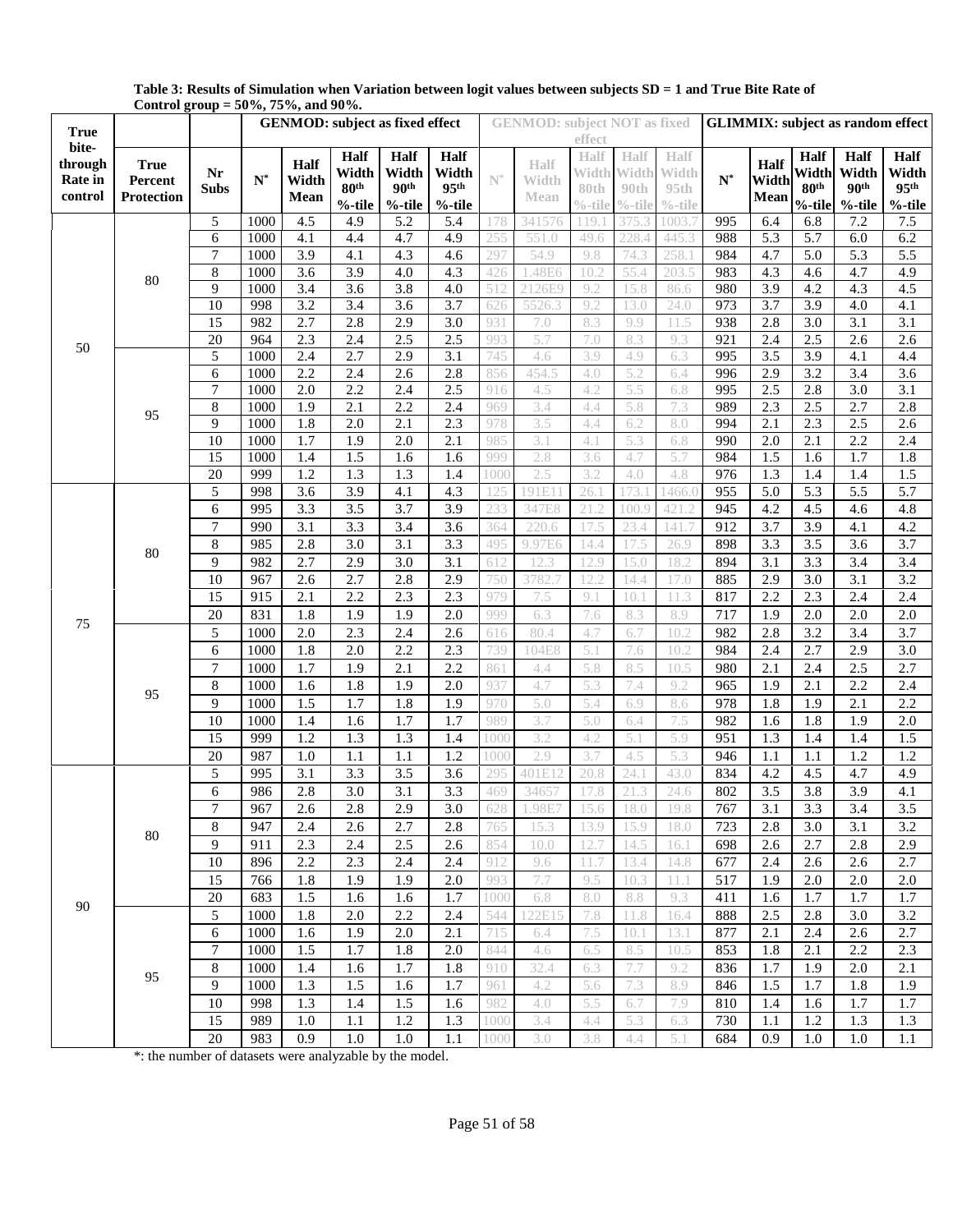|             | Control group = 50 70, 75 70, and 50 70. |                |                                        |                  |                           |                           |                           |                |                                     |               |                   |                    |                                          |                  |                           |                           |                           |  |
|-------------|------------------------------------------|----------------|----------------------------------------|------------------|---------------------------|---------------------------|---------------------------|----------------|-------------------------------------|---------------|-------------------|--------------------|------------------------------------------|------------------|---------------------------|---------------------------|---------------------------|--|
| <b>True</b> |                                          |                | <b>GENMOD:</b> subject as fixed effect |                  |                           |                           |                           |                | <b>GENMOD:</b> subject NOT as fixed |               |                   |                    | <b>GLIMMIX:</b> subject as random effect |                  |                           |                           |                           |  |
| bite-       | <b>True</b>                              |                |                                        |                  |                           |                           |                           |                |                                     | effect        |                   |                    |                                          |                  |                           |                           |                           |  |
| through     | Percent                                  | Nr             |                                        | Half             | <b>Half</b>               | <b>Half</b>               | <b>Half</b>               |                | Half                                | Half          | Half              | Half               |                                          | Half             | <b>Half</b>               | Half                      | Half                      |  |
| Rate in     | <b>Protection</b>                        | <b>Subs</b>    | $\mathbf{N}^*$                         | Width            | Width<br>80 <sup>th</sup> | Width<br>90 <sup>th</sup> | Width<br>95 <sup>th</sup> | $\mathbb{N}^*$ | Width                               | Width<br>80th |                   | <b>Width Width</b> | $\mathbf{N}^*$                           | Width            | Width<br>80 <sup>th</sup> | Width<br>90 <sup>th</sup> | Width<br>95 <sup>th</sup> |  |
| control     |                                          |                |                                        | Mean             | %-tile                    | %-tile                    | %-tile                    |                | Mean                                | $\%$ -tile    | 90th<br>$\%$ -til | 95th<br>$\%$ -tile |                                          | Mean             | $%$ -tile                 | %-tile                    |                           |  |
|             |                                          | 5              | 1000                                   | 4.0              | 4.2                       | 4.3                       | 4.4                       | 657            | 2.15E7                              | 5.6           | 17.9              | 61.1               | 984                                      | 5.7              | 6.0                       | 6.2                       | %-tile<br>6.3             |  |
|             |                                          | 6              | 1000                                   | 3.7              | 3.8                       | 3.9                       | 4.0                       | 773            | 81149                               | 4.9           | 6.8               | 38.7               | 976                                      | 4.8              | 5.0                       | 5.1                       | $\overline{5.2}$          |  |
|             |                                          | 7              | 1000                                   | $\overline{3.4}$ | 3.5                       | $\overline{3.6}$          | 3.7                       | 842            | 5.5                                 | 4.4           | 5.2               | 11.8               | 978                                      | 4.2              | 4.4                       | 4.5                       | 4.6                       |  |
|             |                                          | $\,$ 8 $\,$    | 1000                                   | 3.2              | 3.3                       | 3.4                       | 3.4                       | 901            | 5.3                                 | 4.1           | 4.7               | 5.6                | 974                                      | 3.8              | 4.0                       | 4.1                       | 4.1                       |  |
|             | 80                                       | 9              | 1000                                   | 3.0              | 3.1                       | 3.2                       | 3.2                       | 947            | 4.2                                 | 3.7           | 4.2               | 4.6                | 972                                      | 3.5              | 3.6                       | 3.7                       | 3.8                       |  |
|             |                                          | 10             | 1000                                   | 2.8              | 2.9                       | 3.0                       | $\overline{3.0}$          | 962            | 37433                               | 3.6           | 4.0               | 4.5                | 982                                      | 3.3              | 3.4                       | 3.4                       | $3.5$                     |  |
|             |                                          | 15             | 1000                                   | 2.3              | 2.4                       | 2.4                       | 2.5                       | 998            | 2.5                                 | 2.9           | 3.2               | 3.5                | 975                                      | 2.5              | 2.6                       | 2.6                       | 2.7                       |  |
|             |                                          | 20             | 1000                                   | $\overline{2.0}$ | $\overline{2.1}$          | $\overline{2.1}$          | $\overline{2.1}$          | 1000           | 2.2                                 | 2.5           | 2.7               | 2.9                | 975                                      | $\overline{2.1}$ | 2.2                       | 2.2                       | 2.2                       |  |
| 50          |                                          | 5              | 1000                                   | $\overline{2.0}$ | 2.2                       | 2.3                       | 2.4                       | 860            | 13.4                                | 2.4           | 2.9               | 3.4                | 981                                      | $\overline{3.0}$ | 3.2                       | 3.3                       | 3.5                       |  |
|             |                                          | 6              | 1000                                   | 1.9              | 2.0                       | 2.1                       | 2.2                       | 941            | 645E1                               | 2.1           | 2.4               | 2.7                | 987                                      | 2.5              | 2.7                       | 2.8                       | 2.9                       |  |
|             |                                          | 7              | 1000                                   | 1.7              | 1.8                       | 1.9                       | 2.0                       | 979            | 13.9                                | 2.0           | 2.3               | 2.5                | 978                                      | 2.2              | 2.3                       | 2.4                       | 2.5                       |  |
|             |                                          | $\,$ 8 $\,$    | 1000                                   | 1.6              | 1.7                       | 1.8                       | 1.8                       | 985            | 1.7                                 | 1.9           | 2.1               | 2.3                | 979                                      | 1.9              | 2.1                       | $\overline{2.1}$          | 2.2                       |  |
|             | 95                                       | 9              | 1000                                   | 1.5              | 1.6                       | 1.7                       | 1.7                       | 996            | l .5                                | 1.8           | 2.0               | 2.2                | 974                                      | 1.8              | 1.9                       | 2.0                       | 2.0                       |  |
|             |                                          | 10             | 1000                                   | 1.4              | 1.5                       | 1.6                       | 1.6                       | 999            | 1.4                                 | 1.7           | 1.8               | 2.0                | 970                                      | 1.6              | 1.7                       | 1.8                       | 1.8                       |  |
|             |                                          | 15             | 1000                                   | 1.2              | 1.2                       | 1.3                       | 1.3                       | 1000           | $\overline{1.2}$                    | 1.4           | 1.5               | 1.6                | 967                                      | 1.3              | 1.3                       | 1.4                       | 1.4                       |  |
|             |                                          | 20             | 1000                                   | 1.0              | 1.0                       | 1.1                       | 1.1                       | 1000           | 1.0                                 | 1.2           | 1.3               | 1.4                | 961                                      | 1.1              | 1.1                       | 1.1                       | 1.2                       |  |
|             |                                          | 5              | 1000                                   | 3.1              | 3.2                       | 3.3                       | 3.3                       | 554            | 12E55                               | 5.2           | 19.2              | 69.5               | 915                                      | 4.4              | 4.5                       | 4.6                       | 4.7                       |  |
|             | 80                                       | 6              | 1000                                   | 2.8              | 2.9                       | 3.0                       | 3.0                       | 683            | 2.15E8                              | 4.7           | 9.4               | 38.9               | 899                                      | 3.7              | 3.8                       | 3.9                       | 4.0                       |  |
|             |                                          | $\overline{7}$ | 1000                                   | 2.6              | 2.7                       | 2.7                       | 2.8                       | 776            | 6.9                                 | 4.4           | 5.2               | 20.2               | 907                                      | 3.3              | $\overline{3.4}$          | 3.4                       | $\overline{3.5}$          |  |
|             |                                          | 8              | 1000                                   | 2.5              | 2.5                       | 2.6                       | 2.6                       | 843            | 4984.8                              | 4.0           | 5.0               | 19.8               | 887                                      | 3.0              | $\overline{3.0}$          | $\overline{3.1}$          | $\overline{3.1}$          |  |
|             |                                          | 9              | 1000                                   | 2.3              | 2.4                       | 2.4                       | 2.4                       | 892            | 4.6                                 | 3.8           | 4.3               | 5.0                | 893                                      | 2.7              | 2.8                       | 2.8                       | 2.9                       |  |
|             |                                          | 10             | 1000                                   | 2.2              | 2.3                       | 2.3                       | 2.3                       | 940            | 116.9                               | 3.6           | 4.0               | 4.6                | 878                                      | 2.5              | 2.6                       | 2.6                       | 2.7                       |  |
|             |                                          | 15             | 1000                                   | 1.8              | 1.8                       | 1.9                       | 1.9                       | 998            | 2.5                                 | 2.9           | 3.2               | 3.4                | 850                                      | 2.0              | 2.0                       | 2.0                       | 2.0                       |  |
|             |                                          |                |                                        |                  |                           |                           |                           |                |                                     |               |                   |                    |                                          |                  |                           |                           |                           |  |
| 75          | 95                                       | 20             | 1000                                   | 1.6              | 1.6                       | 1.6                       | 1.6                       | 1000           | 2.2                                 | 2.5           | 2.7               | 2.9                | 785                                      | 1.6              | 1.7                       | 1.7                       | 1.7                       |  |
|             |                                          | 5              | 1000                                   | 1.6              | 1.7                       | 1.8                       | 1.9                       | 779            | 5633.9                              | 2.0           | 2.6               | 3.1                | 949                                      | 2.4              | 2.5                       | 2.6                       | 2.7                       |  |
|             |                                          | 6              | 1000                                   | 1.5              | 1.6                       | 1.6                       | 1.7                       | 907            | 3.8                                 | 1.9           | 2.2               | 2.4                | 936                                      | 2.0              | 2.1                       | 2.2                       | 2.2                       |  |
|             |                                          | 7              | 1000                                   | 1.4              | 1.5                       | 1.5                       | 1.5                       | 942            | 54.3                                | 1.8           | 2.1               | 2.2                | 934                                      | 1.7              | 1.8                       | 1.9                       | 1.9                       |  |
|             |                                          | $\,$ 8 $\,$    | 1000                                   | 1.3              | 1.4                       | 1.4                       | 1.4                       | 975            | 2.17E                               |               | $\overline{.9}$   | 2.1                | 912                                      | 1.6              | 1.6                       | 1.7                       | 1.7                       |  |
|             |                                          | 9              | 1000                                   | 1.2              | 1.3                       | 1.3                       | 1.3                       | 985            | 1.4                                 | 1.6           | 1.8               | 2.0                | 911                                      | 1.4              | 1.5                       | 1.5                       | 1.6                       |  |
|             |                                          | 10             | 1000                                   | 1.2              | 1.2                       | 1.2                       | 1.3                       | 995            | 1.3                                 | 1.5           | 1.7               | 1.8                | 912                                      | 1.3              | 1.4                       | 1.4                       | 1.5                       |  |
|             |                                          | 15             | 1000                                   | 0.9              | 1.0                       | 1.0                       | 1.0                       | 1000           | 1.0                                 | 1.2           | 1.4               | 1.4                | 854                                      | 1.0              | 1.1                       | $\overline{1.1}$          | $\overline{1.1}$          |  |
|             |                                          | 20             | 1000                                   | 0.8              | 0.8                       | 0.9                       | 0.9                       | 1000           | 0.9                                 |               |                   | .2                 | 879                                      | 0.9              | 0.9                       | 0.9                       | 0.9                       |  |
|             |                                          | 5              | 1000                                   | 2.7              | 2.8                       | 2.9                       | 2.9                       | 65             | 4.03E9                              | 5.7           | 6.7               | 12.2               | 728                                      | 3.9              | 4.0                       | 4.1                       | 4.1                       |  |
|             |                                          | 6              | 1000                                   | 2.5              | 2.6                       | 2.6                       | 2.6                       | 767            | 5.66E8                              | 4.9           | 5.7               | 6.7                | 677                                      | 3.2              | 3.4                       | 3.4                       | 3.5                       |  |
|             |                                          | 7.             | 1000                                   | 2.3              | 2.4                       | 2.4                       | 2.4                       | 834            | 1.81E8                              | 4.5           | 5.3               | 0.2                | 641                                      | 2.9              | 3.0                       | 3.0                       | 3.0                       |  |
|             | 80                                       | 8              | 1000                                   | 2.1              | 2.2                       | 2.2                       | 2.3                       | 914            | 2.55E9                              | 4.2           | 4.7               | 5.2                | 623                                      | 2.6              | 2.7                       | 2.7                       | 2.7                       |  |
|             |                                          | 9              | 1000                                   | 2.0              | 2.1                       | 2.1                       | 2.1                       | 934            | 86.8                                | 3.9           | 4.5               | 4.9                | 579                                      | 2.4              | 2.5                       | 2.5                       | 2.5                       |  |
| 90          |                                          | 10             | 1000                                   | 1.9              | 2.0                       | 2.0                       | 2.0                       | 975            | 6.6                                 | 3.7           | 4.2               | 4.5                | 559                                      | 2.2              | 2.3                       | 2.3                       | 2.3                       |  |
|             |                                          | 15             | 1000                                   | 1.6              | 1.6                       | 1.6                       | 1.6                       | 999            | 2.6                                 | 3.1           | 3.3               | 3.6                | 424                                      | 1.7              | 1.8                       | 1.8                       | 1.8                       |  |
|             |                                          | 20             | 1000                                   | 1.4              | 1.4                       | 1.4                       | 1.4                       | 1000           | 2.3                                 | 2.6           | 2.8               | 2.9                | 350                                      | 1.4              | 1.5                       | 1.5                       | 1.5                       |  |
|             |                                          | 5              | 1000                                   | 1.5              | 1.6                       | 1.6                       | 1.7                       | 768            | 3.6                                 | 2.1           | 2.4               | 2.7                | 669                                      | 2.1              | 2.3                       | 2.3                       | 2.4                       |  |
|             |                                          | 6              | 1000                                   | 1.4              | 1.4                       | 1.5                       | 1.5                       | 866            | 3.1                                 | 2.0           | 2.2               | 2.6                | 616                                      | 1.8              | 1.9                       | 2.0                       | 2.0                       |  |
|             |                                          | 7              | 1000                                   | 1.2              | 1.3                       | 1.4                       | 1.4                       | 926            | 6841.3                              | 1.8           | 2.1               | 2.3                | 543                                      | 1.6              | 1.7                       | 1.7                       | 1.7                       |  |
|             |                                          | 8              | 1000                                   | 1.2              | 1.2                       | 1.3                       | 1.3                       | 958            | 18.5                                | 1.7           | 1.9               | 2.1                | 474                                      | 1.4              | 1.5                       | 1.5                       | 1.6                       |  |
|             | 95                                       | 9              | 1000                                   | 1.1              | 1.2                       | 1.2                       | 1.2                       | 984            | 2.3                                 | 1.6           | 1.8               | 1.9                | 428                                      | 1.3              | 1.4                       | 1.4                       | 1.4                       |  |
|             |                                          | 10             | 1000                                   | 1.0              | 1.1                       | 1.1                       | 1.1                       | 992            | 1.2                                 | 1.5           | .7                | 1.8                | 424                                      | 1.2              | 1.3                       | 1.3                       | 1.3                       |  |
|             |                                          | 15             | 1000                                   | 0.8              | 0.9                       | 0.9                       | 0.9                       | 1000           | 1.0                                 | 1.2           | 1.3               | 1.4                | 259                                      | 0.9              | 1.0                       | 1.0                       | 1.0                       |  |
|             |                                          | 20             | 1000                                   | 0.7              | 0.8                       | 0.8                       | 0.8                       | 1000           | 0.9                                 | 1.1           |                   | 1.2                | 233                                      | 0.8              | 0.8                       | 0.8                       | 0.8                       |  |

**Table 4: Results of Simulation when Variation between logit values between subjects SD = 0.3 and True Bite Rate of Control group = 50%, 75%, and 90%**.

\*: the number of datasets that were analyzable by the model.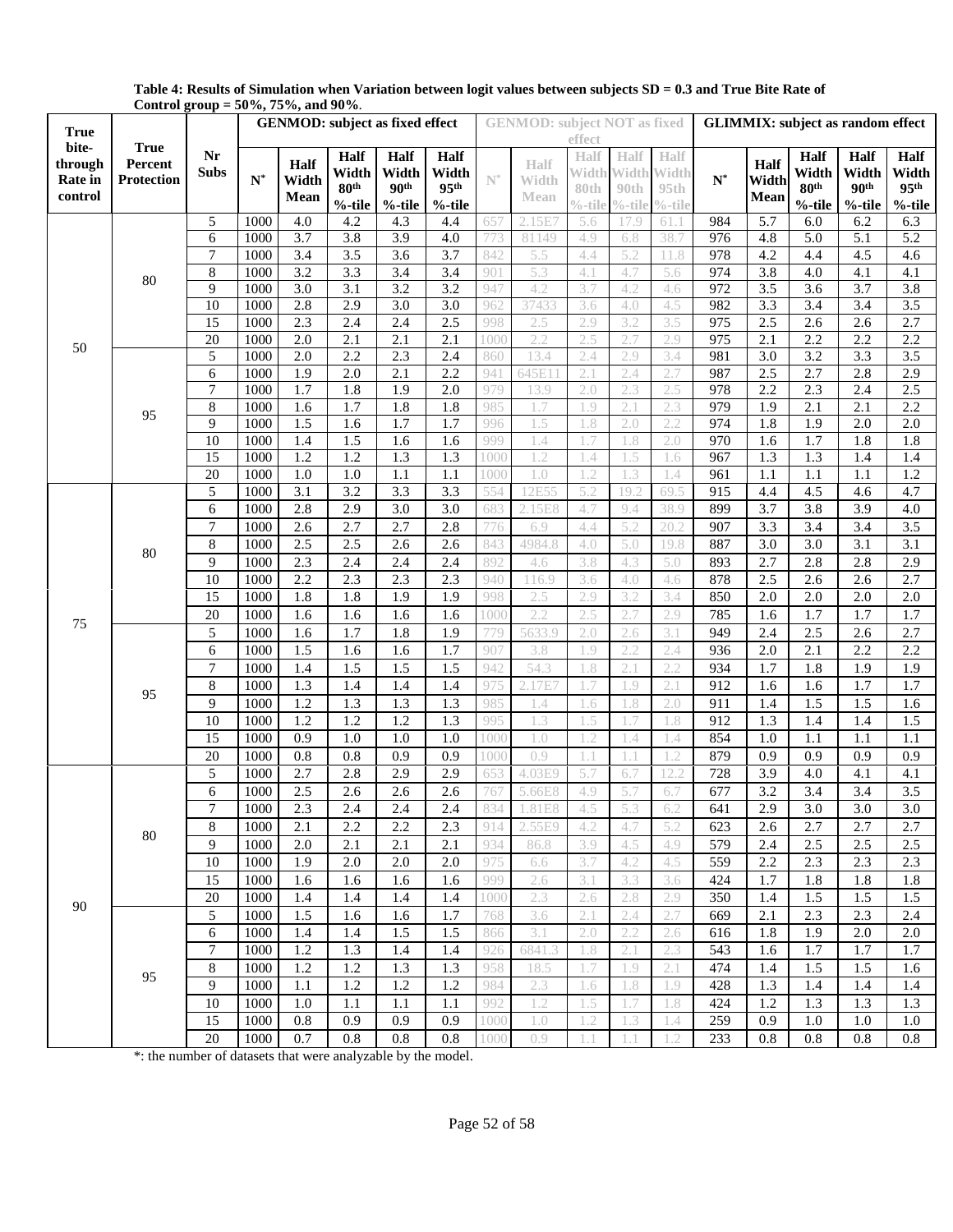|                    |                        |                 | ------- <del>-</del> -----<br><b>GENMOD:</b> subject as fixed<br>effect |               |                         |                  |            | <b>GENMOD:</b> subject NOT as |            |             | <b>GLIMMIX:</b> subject as |                  |                  |                         |  |  |
|--------------------|------------------------|-----------------|-------------------------------------------------------------------------|---------------|-------------------------|------------------|------------|-------------------------------|------------|-------------|----------------------------|------------------|------------------|-------------------------|--|--|
| <b>True</b>        |                        |                 |                                                                         |               |                         |                  |            | fixed effect                  |            |             | random effect              |                  |                  |                         |  |  |
| bite-              |                        |                 |                                                                         |               | Half                    | Half             |            | Half                          | Half       | <b>Half</b> |                            |                  | Half             | Half                    |  |  |
| through<br>Rate in | <b>True</b><br>Percent | Nr              | $\mathbf{N}^*$                                                          | Half<br>Width | Width                   | Width            | N*         | Width                         | Width      | Width       | $\mathbf{N}^*$             | Half<br>Width    | Width            | Width                   |  |  |
| control            | <b>Protection</b>      | <b>Subs</b>     |                                                                         | Mean          | 90 <sup>th</sup>        | 95 <sup>th</sup> |            | Mean                          | 90th       | 95th        |                            | Mean             | 90 <sup>th</sup> | 95 <sup>th</sup>        |  |  |
|                    |                        |                 |                                                                         |               | $%$ -tile               | $\%$ -tile       |            |                               | $\%$ -tile | $%$ -tile   |                            |                  | $%$ -tile        | $%$ -tile               |  |  |
|                    |                        | 5               | 1000                                                                    | 4.0           | 4.3                     | 4.4              | 952        | 25.8                          | 5.6        | 12.7        | 982                        | 5.6              | 6.1              | 6.2                     |  |  |
|                    |                        | 6               | 1000                                                                    | 3.6           | 3.8                     | 3.9              | 978        | 4.3                           | 4.6        | 5.3         | 954                        | 4.7              | 5.1              | 5.2                     |  |  |
|                    |                        | 7               | 1000                                                                    | 3.3           | $\overline{3.5}$        | 3.6              | 993        | 3.2                           | 4.2        | 4.5         | 892                        | 4.2              | 4.4              | 4.5                     |  |  |
|                    | 80                     | 8               | 1000                                                                    | 3.1           | 3.3                     | 3.4              | 997        | 4.0                           | 3.8        | 4.1         | 853                        | 3.8              | 4.0              | 4.1                     |  |  |
|                    |                        | 9               | 1000                                                                    | 2.9           | $\overline{3.1}$        | 3.2              | 1000       | 2.7                           | 3.6        | 3.9         | 806                        | 3.5              | 3.6              | 3.7                     |  |  |
|                    |                        | $\overline{10}$ | 1000                                                                    | 2.8           | 2.9                     | 3.0              | 1000       | 2.6                           | 3.4        | 3.6         | 788                        | 3.2              | $\overline{3.4}$ | 3.4                     |  |  |
|                    |                        | $\overline{15}$ | 1000                                                                    | 2.3           | 2.4                     | 2.4              | 1000       | 2.1                           | 2.7        | 2.8<br>2.4  | 848                        | 2.5              | 2.6<br>2.2       | 2.6                     |  |  |
| 50                 |                        | 20              | 1000                                                                    | 2.0           | 2.0<br>$\overline{2.3}$ | 2.1              | 1000       | 1.9                           | 2.3        |             | 905<br>993                 | 2.1              | 3.3              | 2.2<br>$\overline{3.4}$ |  |  |
|                    |                        | 5               | 1000                                                                    | 2.0           |                         | 2.4              | 911        | 58.2                          | 2.7        | 3.4         |                            | 2.9              |                  |                         |  |  |
|                    |                        | 6<br>7          | 1000<br>1000                                                            | 1.8<br>1.7    | 2.0<br>1.9              | 2.1              | 969<br>992 | 2.6<br>2.1                    | 2.4<br>2.2 | 2.6<br>2.4  | 991                        | 2.4<br>2.1       | 2.7<br>2.4       | 2.8                     |  |  |
|                    |                        | 8               | 1000                                                                    | 1.6           | 1.7                     | 1.9<br>1.8       | 998        | 1.4                           | .9         | 2.2         | 968<br>928                 | 1.9              | 2.1              | 2.4<br>2.1              |  |  |
|                    | 95                     | 9               | 1000                                                                    | 1.5           | 1.6                     | 1.7              | 1000       | 1.4                           | 1.8        | 2.0         | 912                        | 1.8              | 1.9              | 2.0                     |  |  |
|                    |                        | 10              | 1000                                                                    | 1.4           | 1.5                     | 1.6              | 1000       | 3.0                           | .7         | 1.9         | 890                        | 1.6              | 1.8              | 1.8                     |  |  |
|                    |                        | 15              | 1000                                                                    | 1.1           | 1.2                     | 1.3              | 1000       | 1.1                           | .4         | 1.5         | 907                        | 1.2              | 1.3              | 1.4                     |  |  |
|                    |                        | 20              | 1000                                                                    | 1.0           | 1.1                     | 1.1              | 1000       | 0.9                           | $.2\,$     | $\cdot$     | 930                        | 1.0              | 1.1              | 1.1                     |  |  |
|                    |                        | 5               | 1000                                                                    | 3.0           | 3.2                     | 3.2              | 952        | 7479.                         | 4.3        | 12.         | 828                        | 4.3              | 4.6              | 4.6                     |  |  |
|                    |                        | 6               | 1000                                                                    | 2.8           | 2.9                     | 3.0              | 989        | 3.0                           | 3.6        | 3.9         | 799                        | 3.6              | 3.8              | 3.9                     |  |  |
|                    |                        | 7               | 1000                                                                    | 2.6           | 2.7                     | 2.7              | 991        | 2.9                           | 3.3        | 3.6         | 771                        | $\overline{3.2}$ | 3.3              | $\overline{3.4}$        |  |  |
|                    |                        | 8               | 1000                                                                    | 2.4           | 2.5                     | 2.5              | 999        | 2.3                           | 3.0        | 3.3         | 707                        | 2.9              | $\overline{3.0}$ | $\overline{3.1}$        |  |  |
|                    | 80                     | 9               |                                                                         |               | 2.4                     |                  | 998        | 2.1                           | 2.8        |             |                            |                  |                  |                         |  |  |
|                    |                        |                 | 1000<br>1000                                                            | 2.3           |                         | 2.4              |            |                               |            | 3.0         | 707                        | 2.7              | 2.8              | 2.8                     |  |  |
|                    |                        | 10              |                                                                         | 2.2           | 2.2                     | 2.3              | 999        | 2.0                           | 2.6        | 2.8<br>2.2  | 667                        | 2.5              | 2.6              | 2.6                     |  |  |
|                    |                        | 15              | 1000                                                                    | 1.8           | 1.8                     | 1.8              | 1000       | 1.7                           | 2.1        |             | 645                        | 1.9              | 2.0              | 2.0                     |  |  |
| 75                 |                        | 20              | 1000                                                                    | 1.5           | 1.6                     | 1.6              | 1000       | 1.5                           | 1.8        | 1.9         | 634                        | 1.6              | 1.7              | 1.7                     |  |  |
|                    |                        | 5               | 1000                                                                    | 1.6           | 1.8                     | 1.8              | 930        | 31.2                          | 2.2        | 2.7         | 897                        | 2.3              | 2.5              | 2.6                     |  |  |
|                    |                        | 6               | 1000                                                                    | 1.5           | 1.6                     | 1.6              | 972        | 1.7                           | 1.9        | 2.1         | 848                        | 1.9              | 2.1              | 2.2                     |  |  |
|                    |                        | 7               | 1000                                                                    | 1.3           | 1.5                     | 1.5              | 988        | 1.3                           | 1.7        | 1.9         | 795                        | 1.7              | 1.8              | 1.9                     |  |  |
|                    | 95                     | 8               | 1000                                                                    | 1.3           | 1.4                     | 1.4              | 998        | 1.2                           | 1.6        | 1.7         | 784                        | 1.5              | $\overline{1.7}$ | 1.7                     |  |  |
|                    |                        | 9               | 1000                                                                    | 1.2           | 1.3                     | 1.3              | 999        | 1.1                           | 1.5        | 1.6         | 759                        | 1.4              | 1.5              | 1.5                     |  |  |
|                    |                        | 10              | 1000                                                                    | 1.1           | 1.2                     | 1.2              | 999        | 1.0                           | 1.4        | 1.5         | 733                        | 1.3              | 1.4              | 1.4                     |  |  |
|                    |                        | 15              | 1000                                                                    | 0.9           | 1.0                     | 1.0              | 1000       | 0.9                           | 1.1        | 1.2         | 692                        | 1.0              | 1.1              | 1.1                     |  |  |
|                    |                        | 20              | 1000                                                                    | 0.8           | 0.8                     | 0.8              | 1000       | 0.8                           | 0.9        | 1.0         | 663                        | 0.8              | 0.9              | 0.9                     |  |  |
|                    | 80                     | 5               | 1000                                                                    | 2.7           | 2.8                     | 2.8              | 950        | 4.5                           | 3.8        | 8.3         | 707                        | 3.8              | 4.0              | 4.0                     |  |  |
|                    |                        | 6               | 1000                                                                    | 2.4           | 2.6                     | 2.6              | 983        | 5.0                           | 3.0        | 3.4         | 652                        | 3.2              | 3.4              | 3.4                     |  |  |
|                    |                        | $\overline{7}$  | 1000                                                                    | 2.3           | 2.3                     | 2.4              |            | $\angle$ , $\angle$           | 2.8        | 3.0         | 637                        | 2.8              | 2.9              | $\overline{3.0}$        |  |  |
|                    |                        | 8               | 1000                                                                    | 2.1           | 2.2                     | 2.2              | 997        | 2.0                           | 2.7        | 2.9         | 608                        | 2.6              | 2.7              | 2.7                     |  |  |
|                    |                        | 9               | 1000                                                                    | 2.0           | 2.1                     | 2.1              | 999        | 1.8                           | 2.4        | 2.6         | 605                        | 2.4              | 2.4              | 2.5                     |  |  |
| 90                 |                        | 10              | 1000                                                                    | 1.9           | 2.0                     | 2.0              | 1000       | 1.8                           | 2.3        | 2.5         | 611                        | 2.2              | 2.3              | 2.3                     |  |  |
|                    |                        | 15              | 1000                                                                    | 1.5           | 1.6                     | 1.6              | 1000       | 1.5                           | 1.8        | 2.0         | 564                        | 1.7              | 1.7              | 1.8                     |  |  |
|                    |                        | 20              | 1000                                                                    | 1.3           | 1.4                     | 1.4              | 1000       | 1.3                           | 1.6        | 1.6         | 566                        | 1.4              | 1.5              | 1.5                     |  |  |
|                    |                        | 5               | 1000                                                                    | 1.4           | 1.6                     | 1.6              | 928        | 2.0                           | 1.9        | 2.2         | 714                        | 2.1              | 2.3              | 2.3                     |  |  |
|                    |                        | 6               | 1000                                                                    | 1.3           | 1.4                     | 1.5              | 974        | 1.5                           | 1.7        | 1.9         | 669                        | 1.7              | 1.9              | 1.9                     |  |  |
|                    |                        | 7               | 1000                                                                    | 1.2           | 1.3                     | 1.3              | 985        | 1.3                           | 1.5        | 1.7         | 642                        | 1.5              | 1.6              | 1.7                     |  |  |
|                    | 95                     | 8               | 1000                                                                    | 1.1           | 1.2                     | 1.2              | 996        | 1.0                           | 1.4        | 1.6         | 629                        | 1.4              | 1.5              | 1.5                     |  |  |
|                    |                        | 9               | 1000                                                                    | 1.1           | 1.2                     | 1.2              | 999        | 1.0                           | 1.3        | 1.4         | 602                        | 1.3              | 1.4              | 1.4                     |  |  |
|                    |                        | 10              | 1000                                                                    | 1.0           | 1.1                     | 1.1              | 1000       | 1.0                           | 1.3        | 1.4         | 634                        | 1.2              | 1.2              | 1.3                     |  |  |
|                    |                        | 15              | 1000                                                                    | 0.8           | 0.9                     | 0.9              | 1000       | 0.8                           | 1.0        | 1.1         | 526                        | 0.9              | 1.0              | 1.0                     |  |  |
|                    |                        | 20              | 1000                                                                    | 0.7           | $0.8\,$                 | 0.8              | 1000       | 0.7                           | 0.9        | 0.9         | 579                        | 0.8              | 0.8              | 0.8                     |  |  |

**Table 5: Results of Simulation when Variation between logit values between subjects SD = 0 and True Bite Rate of Control group = 50%, 75%, and 90%.**

\*: the number of datasets that were analyzable by the model.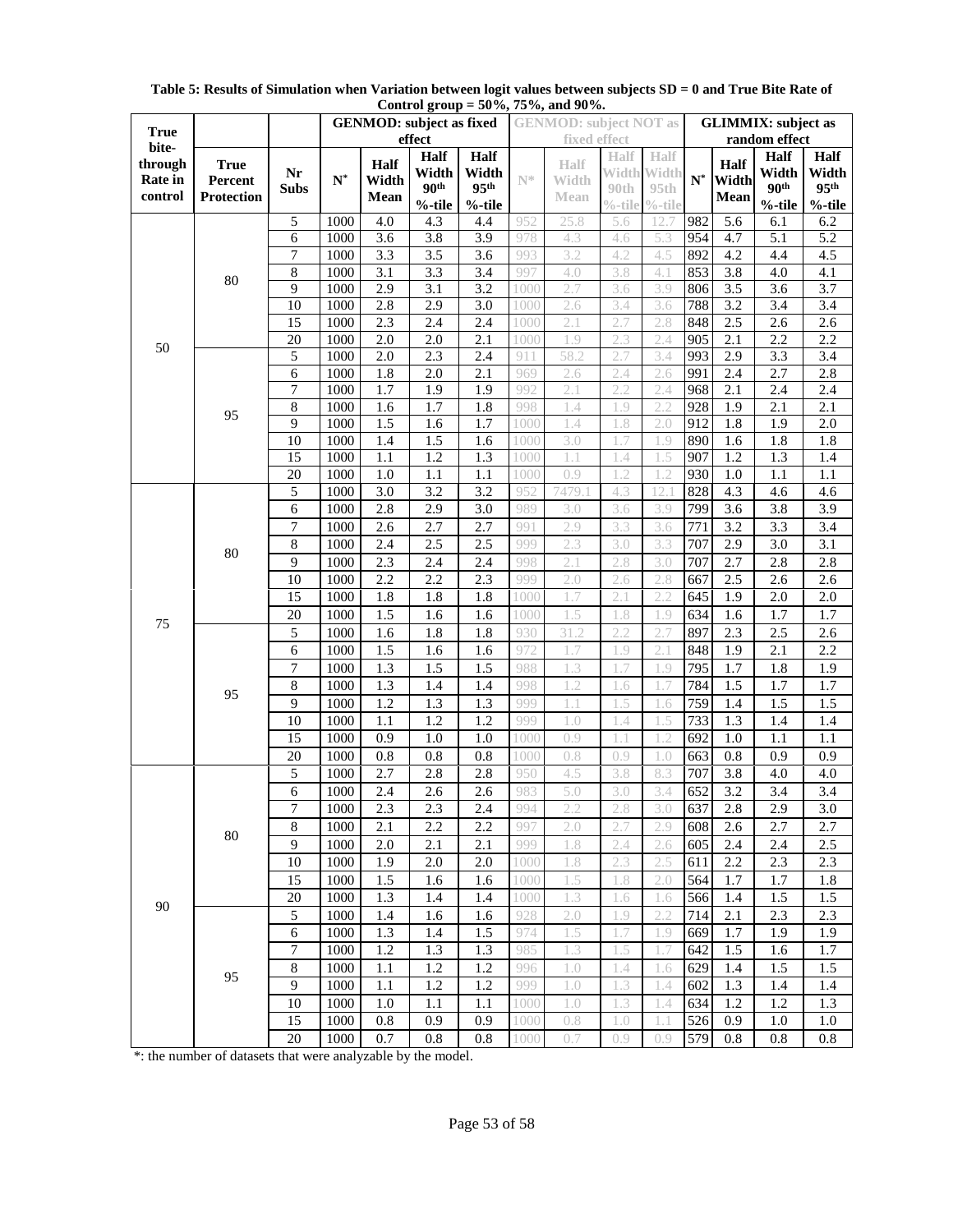# **APPENDIX**

**SAS codes**

```
*===================================================================================*
* Programmers: *
           - Dr. Larry R. Holden originally developed the SAS program to
             calculate the sample size for Etofenprox study for the 4/2015 HSRB
             meeting. In his program, for generating the random data,
             Dr. Holden set the SD = 0.3 for the variation of logits
             between subjects. Dr. Holden assumed subject
             as fixed effect in the SAS PROC GENMOD and used the average of the
             half widths of 95% CIs to derive the sample size.
* *
            - James Nguyen/EPA modified Dr. Holden's program by adding the
             variation in logits between subjects SD = 1. James also added the
             SAS PROC GLIMMIX model where subject was considered as random
             effect and used the 80th %-tile (instead the average as Dr.
             Holden did) of the half widths of 95% CIs to derive the sample
             size in addition to 90th & 95th percentiles as a sensitivity analysis.
* analysis. *
*==================================================================================*;
Options ls=90 ps=57 Nonumber Nodate;
%Let NrSims = 1000; * Number of iterations/datasets;
%Let mPop = 200; * Mean mosquito pop size;
%Let NrProts=2; %Let Prots = 80 95; * True percent Protection;
%Let Seed = 98135187; * Fixed random number seed for reproducibility;
*----------------------------------------------------------------------------;
%Macro GenTest(Group,TruPct);
              ** Generate and random population size and binomial NrBites for a single test;
      Group = "&Group";
      TruPea = &TruPct/100;
       Pop = RanPoi(Seed, &mPop); \star\star population size;
       Q = Log( TruPea / (1 - TruPea) ) + SubEff; ** convert to logit scale & add Sub RE;
      SubPea = \exp(Q)/(1 + \exp(Q)); ** convert logit back to probability;<br>NrBites = RanBin(Seed, Pop, SubPea); ** generate Nr 'bites';
      NrBites = RanBin(Seed, Pop, SubPea);Output;
%Mend GenTest;
%Macro MainRun;
      Data Simmer;
             Retain Seed &Seed;
              Length Group $10;
              Array Rates(&NrRates) _Temporary_ (&Rates);
              Array Prots(&NrProts) _Temporary_ (&Prots);
              Do ka = 1 to &NrRates;
                     Rate_C = Rates(ka);Do kb = 1 to &NrProts;
                            Prot = Prots(kb);
                            Rate_T = Rate_C*(1 - Prot/100);
                            Do NrSubs = &nmin to &nmax;
                                   Do Sim = 1 to &NrSims;
                                          Do Sub = 1 to NrSubs;
                                                 SubEff = RanNor(Seed)*&sdSub ;
                                                 %GenTest(C,Rate_C);
                                                 %GenTest(T,Rate_T);
                                          End; *Sub;
```
Page 54 of 58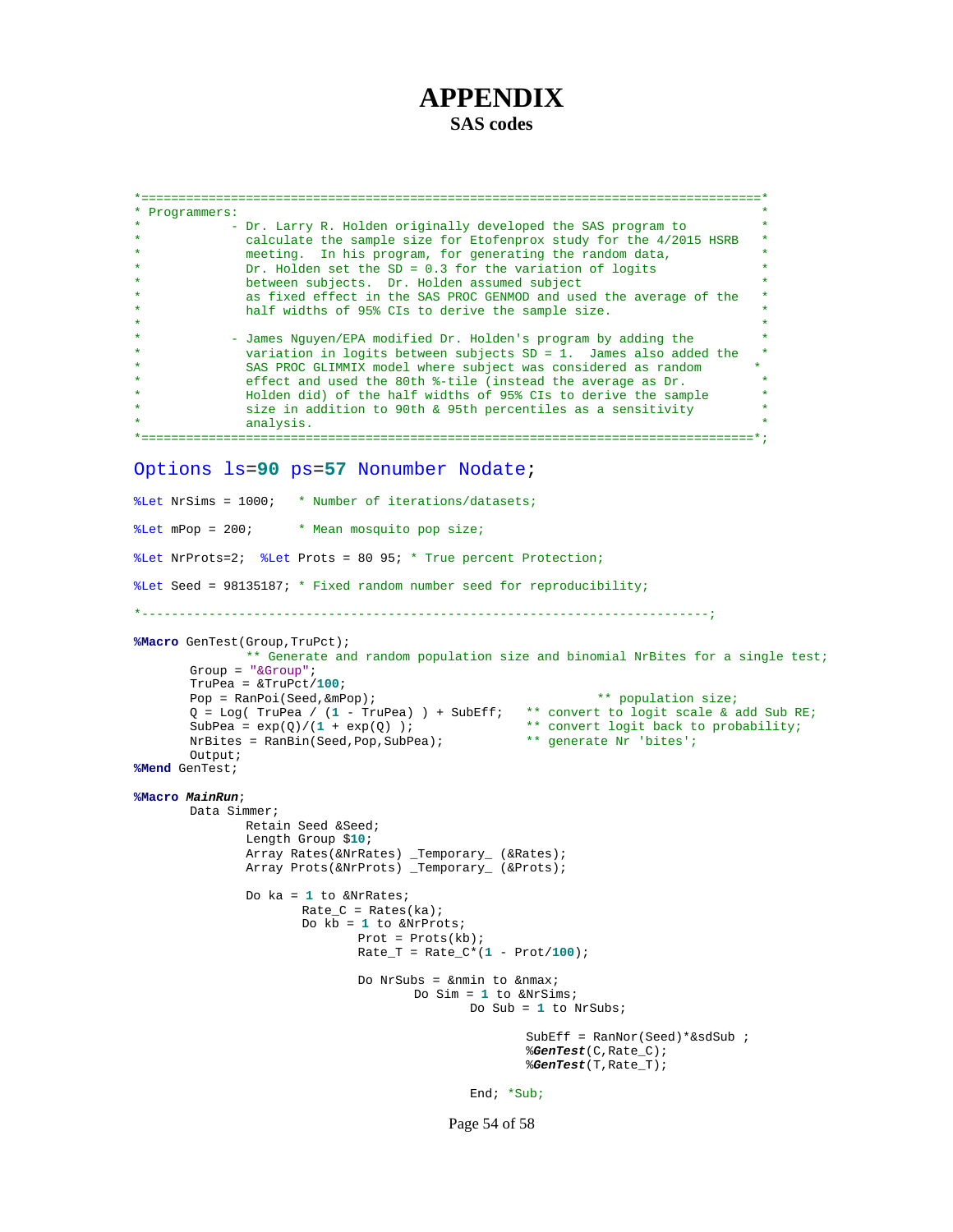```
End; *Sim;
                               End; *NrSubs;
                       End; *Prot;
               End; *Rate_C;
               Keep Rate_C Prot Rate_T NrSubs Sim Sub Group Pop NrBites;
       Run;
       dm log 'clear';
       Data EstOut; set _NULL_; run;
       Data EstOut1; set _NULL_; run;
       Data EstOut2; set _NULL_; run;
       %do i = 1 %to &NrRates;
               %do j = &nmin %to &nmax;
                       Data Simmer_&i._&j;
                               set Simmer;
                               if Rate_C = \text{knrbquote}(\text{scan}(\&\text{Rates}, \&i, \&\text{str}( )) ) and NrSubs = \&j;run;
                       Proc Sort Data=Simmer_&i._&j;
                               By Rate_C Prot NrSubs Sim Sub Group;
                       Run;
                       ODS Listing Close;
                       proc genmod data=Simmer_&i._&j;
                               By Rate_C Prot NrSubs Sim;
                          Class Sub Group;
                          Model NrBites/Pop = Sub Group / Dist=binomial Link=Log;
                          Estimate 'T/C' Group -1 1;
                         ODS Output Estimates=EstOut_&i._&j;
                        Run;
                       ODS Listing;
                       dm log 'clear';
                       Data EstOut;
                              set EstOut EstOut_&i._&j;
                       run;
                       proc genmod data=Simmer_&i._&j;
                              By Rate_C Prot NrSubs Sim;
                          Class Sub Group;
                          Model NrBites/Pop = Group / Dist=binomial Link=Log;
                          repeated subject=Sub/type=exch;
                          Estimate 'T/C' Group -1 1;
                         ODS Output Estimates=EstOut1_&i._&j;
                        Run;
                       ODS Listing;
                       dm log 'clear';
                       Data EstOut1;
                               set EstOut1 EstOut1_&i._&j;
                       run;
                        Proc GLIMMIX data = Simmer_&i._&j;
                               By Rate_C Prot NrSubs Sim;
                               Class Sub Group;
                               Model NrBites/Pop = Group / Dist=binomial Link=Log;
                               random Sub;
                               Estimate 'T/C' Group -1 1/exp cl;
                               ODS Output Estimates=EstOut2_&i._&j;
                        run;
                       ODS Listing;
                       dm log 'clear';
                       Data EstOut2;
                               set EstOut2 EstOut2_&i._&j;
                       run;
                       Proc datasets nolist; delete Simmer_&i._&j EstOut_&i._&j 
EstOut1_&i._&j EstOut2_&i._&j; quit;
```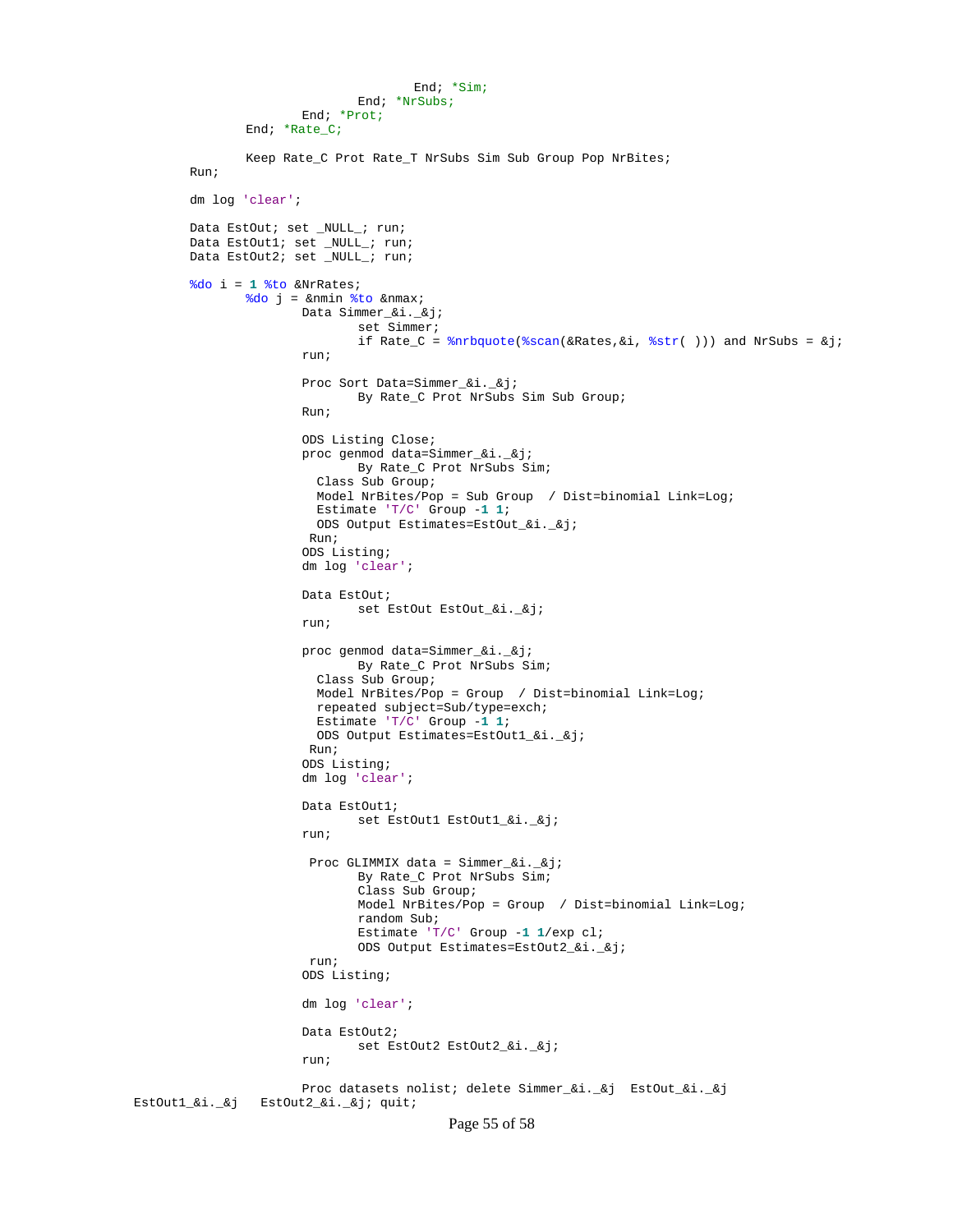```
%end;
       %end;
       Proc sort data = EstOut; By Rate_C Prot NrSubs; run;
       Proc sort data = EstOut1; By Rate_C Prot NrSubs; run;
       Proc sort data = EstOut2; By Rate_C Prot NrSubs; run;
       Data EstOut;
               Set EstOut;
               PctProt = 100*(1 - MeanEstimate);
               LoCL = 100*(1-MeanUpperCL);
               HiCL = 100*(1-MeanLowerCL);
               HalfWidth = (HiCL - LoCL)/2;
       Run;
       Proc Univariate NoPrint Data=EstOut;
               By Rate_C Prot NrSubs;
               Var PctProt HalfWidth;
               Output Out=Statz Mean=PctProt_Mean HalfWidth_Mean N=N
                      pctlpts = 80 90 95 pctlpre = PctProt_ HalfWidth_;
       Run;
       Data EstOut1;
               Set EstOut1;
               PctProt = 100*(1 - \text{MeanEstimate});
               LoCL = 100*(1-MeanUpperCL);
               HiCL = 100*(1-MeanLowerCL);
               HalfWidth = (HiCL - LoCL)/2;
       Run;
       Proc Univariate NoPrint Data=EstOut1;
               By Rate_C Prot NrSubs;
               Var PctProt HalfWidth;
               Output Out=Statz1 Mean=PctProt_Mean HalfWidth_Mean N=N
                      pctlpts = 80 90 95 pctlpre = PctProt_ HalfWidth_;
       Run;
       Data EstOut2;
               Set EstOut2;
               PctProt = 100*(1 - ExpEstimate);
               LoCL = 100*(1-ExpUpper);
               HiCL = 100*(1-ExpLower);
               HalfWidth = (HiCL - LoCL)/2;
       Run;
       Proc Univariate NoPrint Data=EstOut2;
               By Rate_C Prot NrSubs;
               Var PctProt HalfWidth;
               Output Out=Statz2 Mean=PctProt_Mean HalfWidth_Mean N=N
                      pctlpts = 80 90 95 pctlpre = PctProt_ HalfWidth_;
       Run;
       Title1 "Examination of effect of Nr Subjects";
       Title2 "Subject-Subject logit SD = &sdSub";
       Title3 "NrSims = &NrSims, Seed = &Seed";
       option orientation=landscape;
       ods rtf file = "C:\Users\JNguyen\Desktop\Junks\sdSub = &sdSub..rtf" bodytitle 
startpage=no style=JamesStyle1;
       title4 "GEE: Subject as fixed effect";
       Proc Print NoObs Data=Statz(drop=PctProt_80 PctProt_90 PctProt_95);
               var Rate_C Prot NrSubs N PctProt_Mean HalfWidth_Mean HalfWidth_80 HalfWidth_90 
HalfWidth_95;
               format PctProt_: HalfWidth_: 6.1;
       Run;
       title4 "GEE: Subject NOT as fixed effect";
       Proc Print NoObs Data=Statz1(drop=PctProt_80 PctProt_90 PctProt_95);
               var Rate_C Prot NrSubs N PctProt_Mean HalfWidth_Mean HalfWidth_80 HalfWidth_90 
HalfWidth_95;
               format PctProt_: HalfWidth_: 6.1;
```

```
Page 56 of 58
```